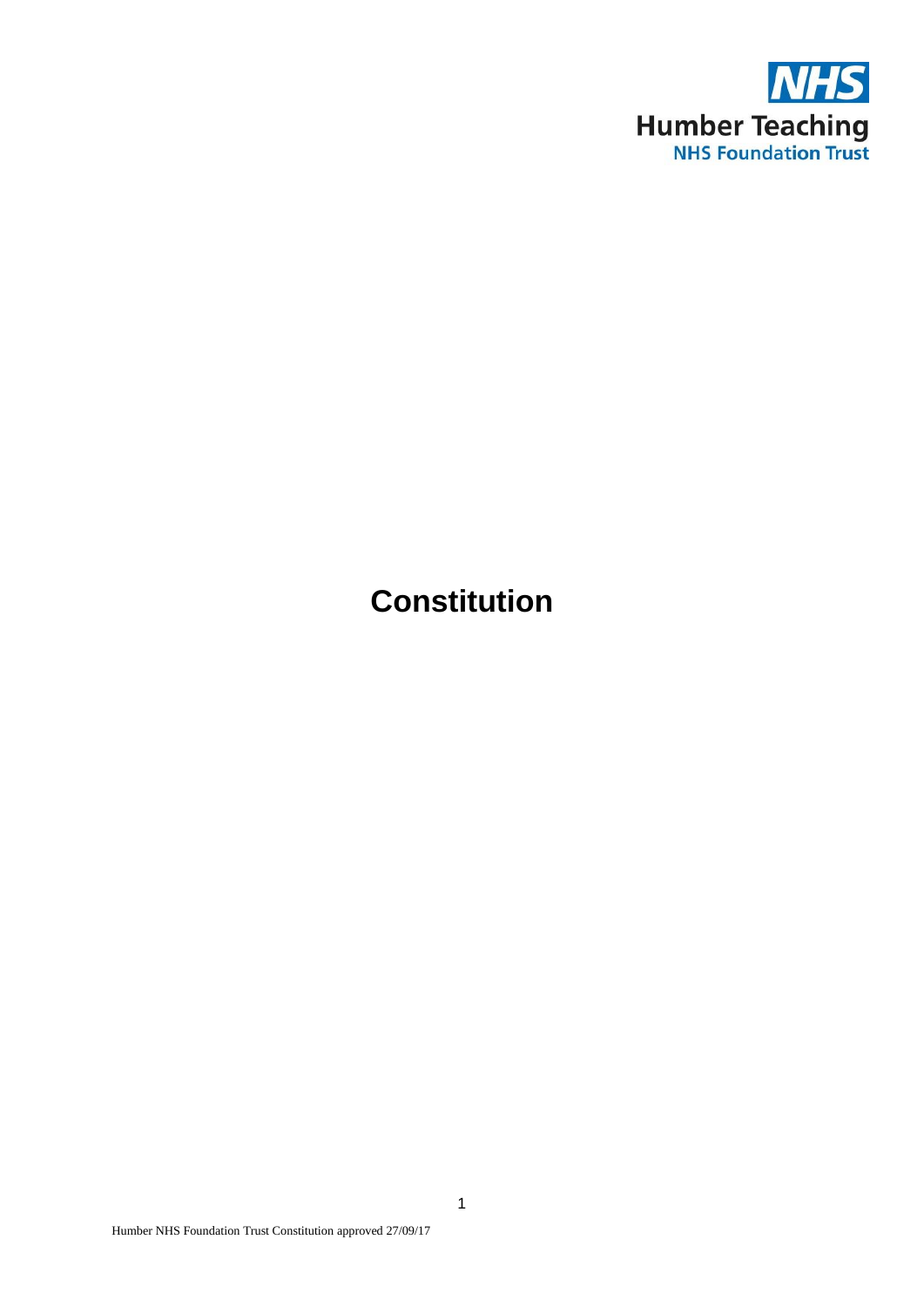# **Humber NHS Foundation Trust Constitution**

# **TABLE OF CONTENTS \_\_\_\_\_\_\_\_\_\_\_\_\_\_\_\_\_\_\_\_\_\_\_\_\_\_\_\_\_\_\_\_\_\_\_\_\_\_\_\_\_\_\_\_\_\_\_\_\_**

**\_\_\_\_\_\_\_\_\_\_\_\_\_\_\_\_\_\_\_\_\_\_\_\_\_\_\_\_\_\_\_\_\_\_\_\_\_\_\_\_\_\_\_\_\_\_\_\_\_**

| <b>Paragraph Number</b> |                                                                                                   | Page |
|-------------------------|---------------------------------------------------------------------------------------------------|------|
| 1.                      |                                                                                                   | 4    |
| 2.                      | Name                                                                                              |      |
| 3.                      | Principle Purpose                                                                                 |      |
| 4.                      |                                                                                                   | -5   |
| 5.                      | Membership and Constituencies                                                                     |      |
| 6.                      | <b>Application for Membership</b>                                                                 |      |
| 7.                      |                                                                                                   | 6    |
| 8.                      | <b>Staff Constituency</b>                                                                         |      |
| 9.                      |                                                                                                   |      |
| 10.                     |                                                                                                   | 7    |
| 11.                     | <b>Annual Members' Meeting</b>                                                                    |      |
| 12.                     | Council of Governors - Composition                                                                |      |
| 13.                     |                                                                                                   | 8    |
| 14.                     | Council of Governors - Tenure                                                                     |      |
| 15.                     | Council of Governors - Disqualification and Removal                                               |      |
| 16.                     |                                                                                                   | 9    |
| 17.                     | Council of Governors - Meetings of Governors                                                      |      |
| 18.                     |                                                                                                   | 10   |
| 19.                     | Council of Governors - Referral to the Panel                                                      |      |
| 20.                     | Council of Governors - Conflicts of Interest of Governors                                         |      |
| 21.                     | Council of Governors - Travel Expenses                                                            |      |
| 22.                     | Council of Governors - Further Provisions                                                         |      |
| 23.                     | <b>Board of Directors Composition</b>                                                             |      |
| 24.                     |                                                                                                   | 11   |
| 25.                     | Board of Directors - Qualification for Appointment as a Non-Executive Director                    |      |
| 26.                     | Board of Directors - Appointment of Chairman and other Non-Executive Directors                    |      |
| 27.                     |                                                                                                   | 12   |
| 28.                     | Board of Directors - Appointment and Removal of the Chief Executive and other Executive Directors |      |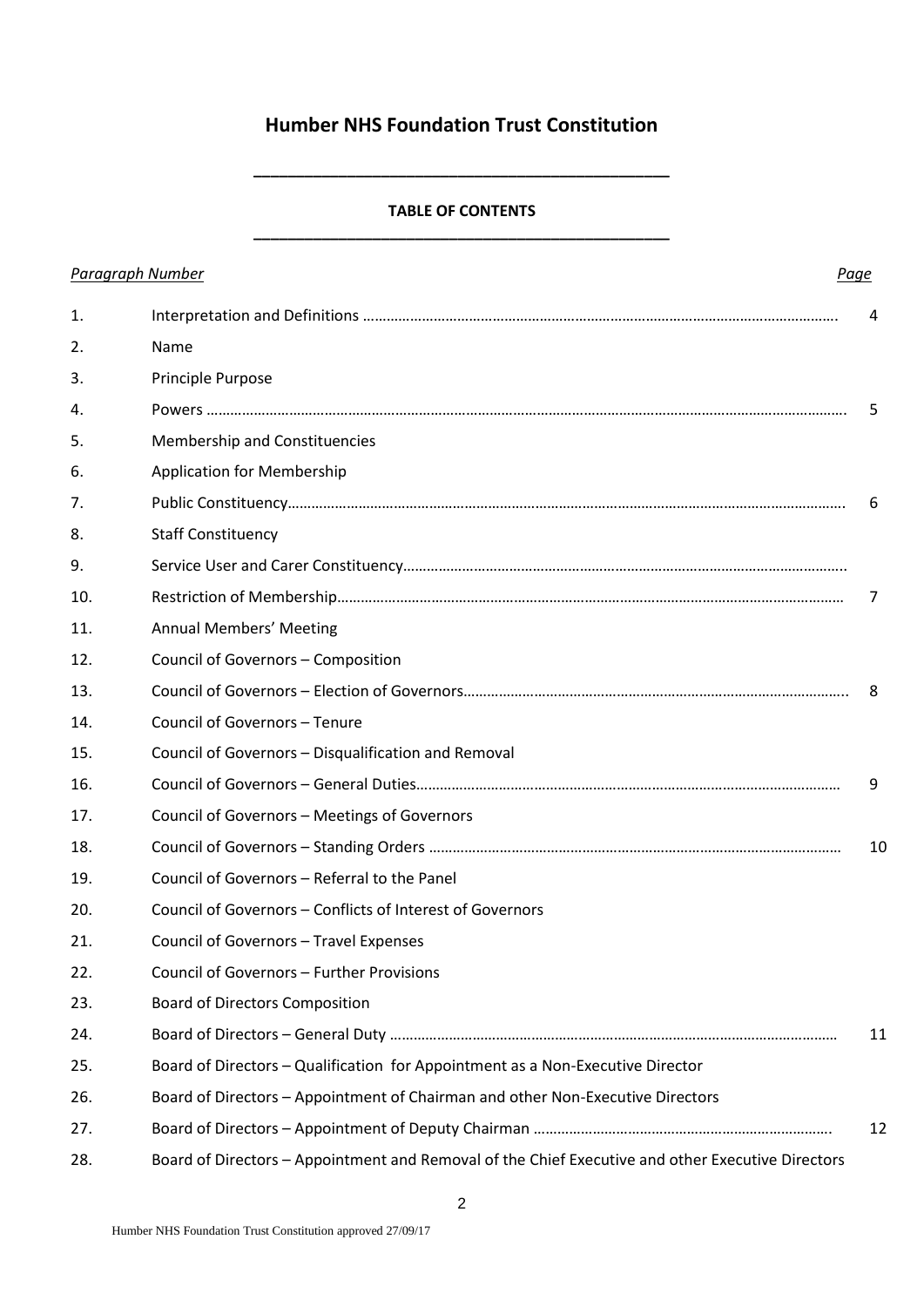| 29.                | Board of Directors - Disqualification                                        |          |
|--------------------|------------------------------------------------------------------------------|----------|
| 30.                |                                                                              | 12       |
| 31.                | Board of Directors - Standing Orders                                         |          |
| 32.                | Board of Directors - Conflicts of Interest of Directors                      |          |
| 33.                |                                                                              | 14       |
| 34.                | Registers                                                                    |          |
| 35.                | Admission to and Removal from the Registers                                  |          |
| 36.                | Registers - Inspection and Copies                                            |          |
| 37.                |                                                                              | 15       |
| 38.                | Auditor                                                                      |          |
| 39.                | <b>Audit Committee</b>                                                       |          |
| 40.                |                                                                              | 16       |
| 41.                | Annual Report and Forward Plans and Non NHS Work                             |          |
| 42.                | Presentation of the Annual Accounts and Reports to the Governors and Members | 17       |
| 43.                | Instruments                                                                  |          |
| 44.                |                                                                              | 18       |
| 45.                | Mergers etc. and Significant Transactions                                    | 18       |
| Annex 1            |                                                                              | 20       |
| Annex <sub>2</sub> |                                                                              | 21       |
| Annex <sub>3</sub> |                                                                              | 22       |
| Annex 4            |                                                                              | 23       |
| Annex <sub>5</sub> |                                                                              | 24       |
| Annex 6            |                                                                              | 71       |
| Annex <sub>7</sub> |                                                                              | 73       |
| Annex 8<br>Annex 9 |                                                                              | 77<br>83 |
|                    |                                                                              |          |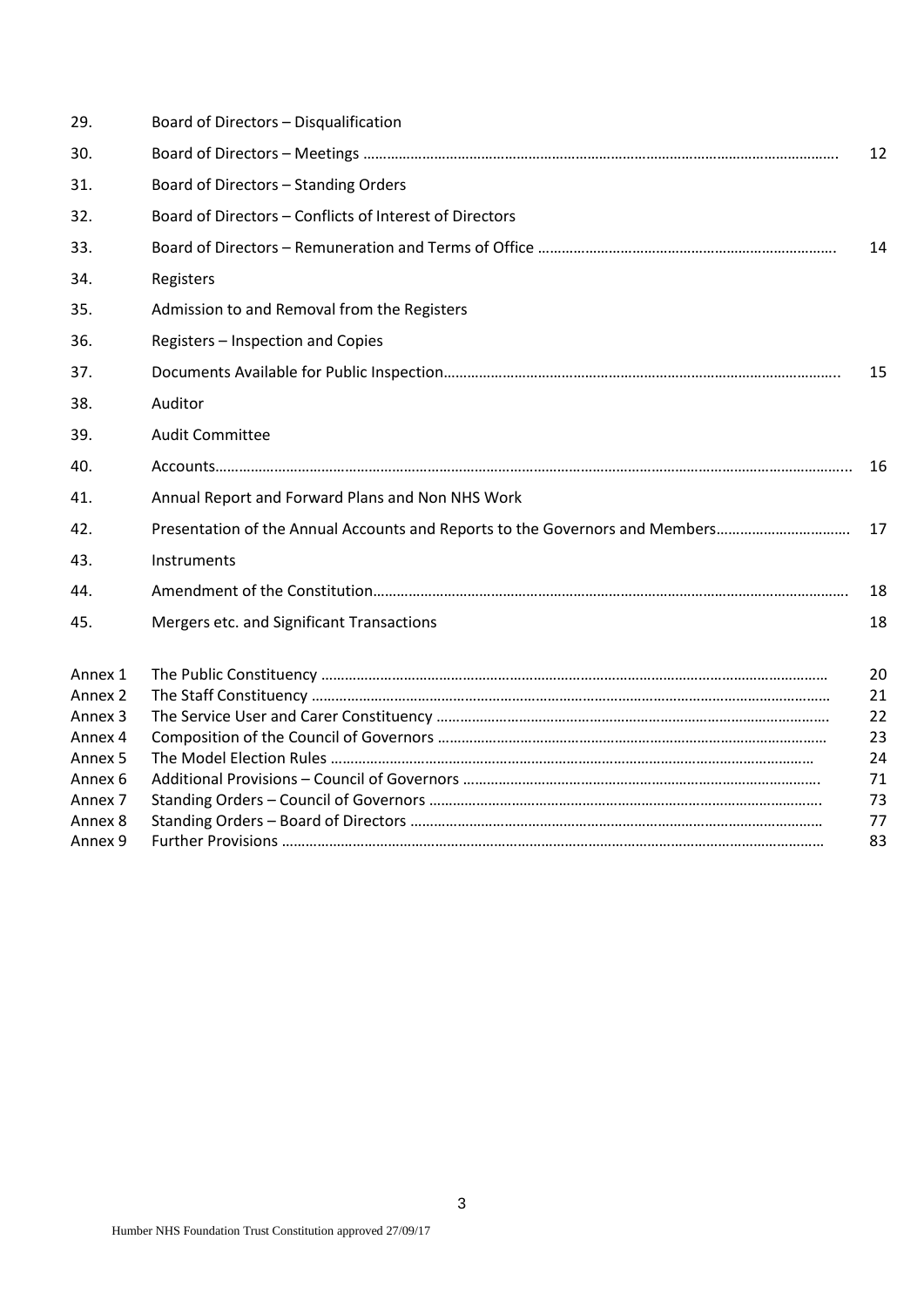# **1. Interpretation and Definitions**

Unless otherwise stated, words or expressions contained in this Constitution shall bear the same meaning as in the National Health Service Act 2006 as amended by the Health & Social Care Act 2012.

- 1.1 The 2006 Act is the National Health Service Act 2006.
- 1.2 The 2012 Act is the Health and Social Care Act 2012
- 1.3 Annual Members' Meeting is defined in paragraph 11 of the Constitution
- 1.4 Constitution means this Constitution and all annexes to it.

**Accounting Officer** is the person who from time to time discharges the functions specified in paragraph 25(5) of Schedule 7 to the 2006 Act.

**Appointed Governors** are those Governors appointed by the appointing organisation listed in Annex 4

**Director** means a member of the Board of Directors

**Elected Governors** are those Governors elected by the public and staff constituencies

**Member** means a member of the Trust

**NHS Improvement (NHSI)** Is the organisation that incorporates Monitor, the statutory entity that remains the regulator of NHS foundation trusts.

**Senior Independent Director** means the person appointed by the Board of Directors, in consultation with the Council of Governors, to provide a sounding board for the Chair, to serve as an intermediary for the other Directors when necessary and to be available to Governors if they have concerns that contact through normal channels has failed to resolve.

**Service User and Carer Constituency** means (collectively) the members of the service user and carer constituency which is referred to as the 'patients' constituency' in the 2006 Act

**Service User and Carer Governor** means a governor elected by the members of the service user and carer constituency

**Trust Secretary** means the Secretary of the Trust or any person appointed to perform the duties of the Secretary of the Trust

**Voluntary Organisation** is a body, other than a public or local authority, the activities of which are carried on not for profit

#### **2. Name**

The name of the Foundation Trust is Humber NHS Foundation Trust (the Trust).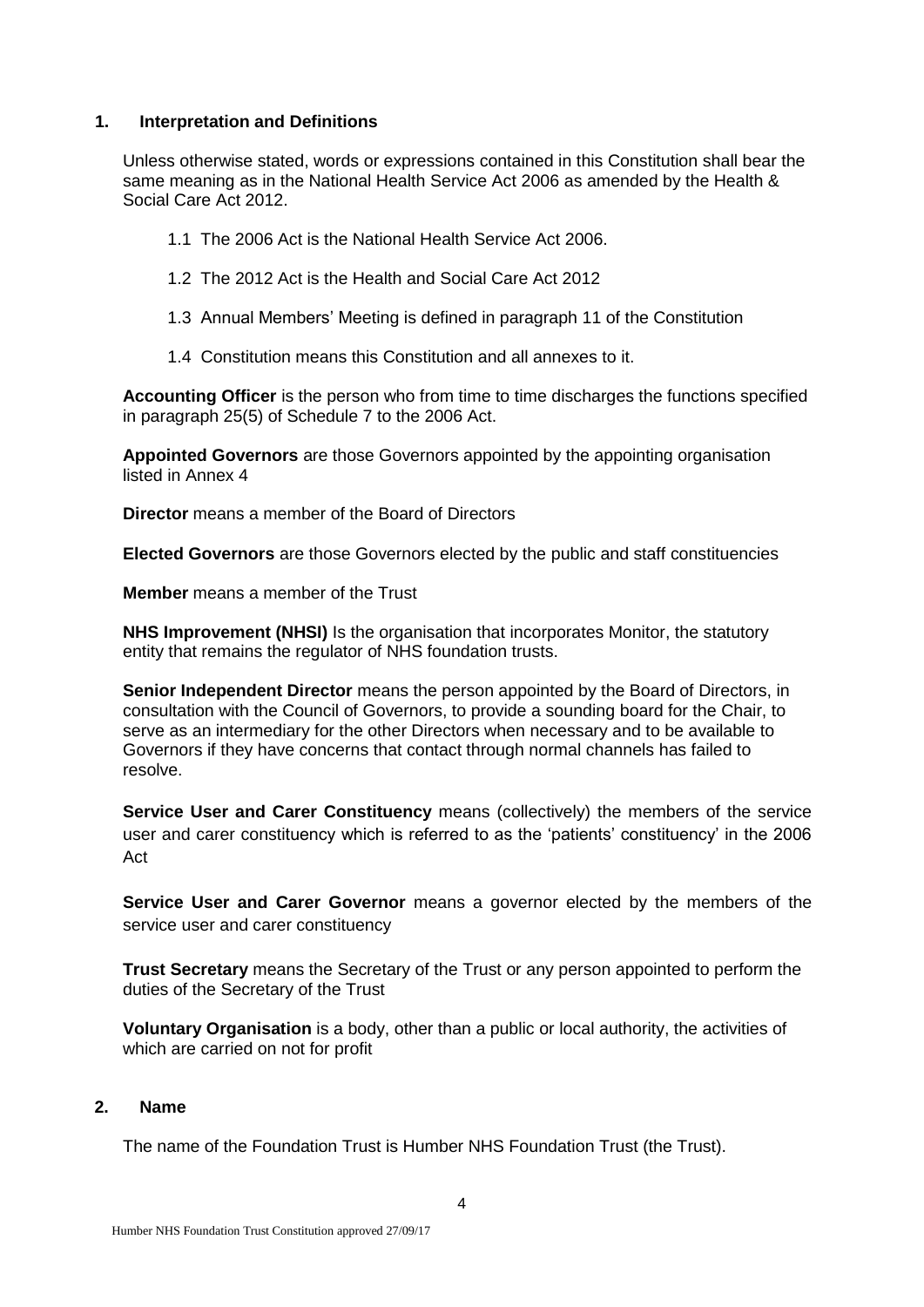# **3. Principal Purpose**

- 3.1 The principal purpose of the Trust is the provision of goods and services for the purposes of the health service in England.
- 3.2 The Trust does not fulfil its principal purpose unless, in each financial year, its total income from the provision of goods and services for the purposes of the health service in England is greater than its total income from the provision of goods and services for any other purposes.
- 3.3 The Trust may provide goods and services for any purposes related to
	- 3.3.1 the provision of services provided to individuals for or in connection with the prevention, diagnosis or treatment of illness, and
	- 3.3.2 the promotion and protection of public health.
- 3.4 The Trust may also carry on activities other than those mentioned in the above paragraph for the purpose of making additional income available in order better to carry on its principal purpose.
- 3.5 Trust Vision

To be a leading provider of integrated health services, recognised for the care, compassion, and commitment of our staff and known as a great employer and valued partner.

# **4. Powers**

- 4.1 The powers of the Trust are set out in the 2006 Act
- 4.2 All the powers of the Trust shall be exercised by the Board of Directors on behalf of the Trust.
- 4.3 Any of these powers may be delegated to a Committee of Directors or to an Executive Director.
- 4.4 The Board of Directors may authorise any three or more persons each of whom is neither:

4.4.1 an executive Director of the Trust; nor

4.4.2 an employee of the Trust;

To exercise the powers conferred on the Trust by Section 25 of the Mental Health Act (MHA)

# **5. Membership and Constituencies**

The Trust shall have members, each of whom shall be a member of one of the following constituencies:

- 5.1 a Public Constituency
- 5.2 a Staff Constituency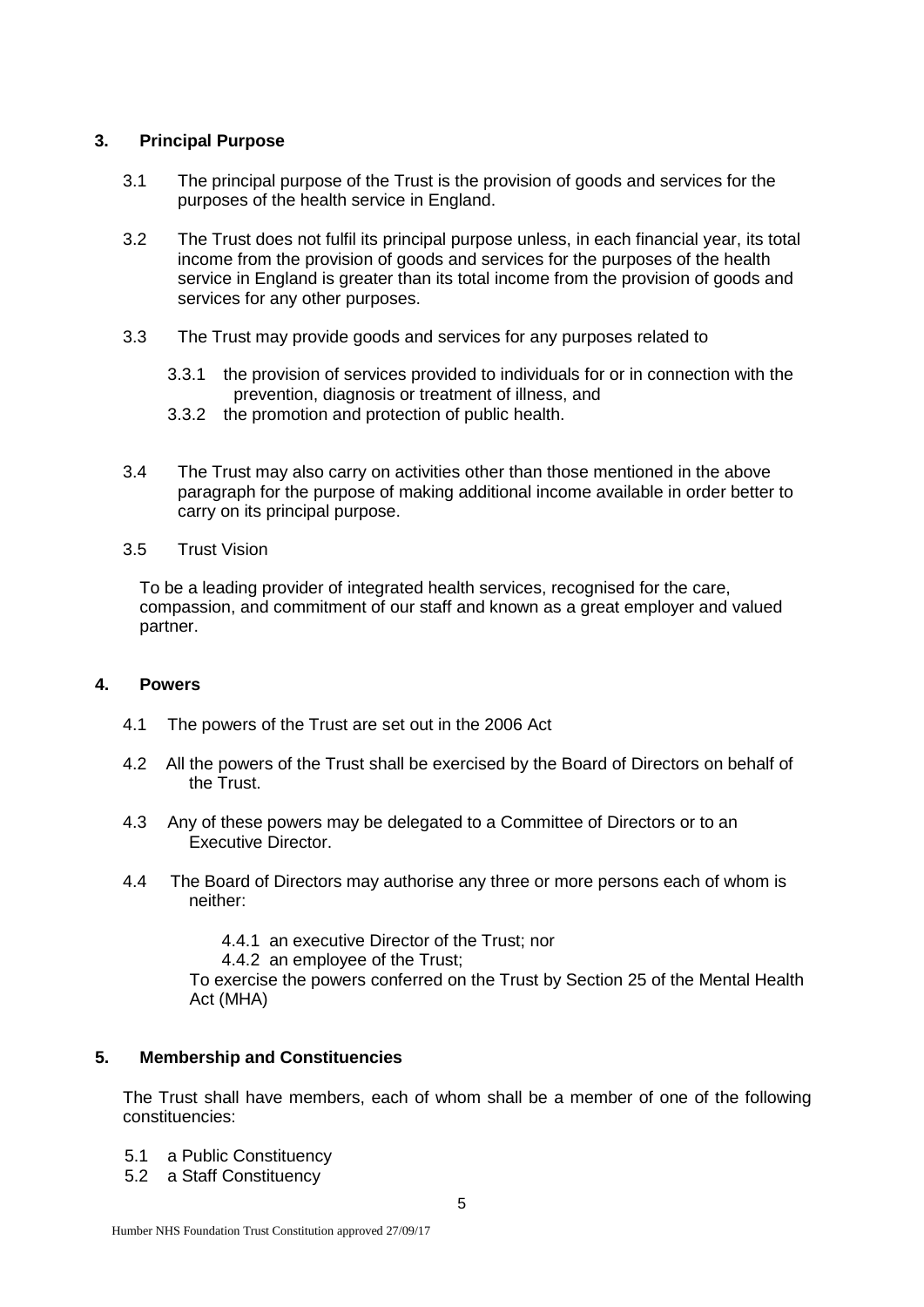#### 5.3 a Service User and Carer Constituency

# **6. Application for Membership**

An individual who is eligible to become a member of the Trust may do so on application to the Trust.

# **7. Public Constituency**

- 7.1 An individual who lives in an area specified in Annex 1 as an area for a Public Constituency may become or continue as a member of the Trust.
- 7.2 Those individuals who live in an area specified as an area for any public constituency are referred to collectively as the Public Constituency.
- 7.3 The minimum number of members in each area for the Public Constituency is specified in Annex 1.

#### **8 Staff Constituency**

8.1 An individual who is employed by the Trust under a contract of employment with the Trust may become or continue as a staff member of the Trust provided:

- 8.1.1 He/she is employed by the Trust under a contract of employment which has no fixed term or has a fixed term of at least 12 months; or
- 8.1.2 He/she has been continuously employed by the Trust under a contract of employment for at least 12 months.
- 8.2 Individuals who exercise functions for the purposes of the Trust otherwise than under a contract of employment with the Trust, may become or continue as members of the staff constituency provided such individuals have exercised these functions continuously for a period of at least 12 months.
- 8.3 Those individuals who are eligible for membership of the Trust by reason of the previous provisions are referred to collectively as the Staff Constituency.
- 8.4 The minimum number of members in the Staff Constituency is specified in Annex 2.

#### **Automatic Membership by Default –Staff**

- 8.5 An individual who is:
	- 8.5.1 eligible to become a member of the Staff Constituency, and
	- 8.5.2 invited by the Trust to become a member of the Staff Constituency

shall become a member of the Trust as a member of the Staff Constituency without an application being made, unless he/she informs the Trust that they do not wish to do so.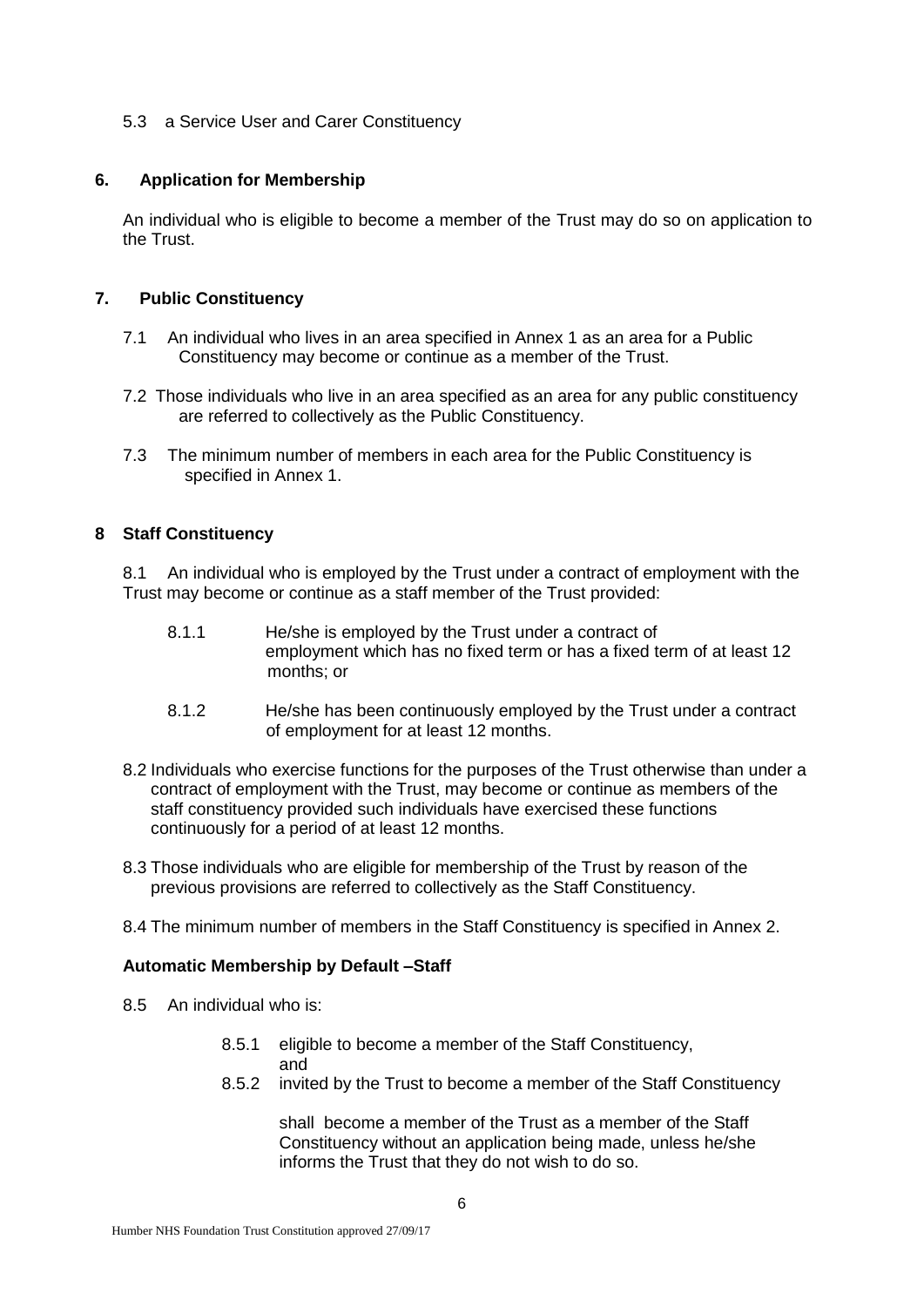# **9. Service User and Care Constituency**

- 9.1 An individual who has, within the period specified below, attended any of the trust's services as either a patient or as the carer of a patient may become a member of the trust.
- 9.2 The period referred to above shall be the period of 3 years immediately preceding the date of an application by the patient or carer to become a member of the trust.
- 9.3 Those individuals who are eligible for membership of the Trust by reason of the previous provisions are referred to collectively as the Service User and Carer Constituency.
- 9.4 An individual providing care in pursuance of a contract (including a contract of employment) with a voluntary organisation, or as a volunteer for a voluntary organisation, does not come within the category of those who qualify for membership of the Service User and Carer Constituency.
- 9.5 The minimum number of members in the Service User and Carer Constituency is specified in Annex 3.

# **10. Restriction on Membership**

- 10.1 An individual who is a member of a constituency, or of any class within a constituency, may not while membership of that constituency or class continues, be a member of any other constituency or class.
- 10.2 An individual who satisfies the criteria for membership of the Staff Constituency may not become or continue as a member of any constituency other than the Staff Constituency.
- 10.3 An individual must be at least 14 years old to become a member of the Trust.
- 10.4 Further provisions as to the circumstances in which an individual may not become or continue as a member of the Trust are set out in Annex 9 – Further Provisions.

# **11. Annual Members' Meeting**

The Trust shall hold an annual meeting of its members ('Annual Members' Meeting'). The Annual Members' Meeting shall be open to members of the public.

# **12 Council of Governors – Composition**

- 12.1 The Trust is to have a Council of Governors, which shall comprise both elected and appointed Governors
- 12.2 The composition of the Council of Governors is specified in Annex 4.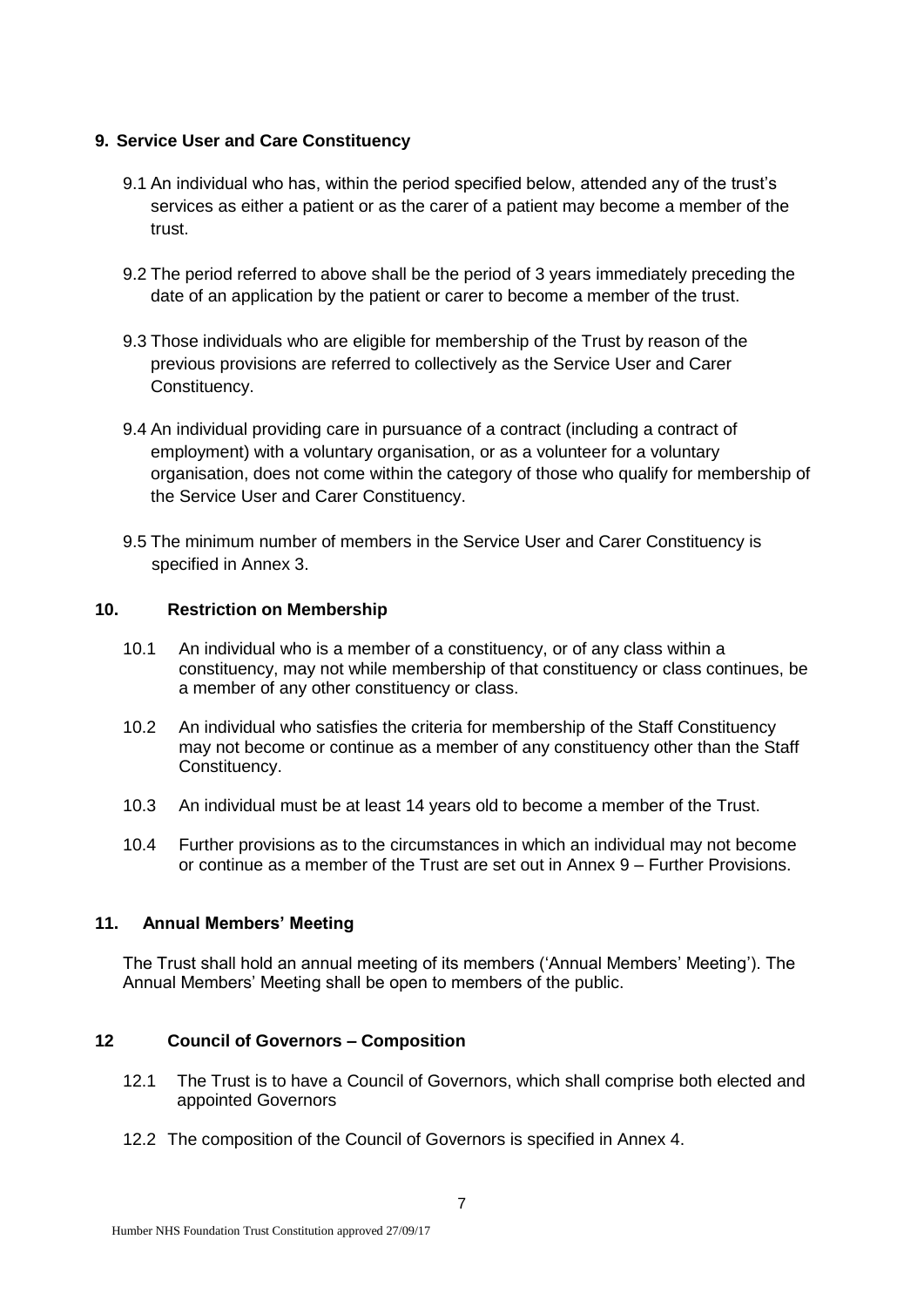12.3 The Council of Governors represents the interests of members of the Trust and partnership organisations in the governance of the Trust regularly feeding back information about the Trust, its vision and its performance to the constituency they represent. The number of Governors to be elected by each constituency, or, where appropriate, by each class of each constituency, is specified in Annex 4.

#### **13. Council of Governors – Election of Governors**

- 13.1 Elections for elected members of the Council of Governors shall be conducted in accordance with the Model Election Rules.
- 13.2 The Model Election Rules as published from time to time by NHS Providers form part of this Constitution. The Model Election Rules are attached at Annex 5.
- 13.3 A subsequent variation of the Model Election Rules by the NHS Providers shall not constitute a variation of the terms of this Constitution for the purposes of paragraph 44 of the Constitution (amendment of the Constitution).
- 13.4 An election, if contested, shall be by secret ballot.
- 13.5 Governors must be at least 16 years of age at the closing date for nominations for their election or appointment.

#### **14. Council of Governors - Tenure**

- 14.1 An elected Governor may hold office for a period of up to 3 years.
- 14.2 An elected Governor shall cease to hold office if he/she ceases to be a member of the constituency or class by which he/she was elected.
- 14.3 An elected Governor shall be eligible for re-election at the end of their term. However no Governor may stand for re-election having served 2 terms or a maximum of 6 years.
	- 14.3.1 If a Governor resigns part-way through a term of office and the election candidate with the highest number of votes in the previous election, in the same constituency, agrees to take over that governor role, a first term of 3 years will begin at that point.
- 14.4 Appointed Governors may hold office for a period of up to 3 years.
	- 14.4.1 Appointed Governors shall cease to hold office if the appointing organisation withdraws its sponsorship of him/her.
	- 14.4.2 An appointed Governor shall be eligible for re-appointment at the end of his/her term, but shall serve no more than 2 consecutive terms of office or a maximum of 6 years.
		- 14.4.2.1 If an appointed governor resigns part-way through a term of office the newly identified appointed governors first term of 3 years will begin at that point.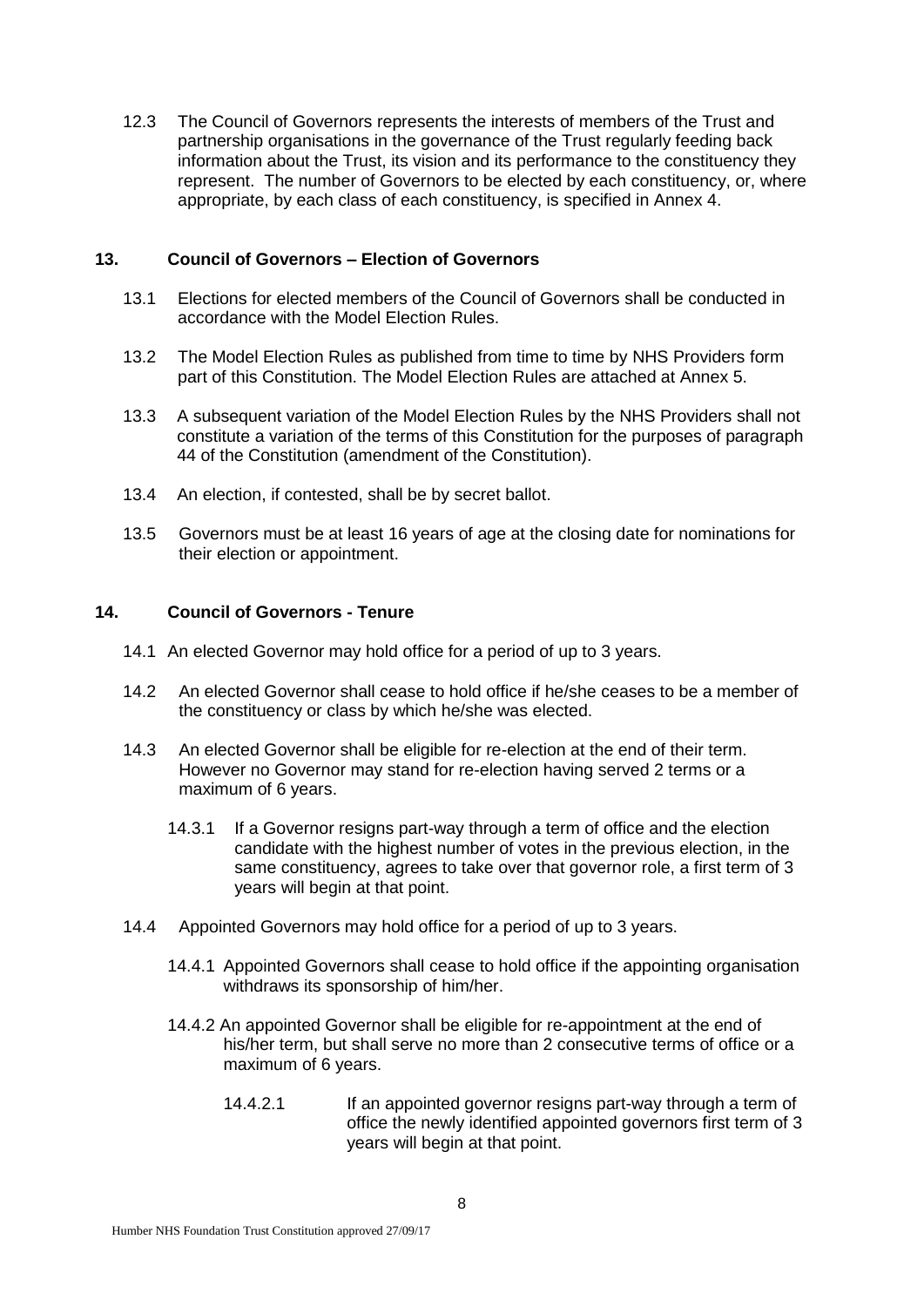14.4.3 Any Governor shall cease to hold office if he/she is disqualified for any of the reasons set out in this Constitution

# **15. Council of Governors – Disqualification and Removal**

- 15.1 The following may not become or continue as a member of the Council of Governors:
	- 15.1.1 a person who has been adjudged bankrupt or whose estate has been sequestrated and (in either case) has not been discharged;
	- 15.1.2 a person who has made a composition or arrangement (including a debt relief order under the Insolvency Act) or granted a Trust deed for, his/her creditors and has not been discharged in respect of it;
	- 15.1.3 A person in relation to who a moratorium period under a debt relief order applies (under Part 7A of the Insolvency Act 1986);
	- 15.1.4 a person who within the preceding five years has been convicted in the British Islands of any offence if a sentence of imprisonment (whether suspended or not) for a period of not less than three months (without the option of a fine) was imposed on him/her.
- 15.2 Governors must be at least 16 years of age at the closing date for nominations for their election or appointment.
- 15.3 Further provisions as to the circumstances in which an individual may not become or continue as a member of the Council of Governors and provision for the removal of Governors in certain circumstances are set out in Annex 6.

# **16. Council of Governors – General Duties**

- 16.1 The general duties of the Council of Governors are
	- 16.1.1 to hold the Non-Executive Directors individually and collectively to account for the performance of the Board of Directors, and
	- 16.1.2 to represent the interests of the members of the Trust as a whole and the interests of the public.
	- 16.2 The Trust must take steps to ensure that the Governors are equipped with the skills and knowledge they require in their capacity as such.

# **17. Council of Governors – Meetings of Governors**

- 17.1 The Chairman of the Trust (i.e. the Chairman of the Board of Directors, appointed in accordance with the provisions of paragraph 26 below) or, in his/her absence another non executive director shall preside at meetings of the Council of Governors.
- 17.2 At any meeting of the Board of Directors the Chairman, if there is one present, shall preside. If the Chairman is absent from the meeting, the Deputy Chairman if present, shall preside.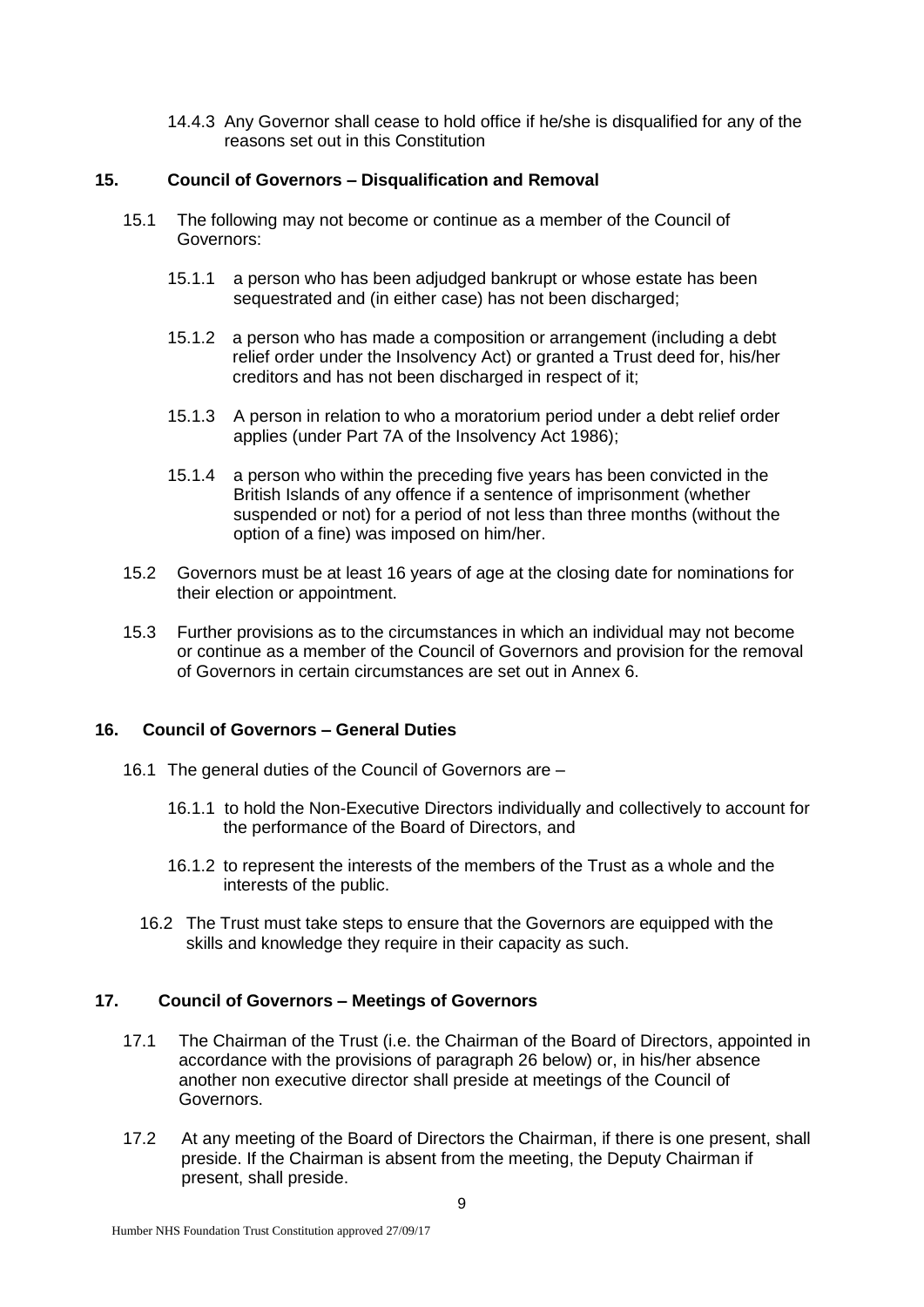- 17.3 If the Chairman and Deputy Chairman are absent, another Non-Executive Director as the Directors present shall choose shall preside.
- 17.4 Meetings of the Council of Governors shall be open to members of the public. Members of the public may be excluded from a meeting, or part of a meeting, for special reasons*.*
- 17.5 For the purposes of obtaining information about the Trust's performance of its functions or the Directors' performance of their duties (and deciding whether to propose a vote on the Trust's or Directors' performance), the Council of Governors may require one or more of the Directors to attend a meeting.

# **18. Council of Governors – Standing Orders**

The standing orders for the practice and procedure of the Council of Governors is attached at Annex 7.

#### **19 Council of Governors – Referral to the Panel**

- 19.1 In this paragraph, the "Panel" means a panel of persons appointed by NHS Improvement (NHSI) the organisation that incorporates Monitor, the statutory entity that remains the regulator of NHS foundation trusts to which a Governor of an NHS Foundation Trust may refer a question as to whether the Trust has failed or is failing:-
	- 19.1.1 to act in accordance with its Constitution, or
	- 19.1.2 to act in accordance with provision made by or under Chapter 5 of the 2006 Act.
- 19.2 A Governor may refer a question to the Panel only if more than half of the members of the Council of Governors voting approve the referral.

#### **20. Council of Governors - Conflicts of Interest of Governors**

If a Governor has a pecuniary, personal or family interest, whether that interest is actual or potential and whether that interest is direct or indirect, in any proposed contract or other matter which is under consideration or is to be considered by the Council of Governors, the Governor shall disclose that interest to the members of the Council of Governors as soon as he/she becomes aware of it. The Standing Orders for the Council of Governors shall make provision for the disclosure of interests and arrangements for the exclusion of a Governor declaring any interest from any discussion or consideration of the matter in respect of which an interest has been disclosed.

# **21. Council of Governors – Travel Expenses**

The Trust may pay travelling and other expenses to members of the Council of Governors at rates determined by the Trust.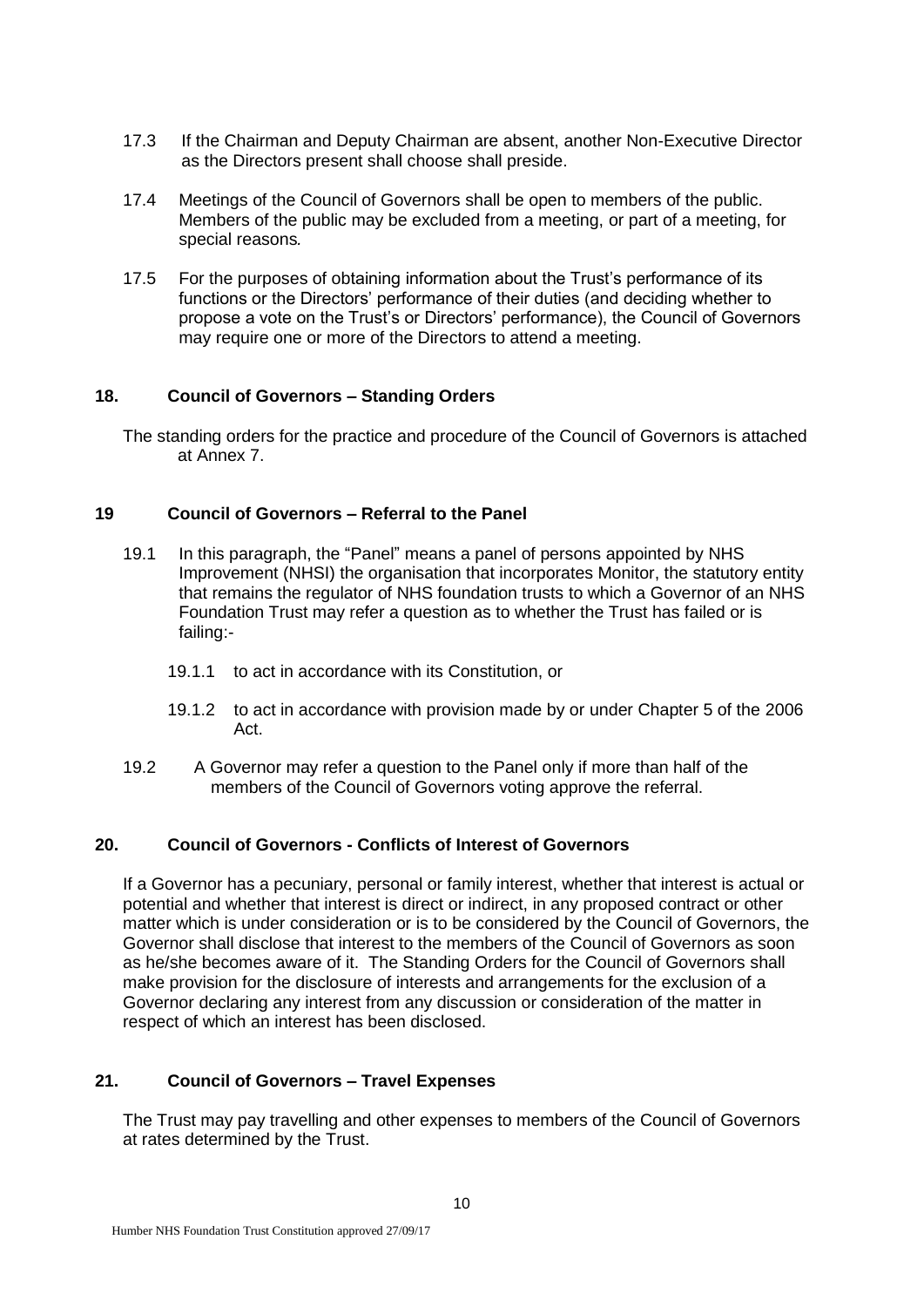# **22**. **Council of Governors – Further Provisions**

Further provisions with respect to the Council of Governors are set out in Annex 6

#### **23. Board of Directors – Composition**

- 23.1 The Trust is to have a Board of Directors, which shall comprise both Executive and Non-Executive Directors.
- 23.2 The Board of Directors is to comprise:
	- 23.2.1 a Non-Executive Chairman
	- 23.2.2 up to 6 other Non-Executive Directors;
	- 23.2.3 up to 6 Executive Directors
- 23.3 One of the Executive Directors shall be the Chief Executive.
- 23.4 The Chief Executive shall be the Accounting Officer.
- 23.5 One of the Executive Directors shall be the Finance Director.
- 23.6 One of the Executive Directors is to be a Registered Medical Practitioner
- 23.7 One of the Executive Directors is to be a Registered Nurse
- 23.8 The operation of 23.2 above shall be such that, at all times, at least half of the Board of Directors, excluding the Chairman, shall be Non-Executive Directors
- 23.9 The Board of Directors shall, following consultation with the Council of Governors, appoint one of the Non-Executive Directors to be their Senior Independent Director, using the procedure set out in the Constitution.

# **24 Board of Directors – General Duty**

The general duty of the Board of Directors and of each Director individually, is to act with a view to promoting the success of the Trust so as to maximise the benefits for the members of the Trust as a whole and for the public.

#### **25. Board of Directors – Qualification for Appointment as a Non-Executive Director**

A person may be appointed as a Non-Executive Director only if –

- 25.1 he/she is a member of the Public Constituency, or
- 25.2 he/she is not disqualified by virtue of paragraph 29 below
- 25.3 he/she is not disqualified by virtue of the further provisions as set out in Annex 9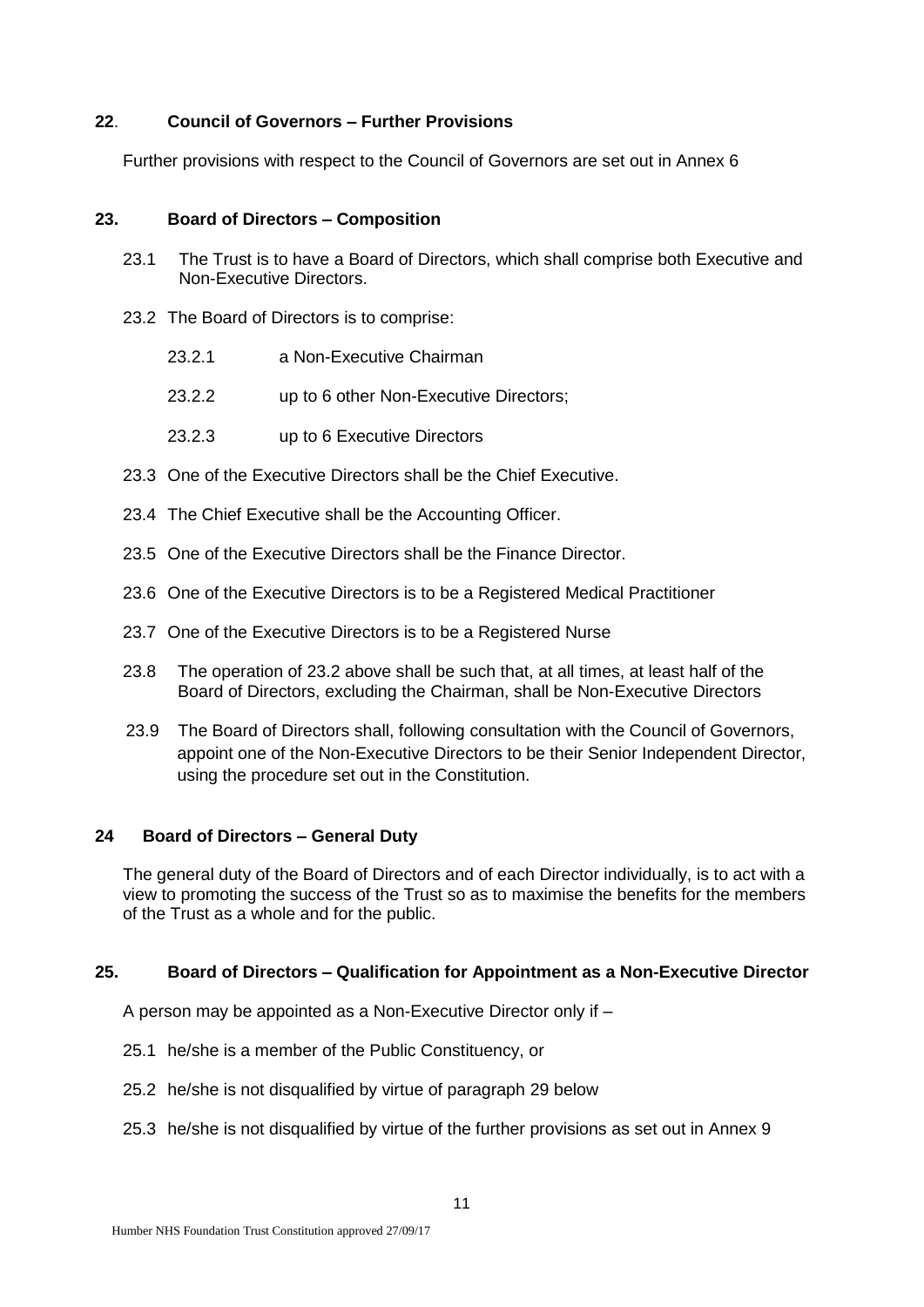# **26. Board of Directors – Appointment and Removal of Chairman and other Non-Executive Directors**

- 26.1 The Council of Governors at a general meeting of the Council of Governors shall appoint or remove the Chairman of the Trust and the other Non-Executive Directors.
- 26.2 Removal of the Chairman or another Non-Executive Director shall require the approval of three quarters of the members of the Council of Governors.

# **27. Board of Directors – Appointment of Deputy Chairman**

The Council of Governors at a general meeting of the Council of Governors may appoint one of the Non-Executive Directors as a Deputy Chairman.

#### **28. Board of Directors - Appointment and Removal of the Chief Executive and other Executive Directors**

- 28.1 Non-Executive Directors shall appoint or remove the Chief Executive.
- 28.2 The appointment of the Chief Executive shall require the approval of the Council of Governors as per the Council's Standing Orders, Annex 7.
- 28.3 The Chief Executive is to be appointed in accordance with paragraph 28.2 above.
- 28.4 A Committee consisting of the Chairman, the Chief Executive and the other Non-Executive Directors shall appoint or remove the other Executive Directors.

#### **29. Board of Directors – Disqualification**

The following may not become or continue as a member of the Board of Directors:

- 29.1 a person who has been adjudged bankrupt or whose estate has been sequestrated and (in either case) has not been discharged.
- 29.2 a person in relation to whom a moratorium period under a debt relief order applies (under Part 7A of the Insolvency Act 1986)
- 29.3 a person who has made a composition or arrangement (including a debt relief order under the Insolvency Act) or granted a Trust deed for, his/her creditors and has not been discharged in respect of it;
- 29.4 a person who within the preceding five years has been convicted in the British Isles of any offence if a sentence of imprisonment (whether suspended or not) for a period of not less than three months (without the option of a fine) was imposed on him/her.
- 29.5 he/she is a medical practitioner that has been removed from the professional register by the General Medical Council.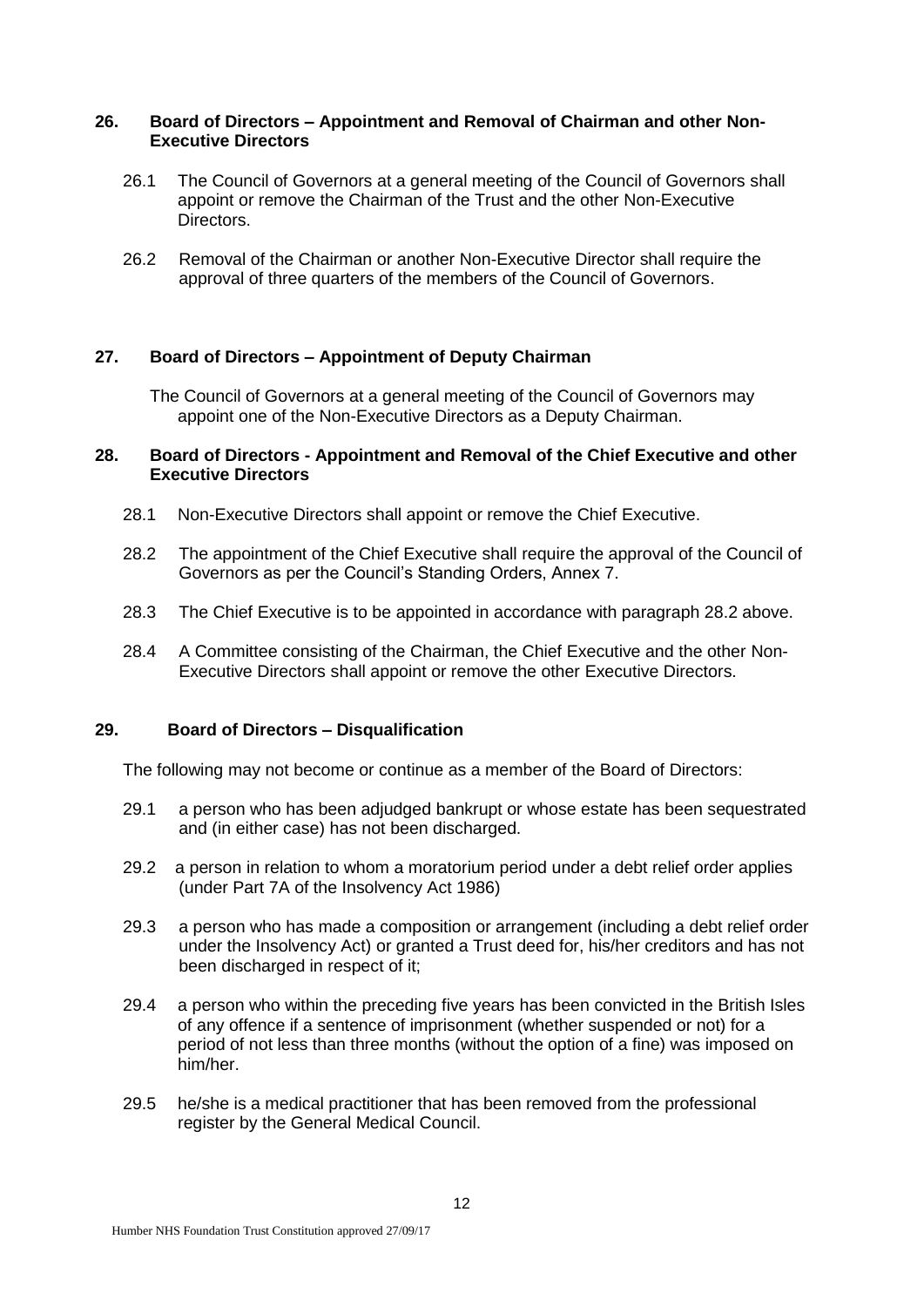29.6 conduct that has caused, or is likely to cause, material prejudice to the best interests of the Trust or the proper conduct of the Board of Directors or otherwise in a manner inconsistent with continued membership of the Board of Directors.

#### **30. Board of Directors – Meetings**

- 30.1 Meetings of the Board of Directors shall be held in public and open to members of the public. Members of the public may be excluded from a Part II meeting for special reasons and having regard to the confidential nature of the business to be transacted, publicity of which would be prejudicial to the public interest.
- 30.2 Before holding a meeting, the Board of Directors must send a copy of the agenda of the meeting to the Council of Governors. As soon as practicable after holding a meeting, the Board of Directors must send a copy of the minutes of the meeting to the Council of Governors. Papers will be published on the Trust's website.

### **31. Board of Directors – Standing Orders**

The Standing Orders for the practice and procedure of the Board of Directors are attached at Annex 8.

# **32. Board of Directors - Conflicts of Interest of Directors**

- 32.1 The duties that a Director of the Trust has by virtue of being a Director include in particular -
	- 32.1.1 A duty to avoid a situation in which the Director has (or can have) a direct or indirect interest that conflicts (or possibly may conflict) with the interests of the Trust.
	- 32.1.2 A duty not to accept a benefit from a third party by reason of being a Director or doing (or not doing) anything in that capacity.
- 32.2 The duty referred to in sub-paragraph 32.1.1 is not infringed if –

32.2.1 The situation cannot reasonably be regarded as likely to give rise to a conflict of interest, or

- 32.2.2 The matter has been authorised in accordance with the Constitution.
- 32.3 The duty referred to in sub-paragraph 32.1.2 is not infringed if acceptance of the benefit reasonably be regarded as likely to give rise to a conflict of interest.
- 32.4 In sub-paragraph 32.1.2, "third party" means a person other than –

32.4.1 The Trust, or

32.4.2 A person acting on its behalf.

32.5 If a Director of the Trust has in any way a direct or indirect interest in a proposed transaction or arrangement with the Trust, the Director must declare the nature and extent of that interest to the other Directors.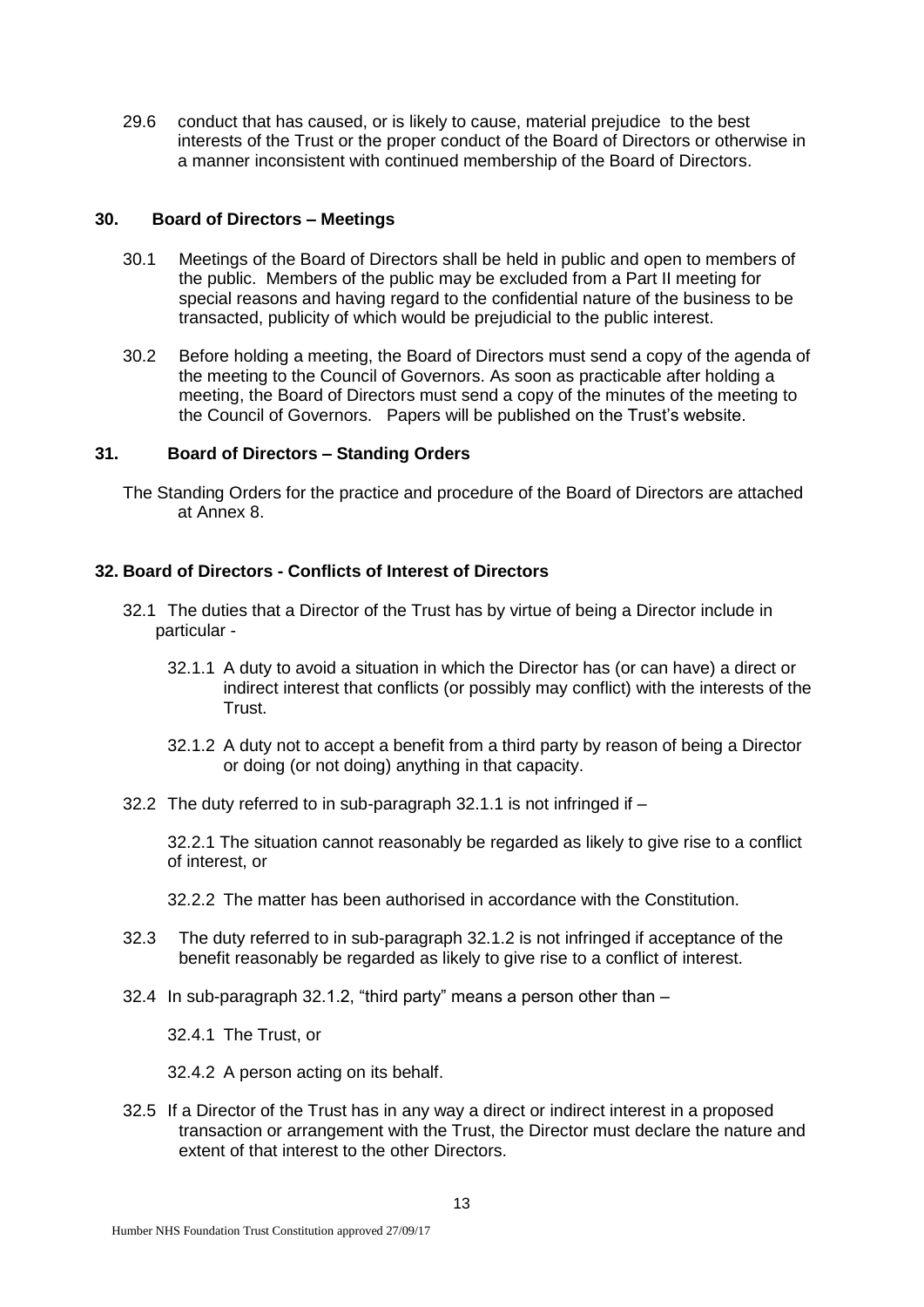- 32.6 If a declaration under this paragraph proves to be, or becomes, inaccurate, incomplete, a further declaration must be made.
- 32.7 Any declaration required by this paragraph must be made before the Trust enters into the transaction or arrangement.
- 32.8 This paragraph does not require a declaration of an interest of which the Director is not aware or where the Director is not aware of the transaction or arrangement in question.
- 32.9 A Director need not declare an interest
	- 32.9.1 If it cannot reasonably be regarded as likely to give rise to a conflict of interest;
	- 32.9.2 If, or to the extent that, the Directors are already aware of it;
	- 32.9.3 If, or to the extent that, it concerns terms of the Director's appointment that have been or are to be considered –
		- 32.9.3.1 By a meeting of the Board of Directors, or
		- 32.9.3.2 By a Committee of the Directors appointed for the purpose under the Constitution.

#### **33. Board of Directors – Remuneration and Terms of Office**

- 32.1 The Council of Governors at a general meeting of the Council of Governors shall decide the remuneration and allowances, and the other terms and conditions of office, of the Chairman and the other Non-Executive Directors.
- 32.2 The Trust shall establish a Committee of Non-Executive Directors to decide the remuneration and allowances, and the other terms and conditions of office, of the Chief Executive and other Executive Directors.

#### **34. Registers**

The Trust shall have:

- 34.1 a register of members showing, in respect of each member, the constituency to which he/she belongs and, where there are classes within it, the class to which he/she belongs;
- 34.2 a register of members of the Council of Governors;
- 34.3 a register of interests of Governors;
- 34.4 a register of Directors; and
- 34.5 a register of interests of the Directors.

# **35 Admission to and Removal from the Registers**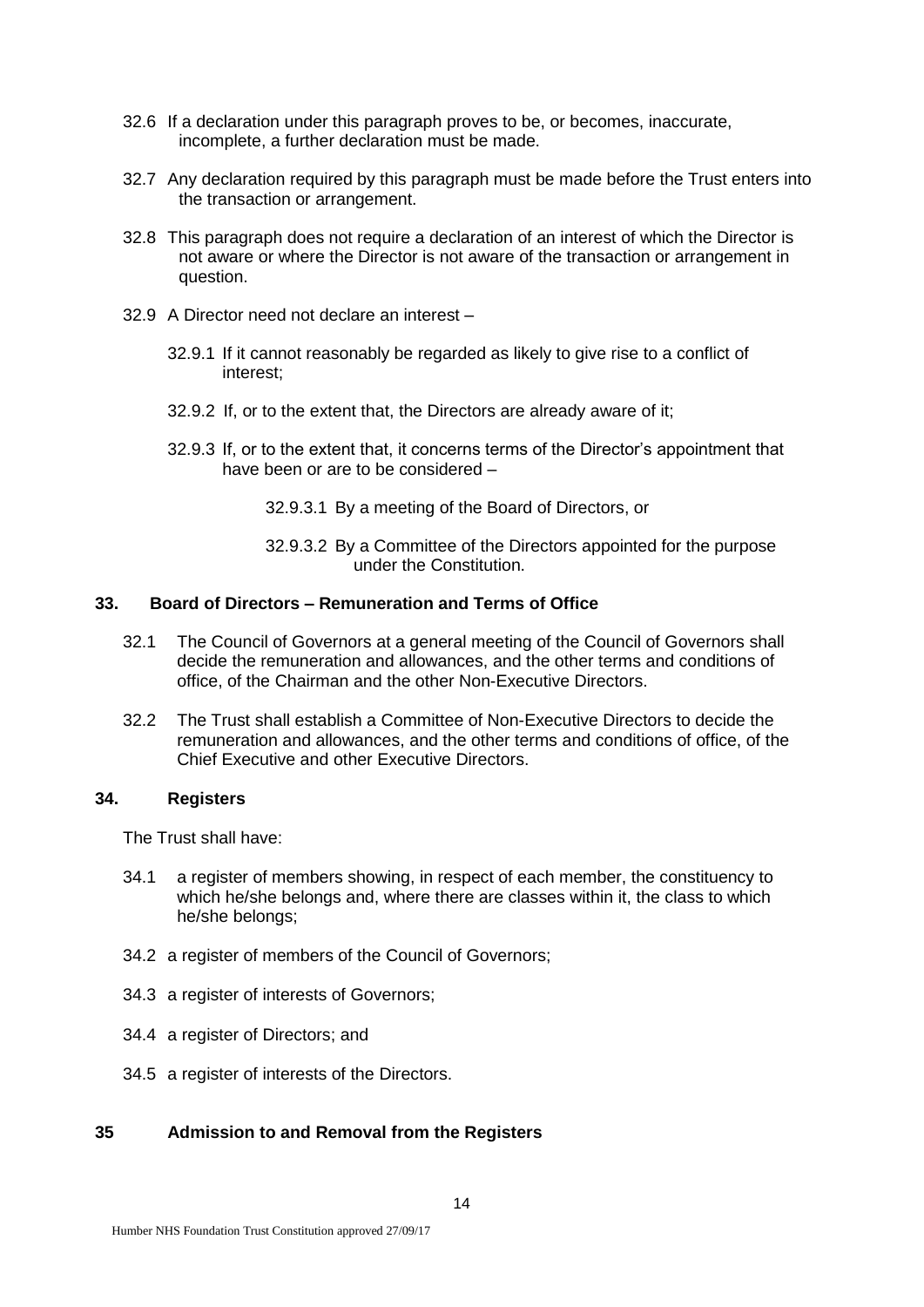- 35.1 The Trust Secretary shall add to the confidential register of members the name of any member who is accepted under the provisions of this Constitution
- 35.2 The Trust Secretary shall remove from the register the name of any member who ceases to be entitled to be a member under the provisions of this Constitution

#### **36. Registers – Inspection and Copies**

- 36.1 The Trust shall make the registers specified in paragraph 34 above available for inspection by members of the public, except in the circumstances set out below or as otherwise prescribed by regulations.
- 36.2 The Trust shall not make any part of its registers available for inspection by members of the public which shows details of any member of the Trust, if the member so requests.
- 36.3 So far as the registers are required to be made available:
	- 36.3.1 they are to be available for inspection free of charge at all reasonable times; and
	- 36.3.2 a person who requests a copy of or extract from the registers is to be provided with a copy or extract.
- 36.4 If the person requesting a copy or extract is not a member of the Trust, the Trust may impose a reasonable charge for doing so.

# **37. Documents Available for Public Inspection**

37.1 The Trust shall make the following documents available for inspection by members of the public free of charge at all reasonable times:

37.1.1 a copy of the current Constitution,

37.1.2 a copy of the latest annual accounts and of any report of the auditor on them, and

37.1.3 a copy of the latest annual report.

- 37.2 The Trust shall also make the following documents relating to a special administration of the Trust available for inspection by members of the public free of charge at all reasonable times:
	- 37.2.1 a copy of any order made under section 65D (appointment of Trust special administrator), 65J (power to extend time), 65KC (action following Secretary of State's rejection of final report), 65L (Trusts coming out of administration) or 65LA (Trusts to be dissolved) of the 2006 Act.
	- 37.2.2 a copy of any report laid under section 65D (appointment of Trust special administrator) of the 2006 Act.
	- 37.2.3 a copy of any information published under section 65D (appointment of Trust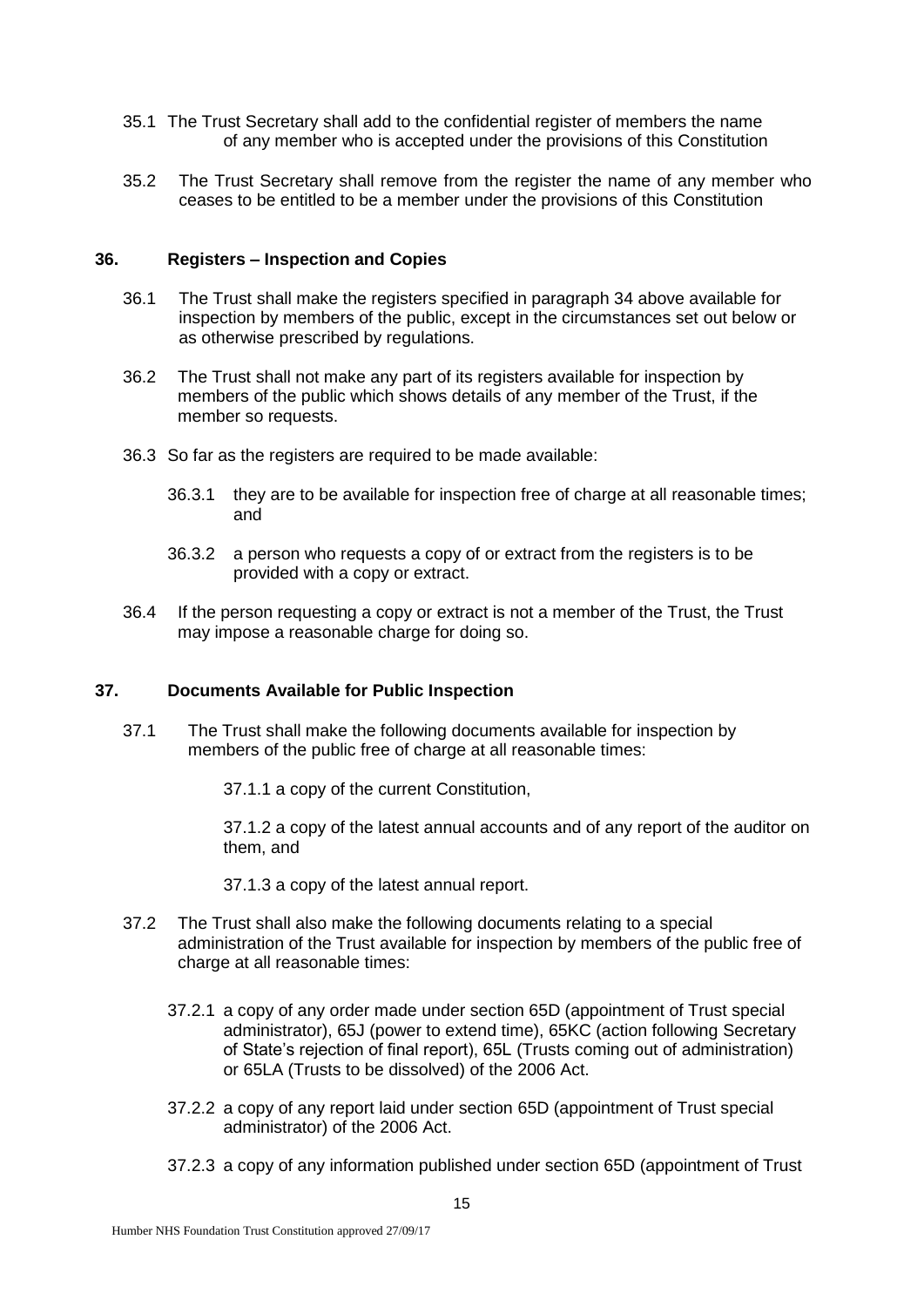special administrator) of the 2006 Act.

- 37.2.4 a copy of any draft report published under section 65F (administrator's draft report) of the 2006 Act.
- 37.2.5 a copy of any statement provided under section 65F(administrator's draft report) of the 2006 Act.
- 37.2.6 a copy of any notice published under section 65F (administrator's draft report), 65G (consultation plan), 65H (consultation requirements), 65J (power to extend time), 65KA (Monitor's decision), 65KB (Secretary of State's response to Monitor's decision), 65KC (action following Secretary of State's rejection of final report) or 65KD (Secretary of State's response to resubmitted final report) of the 2006 Act.
- 37.2.7 a copy of any statement published or provided under section 65G (consultation plan) of the 2006 Act.
- 37.2.8 a copy of any final report published under section 65I (administrator's final report),
- 37.2.9 a copy of any statement published under section 65J (power to extend time) or 65KC (action following Secretary of State's rejection of final report) of the 2006 Act.
- 37.2.10 a copy of any information published under section 65M (replacement of Trust special administrator) of the 2006 Act.
- 37.3 Any person who requests a copy of or extract from any of the above documents is to be provided with a copy.
- 37.4 If the person requesting a copy or extract is not a member of the Trust, the Trust may impose a reasonable charge for doing so.

#### **38 Auditor**

- 38.1 The Trust shall have an auditor.
- 38.2 The Council of Governors shall appoint or remove the auditor at a general meeting of the Council of Governors.
- 38.3The Auditor is to carry out his duties in accordance with Schedule 10 to the 2006 Act and in accordance with any directions given by NHS Improvement (NHSI) the organisation that incorporates Monitor, the statutory entity that remains the regulator of NHS foundation trusts).

# **39. Audit Committee**

The Trust shall establish a Committee of Non-Executive Directors as an Audit Committee to perform such monitoring, reviewing and other functions as are appropriate.

#### **40. Accounts**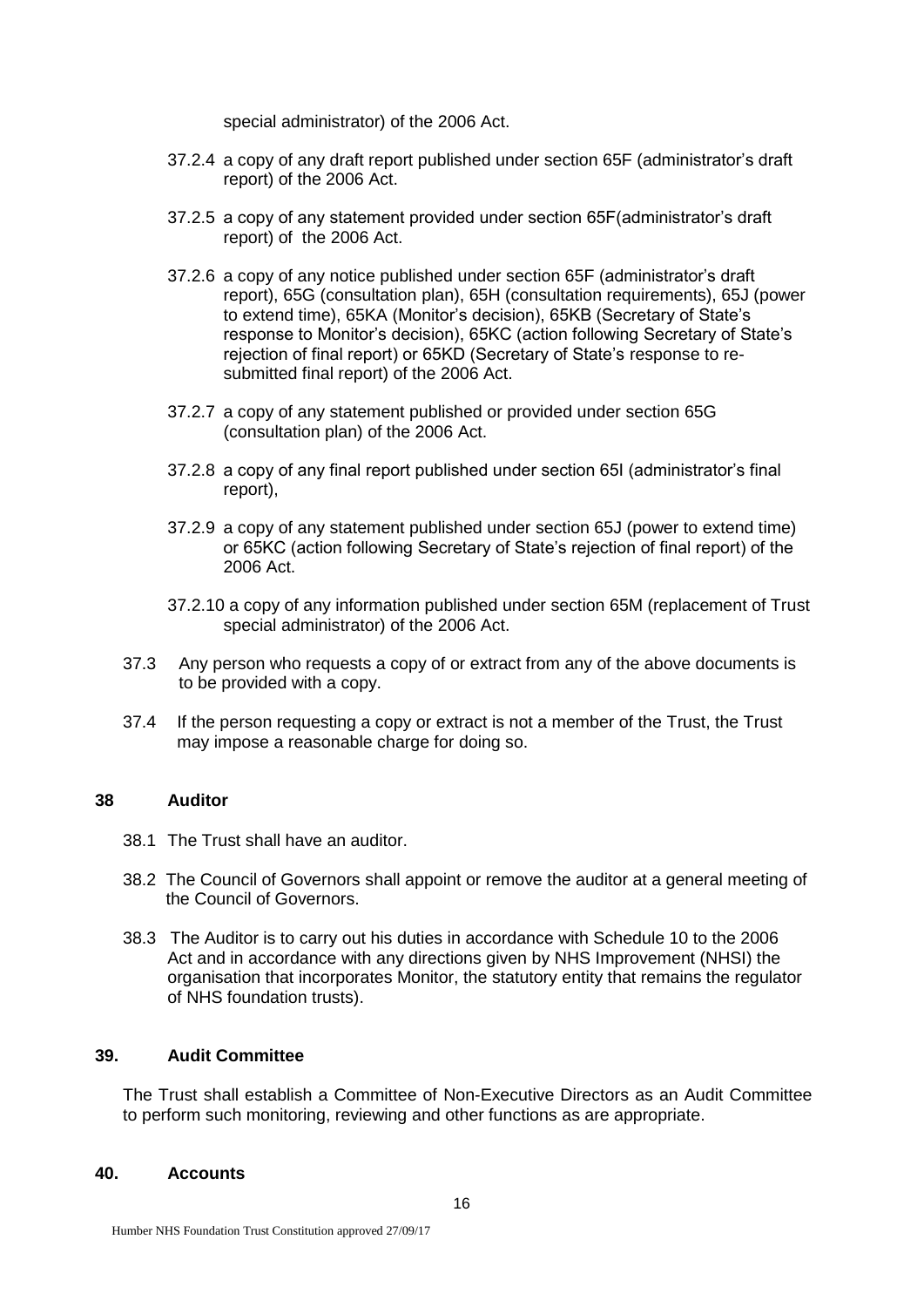- 40.1 The Trust must keep proper accounts and proper records in relation to the accounts.
- 40.2 NHS Improvement may with the approval of the Secretary of State give directions to the Trust as to the content and form of its accounts.
- 40.3 The accounts are to be audited by the Trust's auditor.
- 40.4 The Trust shall prepare in respect of each financial year annual accounts in such form as NHS Improvement (NHSI) the organisation that incorporates Monitor, the statutory entity that remains the regulator of NHS foundation trusts may with the approval of the Secretary of State direct.
- 40.5 The functions of the Trust with respect to the preparation of the annual accounts shall be delegated to the Accounting Officer.

#### **41 Annual Report and Forward Plans and Non NHS Work**

- 41.1 The Trust shall prepare an Annual Report and send it to NHS Improvement.
- 41.2 The Trust shall give information as to its forward planning in respect of each financial year to NHS Improvement (NHSI) the organisation that incorporates Monitor, the statutory entity that remains the regulator of NHS foundation trusts).
- 41.3 The document containing the information with respect to forward planning (referred to above) shall be prepared by the Directors.
- 41.4 In preparing the document, the Directors shall have regard to the views of the Council of Governors.
- 41.5 Each forward plan must include information about
	- 41.5.1 the activities other than the provision of goods and services for the purposes of the health service in England that the Trust proposes to carry on, and
	- 41.5.2 the income it expects to receive from doing so.
- 41.6 Where a forward plan contains a proposal that the Trust carry on an activity of a kind mentioned in sub-paragraph 41.5.1 the Council of Governors must
	- 41.6.1 determine whether it is satisfied that the carrying on of the activity will not to any significant extent interfere with the fulfillment by the Trust of its principal purpose or the performance of its other functions, and
	- 41.6.2 notify the Directors of the Trust of its determination.
- 41.7 A Trust which proposes to increase by 5% or more the proportion of its total income in any financial year attributable to activities other than the provision of goods and services for the purposes of the health service in England may implement the proposal only if more than half of the members of the Council of Governors of the Trust voting approve its implementation.

#### **44. Presentation of the Annual Accounts and Reports to the Governors and Members**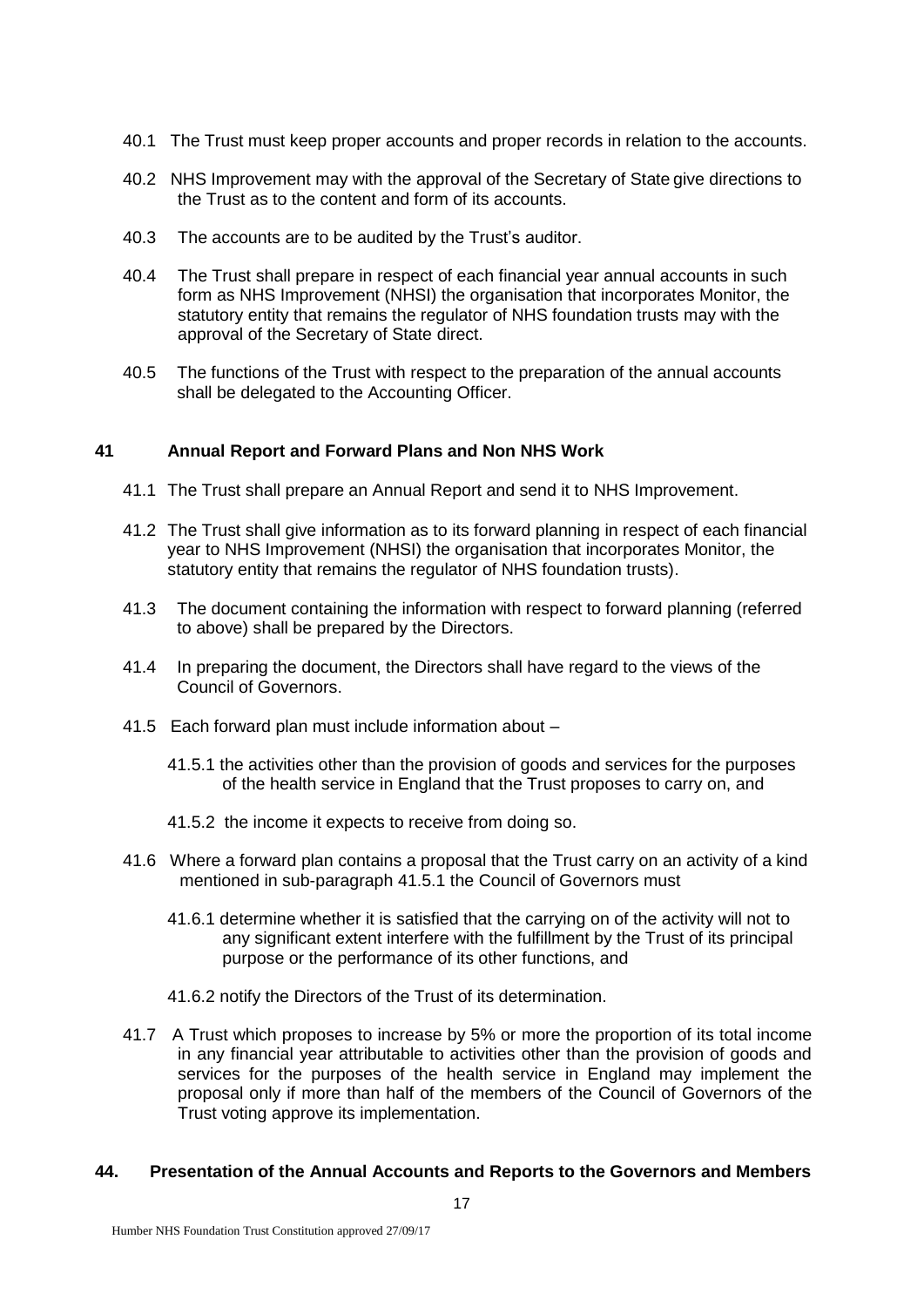- 42.1 The following documents are to be presented to the Council of Governors at a general meeting of the Council of Governors:
	- 42.1.1 the annual accounts
	- 42.1.2 any report of the auditor on them
	- 42.1.3 the annual report.
- 42.2 The documents shall also be presented to the members of the Trust at the Annual Members' Meeting by at least one member of the Board of Directors in attendance.
- 42.3 The Trust may combine a meeting of the Council of Governors convened for the purposes of sub-paragraph 42.2 with the Annual Members' Meeting.

#### **43. Instruments**

- 43.1 The Trust shall have a seal.
- 43.2 The seal shall not be affixed except under the authority of the Board of Directors.

#### **44. Amendment of the Constitution**

- 44.1 The Trust may make amendments to its Constitution only if
	- 44.1.1 More than half of the members of the Council of Governors of the Trust voting approve the amendments, and
	- 44.1.2 More than half of the members of the Board of Directors of the Trust voting approve the amendments.
- 44.2 Amendments made under paragraph 44 take effect as soon as the conditions in that paragraph are satisfied, but the amendment has no effect in so far as the Constitution would, as a result of the amendment, not accord with schedule 7 of the 2006 Act.
- 44.3 Where an amendment is made to the Constitution in relation to the powers or duties of the Council of Governors (or otherwise with respect to the role that the Council of Governors has as part of the Trust)

44.2.1 At least one member of the Council of Governors must attend the next Annual Members' Meeting and present the amendment, and

44.2.1 The Trust must give the members an opportunity to vote on whether they approve the amendment.

44.4 If more than half of the members voting approve the amendment, the amendment continues to have effect; otherwise, it ceases to have effect and the Trust must take such steps as are necessary as a result.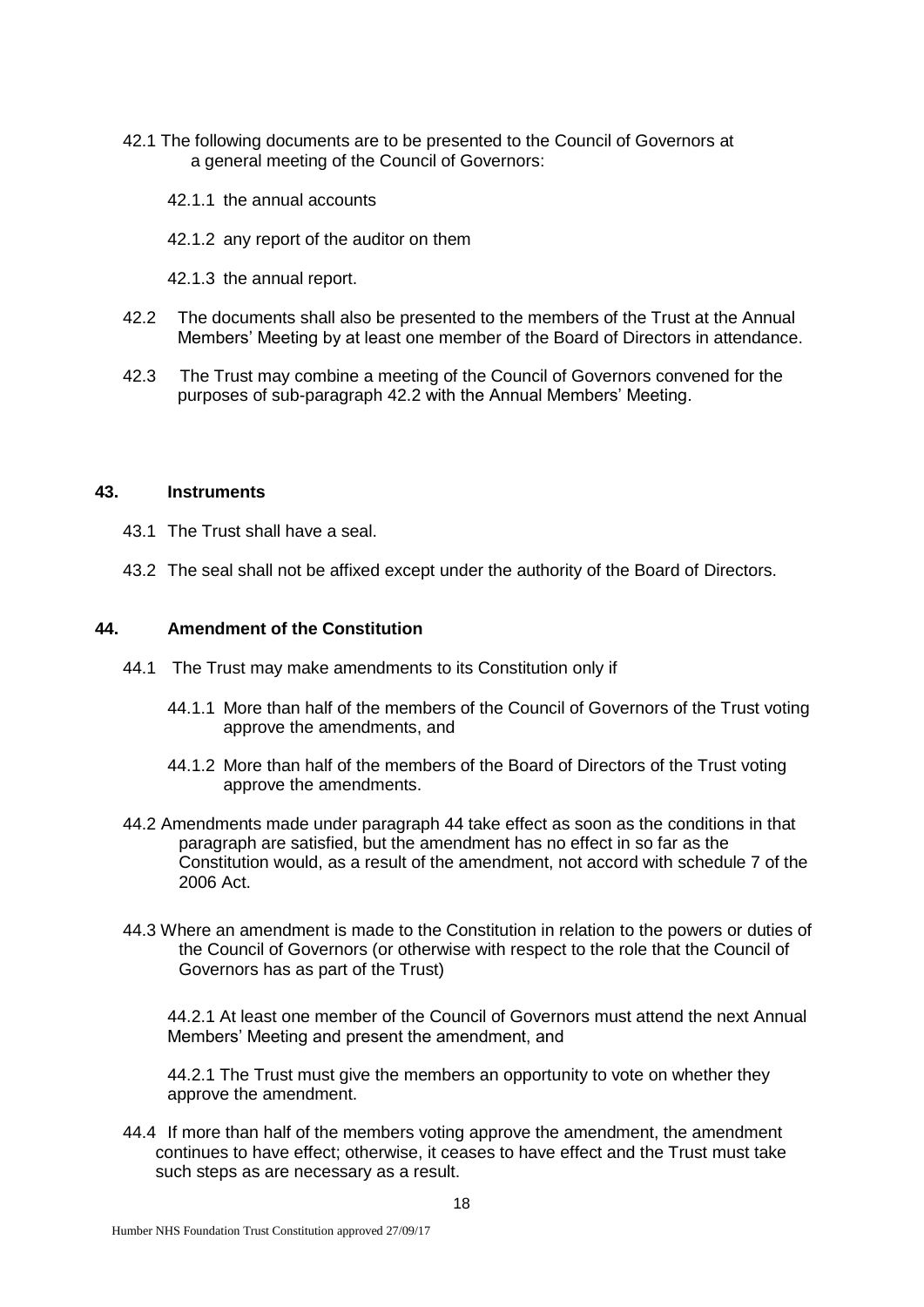44.5 Amendments by the Trust of its Constitution are to be notified to NHS Improvement (NHSI) (the organisation that incorporates Monitor, the statutory entity that remains the regulator of NHS foundation trusts). For the avoidance of doubt, NHSI's functions do not include a power or duty to determine whether or not the Constitution, as a result of the amendments, accords with Schedule 7 of the 2006 Act.

#### **46 Mergers etc. and Significant Transactions**

- 46.1 The Trust may only apply for a merger, acquisition, separation or dissolution (in accordance with the provisions of the 2006 Act) with the approval of more than half of the members of the Council of Governors.
- 46.2 The Trust may enter into a significant transaction only if more than half of the members of the Council of Governors of the Trust voting approve entering into the transaction.
- 46.3 A "significant transaction" means a transaction that equates to:

The income attributable to the assets or the contract associated with the transaction is greater than 25% of the current Trust income (i.e for £110m turnover, this would equate to new income above £27.5m); or

The gross assets subject to the transaction are greater than 25% of the total gross assets of the Trust (i.e for £90m of gross assets, this would equate to new assets valued above £22.5m); or

The gross capital of the company or business being acquired/divested is greater than 25% of the total capital for the Trust (i.e: for £70m gross capital, capital for the transaction would exceed £17.5m). Total Capital for a foundation trust relates to taxpayers' and others equity in the statement of financial position within the annual accounts.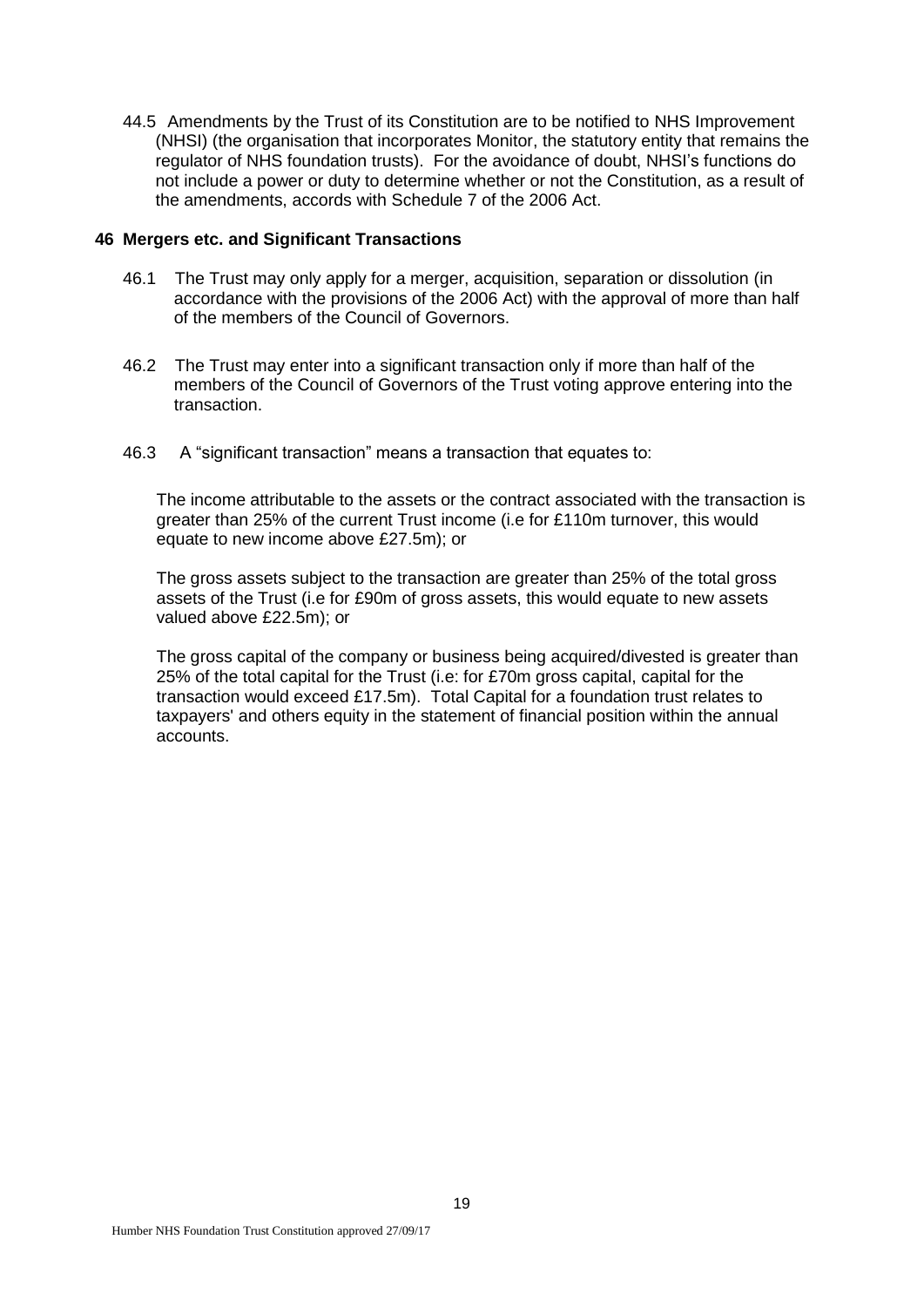# **ANNEX 1 – THE PUBLIC CONSTITUENCY**

| Name of Areas<br>within the<br><b>Constituency</b> | <b>Area</b>                                                                     | <b>Minimum Number</b><br>of Members | Number of<br><b>Governors</b> |
|----------------------------------------------------|---------------------------------------------------------------------------------|-------------------------------------|-------------------------------|
| East Riding of<br>Yorkshire                        | The electoral wards of<br>East Riding of Yorkshire                              | 100                                 | 6                             |
| Hull                                               | The electoral wards of Hull                                                     | 100                                 | 4                             |
| Wider Yorkshire and<br>Humber Area                 | The electoral wards of the<br>rest of the area covered by<br><b>NHS England</b> | 15                                  | 1                             |
| Whitby                                             | The electoral wards of<br>Whitby and surrounding<br>areas                       | 15                                  | 1                             |
| Service User and<br>Carer                          | Any electoral wards of<br>Humber <sub>FT</sub>                                  | 30                                  | 2                             |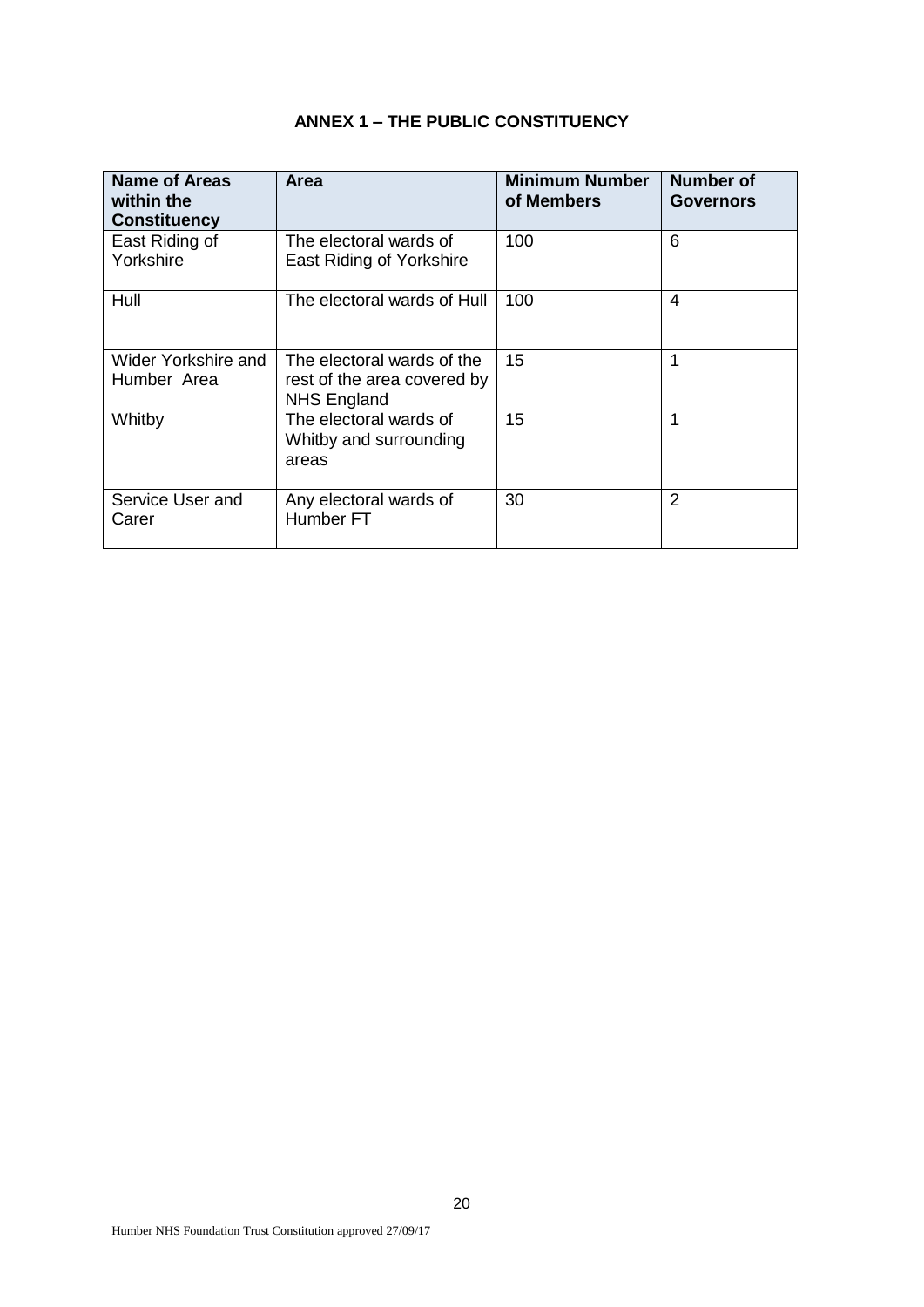# **ANNEX 2 – THE STAFF CONSTITUENCY**

| Name of<br><b>Constituency</b> | <b>Class of Staff Membership</b> | <b>Minimum number</b><br>of members | No of<br><b>Governors</b> |
|--------------------------------|----------------------------------|-------------------------------------|---------------------------|
|                                | Clinical                         |                                     |                           |
| <b>Staff</b>                   | Non Clinical                     | <b>200</b>                          | 2                         |
|                                | Either Clinical or Non Clinical  |                                     |                           |
|                                | Total                            |                                     | 5                         |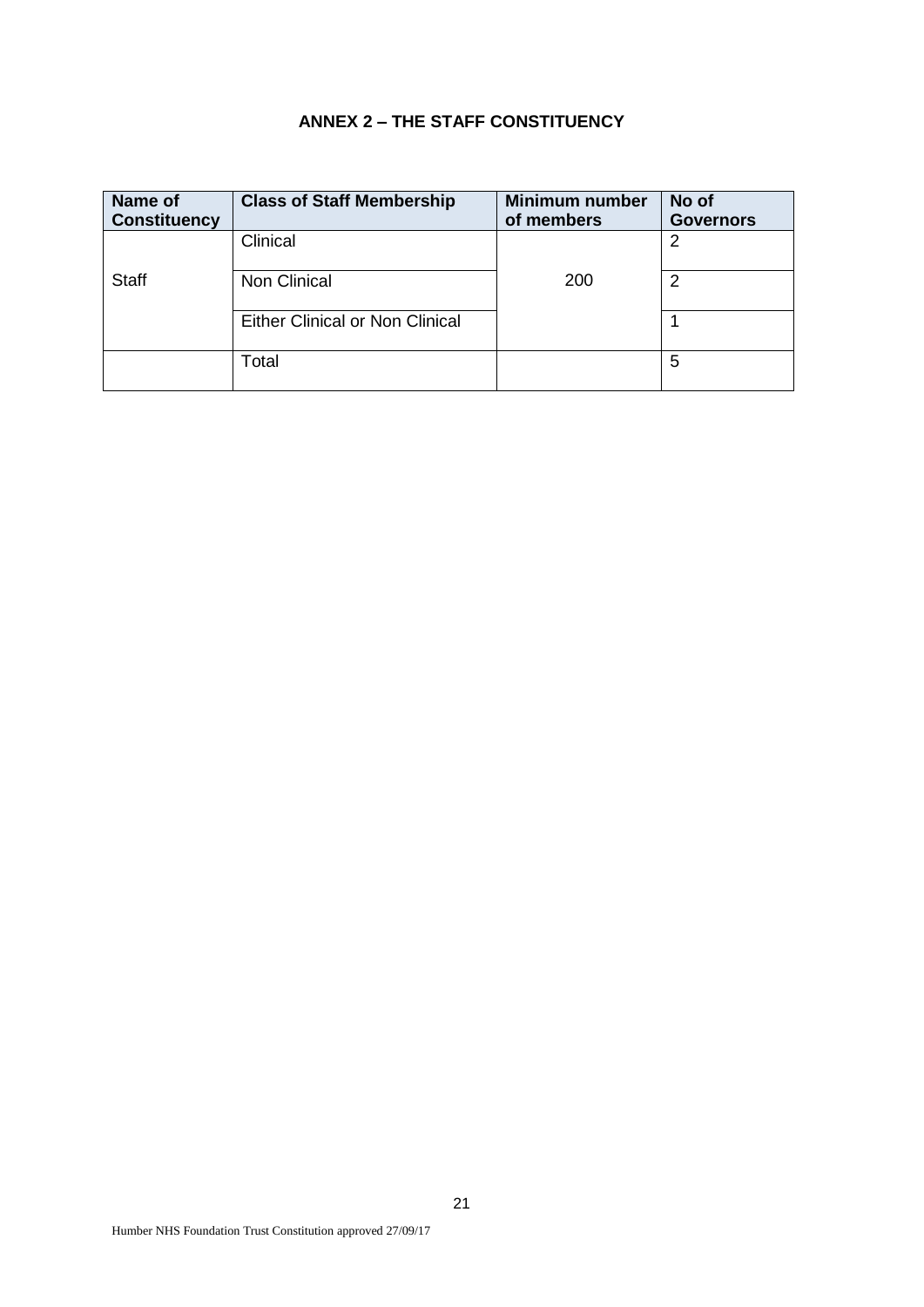# **ANNEX 3 – THE SERVICE USER AND CARER CONSTITUENCY**

| Name of                          | <b>Description of individuals</b>                                                                                                                                                                                                                                      | Minimum number | No of Elected |
|----------------------------------|------------------------------------------------------------------------------------------------------------------------------------------------------------------------------------------------------------------------------------------------------------------------|----------------|---------------|
| <b>Constituency</b>              | eligible to become members                                                                                                                                                                                                                                             | of Members     | Governors     |
| <b>Service User</b><br>and Carer | An individual who has attended<br>any of the Trust's services as a<br>patient or a carer in the 3 years<br>preceding the date of their<br>application to become a member<br>of the trust and who lives in the<br>one of the Public Constituencies<br>shown in Annex 1. | 30             | 2             |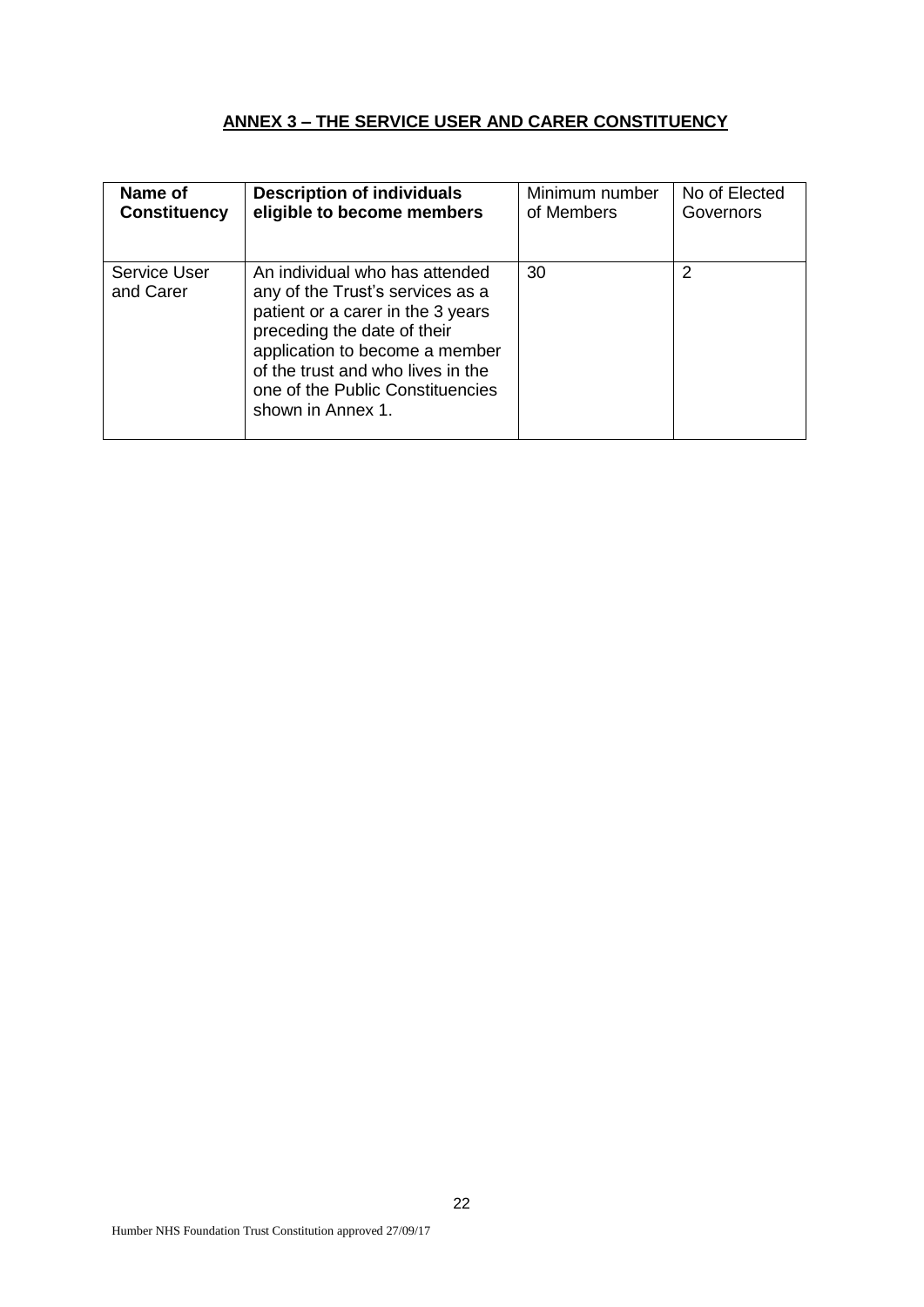# **ANNEX 4 – COMPOSITION OF COUNCIL OF GOVERNORS**

# **ELECTED GOVERNORS:**

|                                            | <b>NUMBER OF</b> |
|--------------------------------------------|------------------|
| <b>Public Constituency</b>                 | <b>GOVERNORS</b> |
| <b>HULL</b>                                | 4                |
| <b>EAST RIDING OF YORKSHIRE</b>            | 6                |
| WIDER YORKSHIRE AND HUMBER AREA            |                  |
| <b>WHITBY</b>                              |                  |
|                                            |                  |
| <b>Service User and Carer Constituency</b> | $\mathcal{P}$    |
|                                            |                  |
| <b>Staff Constituency</b>                  | 5                |
|                                            |                  |
| <b>Total Elected</b>                       | 19               |
|                                            |                  |

# **APPOINTED GOVERNORS:**

| <b>SPONSOR</b>                           | <b>NUMBER OF</b><br><b>GOVERNORS</b> |
|------------------------------------------|--------------------------------------|
| <b>UNIVERSITY</b>                        |                                      |
| <b>HUMBERSIDE POLICE</b>                 |                                      |
| <b>VOLUNTARY PARTNER</b>                 |                                      |
| <b>HULL LOCAL AUTHORITY</b>              |                                      |
| EAST RIDING OF YORKSHIRE LOCAL AUTHORITY |                                      |
| <b>FIRE &amp; RESCUE</b>                 |                                      |
|                                          |                                      |
| <b>Total Appointed</b>                   | 6                                    |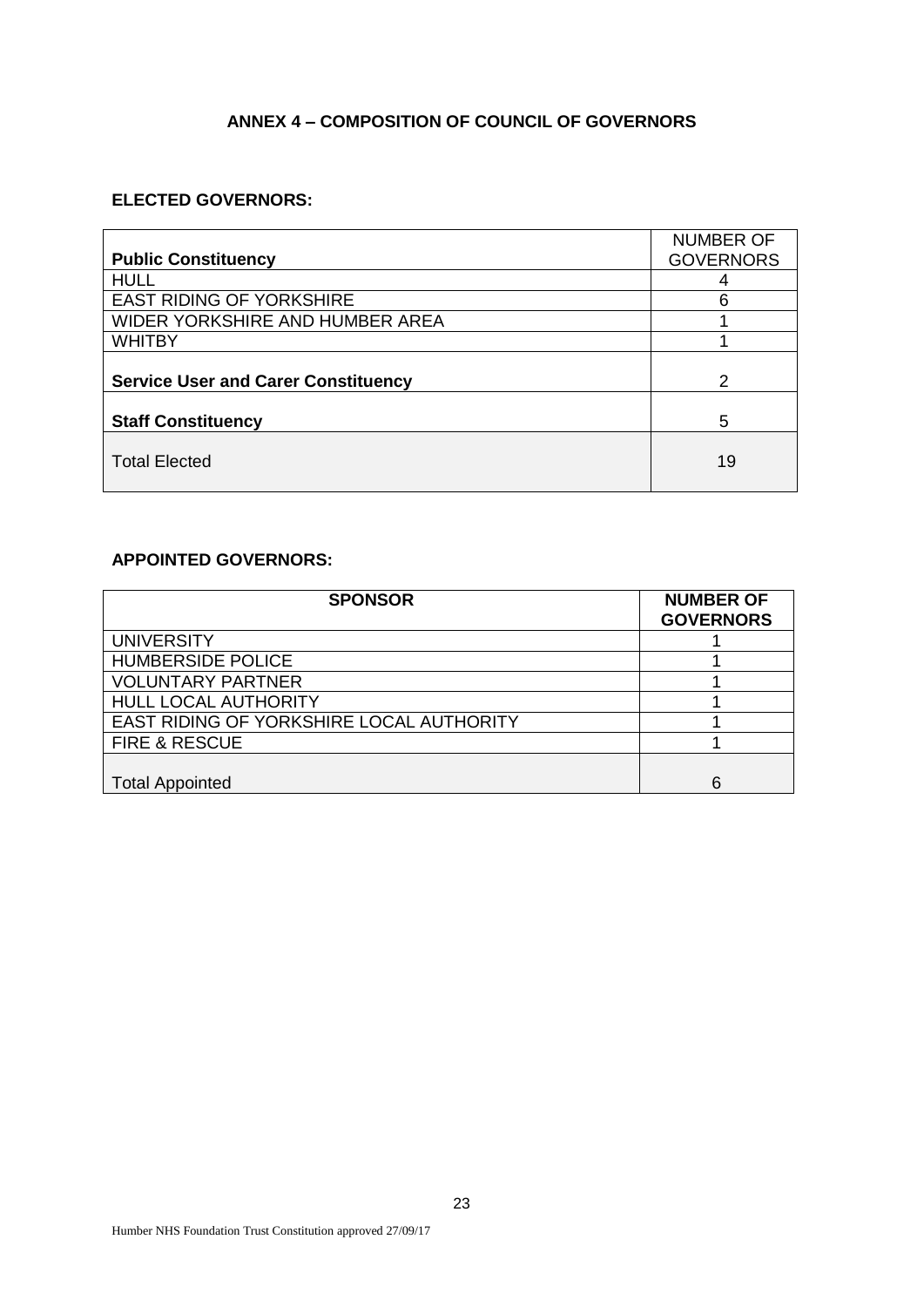# **ANNEX 5 - THE MODEL ELECTION RULES**

# MODEL ELECTION RULES 2014

#### PART 1: INTERPRETATION

1. Interpretation

# PART 2: TIMETABLE FOR ELECTION

- 2. Timetable
- 3. Computation of time

# PART 3: RETURNING OFFICER

- 4. Returning officer
- 5. Staff
- 6. Expenditure
- 7. Duty of co-operation

#### PART 4: STAGES COMMON TO CONTESTED AND UNCONTESTED ELECTIONS

- 8. Notice of election
- 9. Nomination of candidates
- 10. Candidate's particulars
- 11. Declaration of interests
- 12. Declaration of eligibility
- 13. Signature of candidate
- 14. Decisions as to validity of nomination forms
- 15. Publication of statement of nominated candidates
- 16. Inspection of statement of nominated candidates and nomination forms
- 17. Withdrawal of candidates
- 18. Method of election

# PART 5: CONTESTED ELECTIONS

- 19. Poll to be taken by ballot
- 20. The ballot paper
- 21. The declaration of identity (public and patient constituencies)

#### *Action to be taken before the poll*

- 22. List of eligible voters
- 23. Notice of poll
- 24. Issue of voting information by returning officer
- 25. Ballot paper envelope and covering envelope
- 26. E-voting systems

*The poll*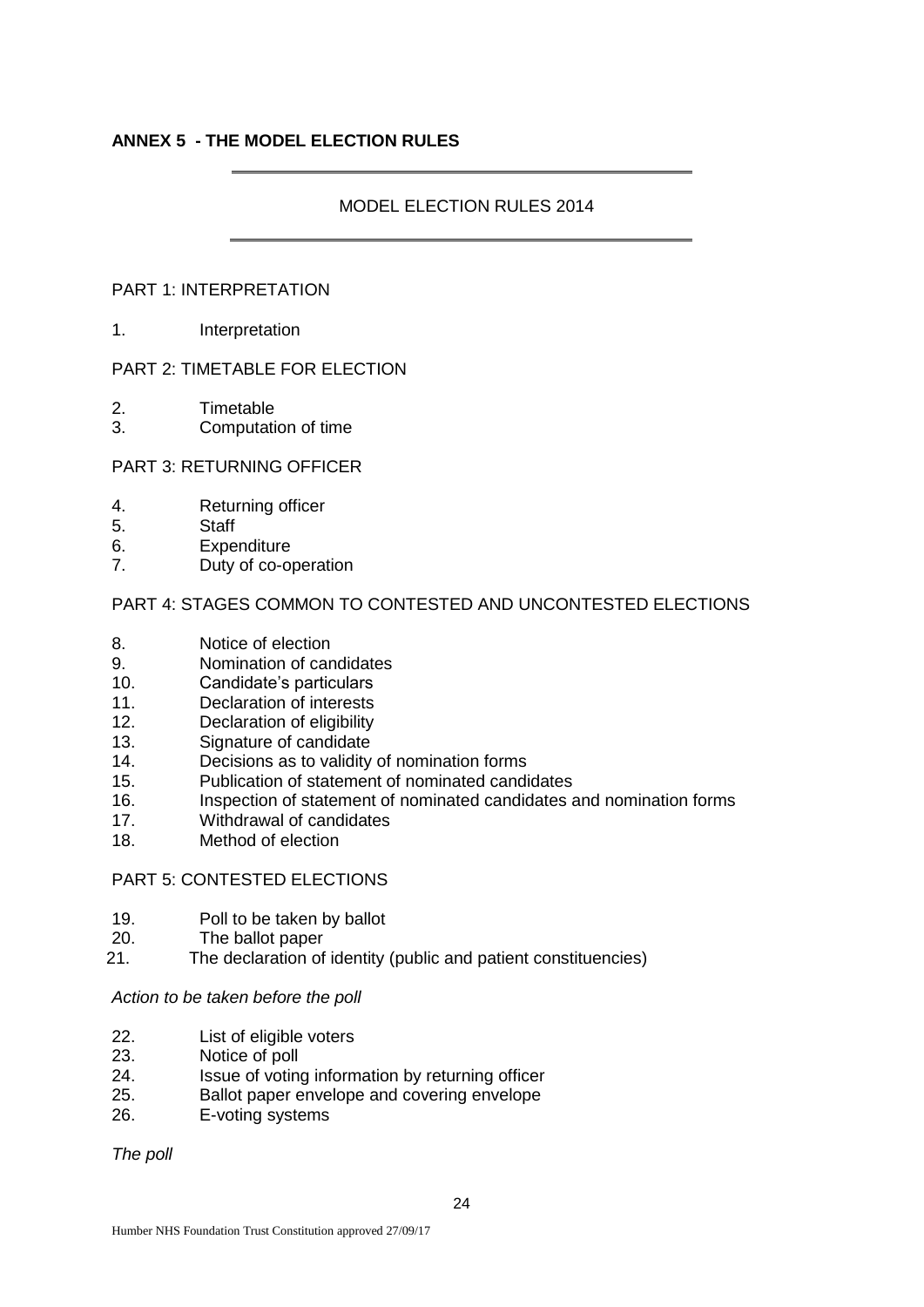- 27. Eligibility to vote
- 28. Voting by persons who require assistance<br>29. Spoilt ballot papers and spoilt text messac
- 29. Spoilt ballot papers and spoilt text message votes<br>30. Lost voting information
- 30. Lost voting information<br>31. Issue of replacement vo
- 31. Issue of replacement voting information<br>32. ID declaration form for replacement ball
- ID declaration form for replacement ballot papers (public and patient

constituencies)

- 33 Procedure for remote voting by internet
- 34. Procedure for remote voting by telephone
- 35. Procedure for remote voting by text message

*Procedure for receipt of envelopes, internet votes, telephone vote and text message votes*

- 36. Receipt of voting documents
- 37. Validity of votes<br>38. Declaration of id
- Declaration of identity but no ballot (public and patient constituency)
- 39. De-duplication of votes<br>40. Sealing of packets
- Sealing of packets

#### PART 6: COUNTING THE VOTES

- STV41. Interpretation of Part 6
- 42. Arrangements for counting of the votes
- 43. The count
- STV44. Rejected ballot papers and rejected text voting records<br>FPP44. Rejected ballot papers and rejected text voting records
- Rejected ballot papers and rejected text voting records
- STV45. First stage
- STV46. The quota
- STV47 Transfer of votes
- STV48. Supplementary provisions on transfer
- STV49. Exclusion of candidates
- STV50. Filling of last vacancies
- STV51. Order of election of candidates
- FPP51. Equality of votes

# PART 7: FINAL PROCEEDINGS IN CONTESTED AND UNCONTESTED ELECTIONS

- FPP52. Declaration of result for contested elections
- STV52. Declaration of result for contested elections
- 53. Declaration of result for uncontested elections

# PART 8: DISPOSAL OF DOCUMENTS

- 54. Sealing up of documents relating to the poll
- 55. Delivery of documents
- 56. Forwarding of documents received after close of the poll
- 57. Retention and public inspection of documents
- 58. Application for inspection of certain documents relating to election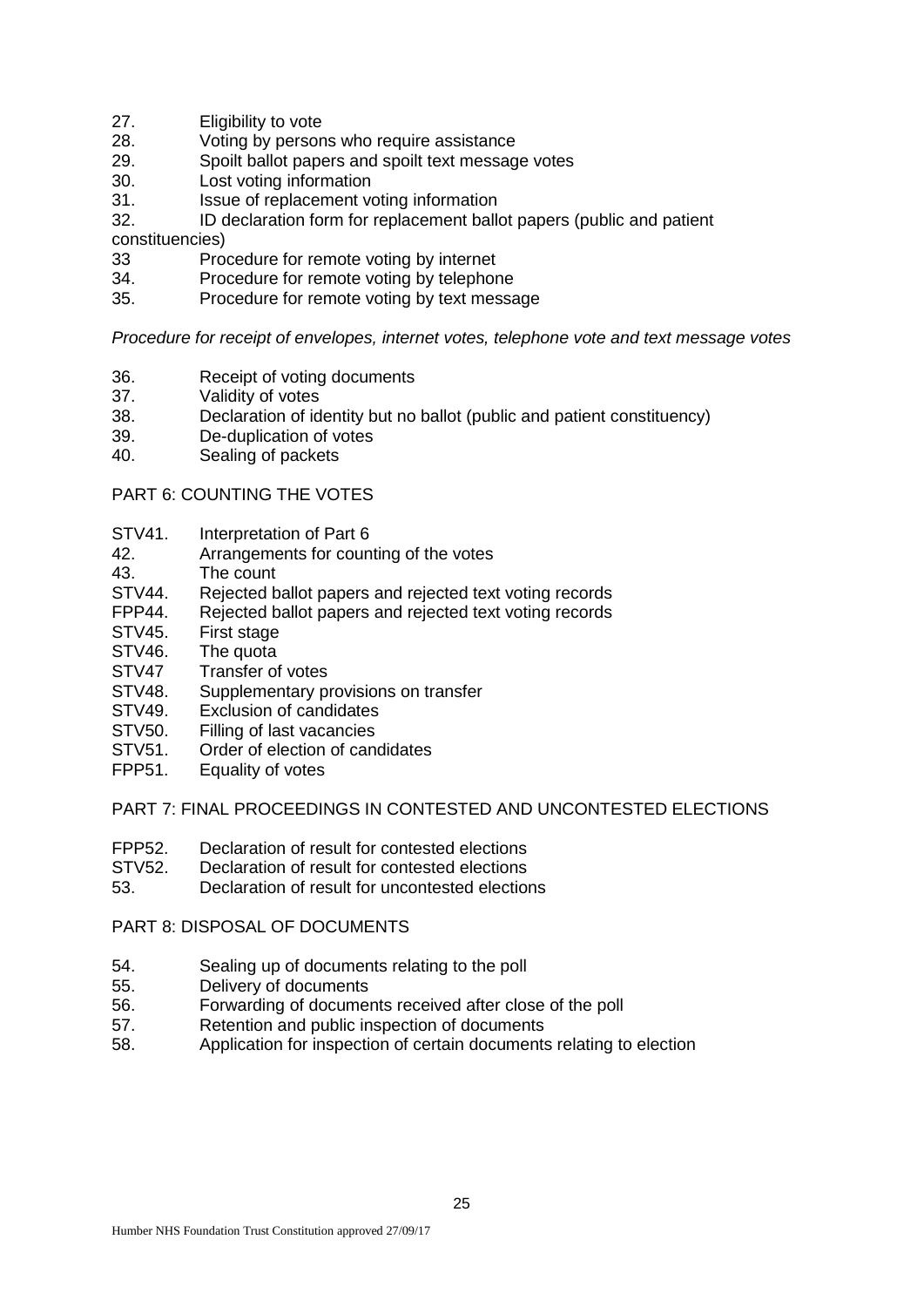# PART 9: DEATH OF A CANDIDATE DURING A CONTESTED ELECTION

FPP59. Countermand or abandonment of poll on death of candidate<br>STV59. Countermand or abandonment of poll on death of candidate Countermand or abandonment of poll on death of candidate

# PART 10: ELECTION EXPENSES AND PUBLICITY

#### *Expenses*

- 60. Election expenses<br>61. Expenses and pay
- Expenses and payments by candidates
- 62. Expenses incurred by other persons

#### *Publicity*

- 63. Publicity about election by the corporation<br>64. Information about candidates for inclusion
- 64. Information about candidates for inclusion with voting information 65.
- Meaning of "for the purposes of an election"

# PART 11: QUESTIONING ELECTIONS AND IRREGULARITIES

66. Application to question an election

#### PART 12: MISCELLANEOUS

- 67. Secrecy
- 68. Prohibition of disclosure of vote
- 69. Disqualification<br>70. Delay in postal s
- Delay in postal service through industrial action or unforeseen event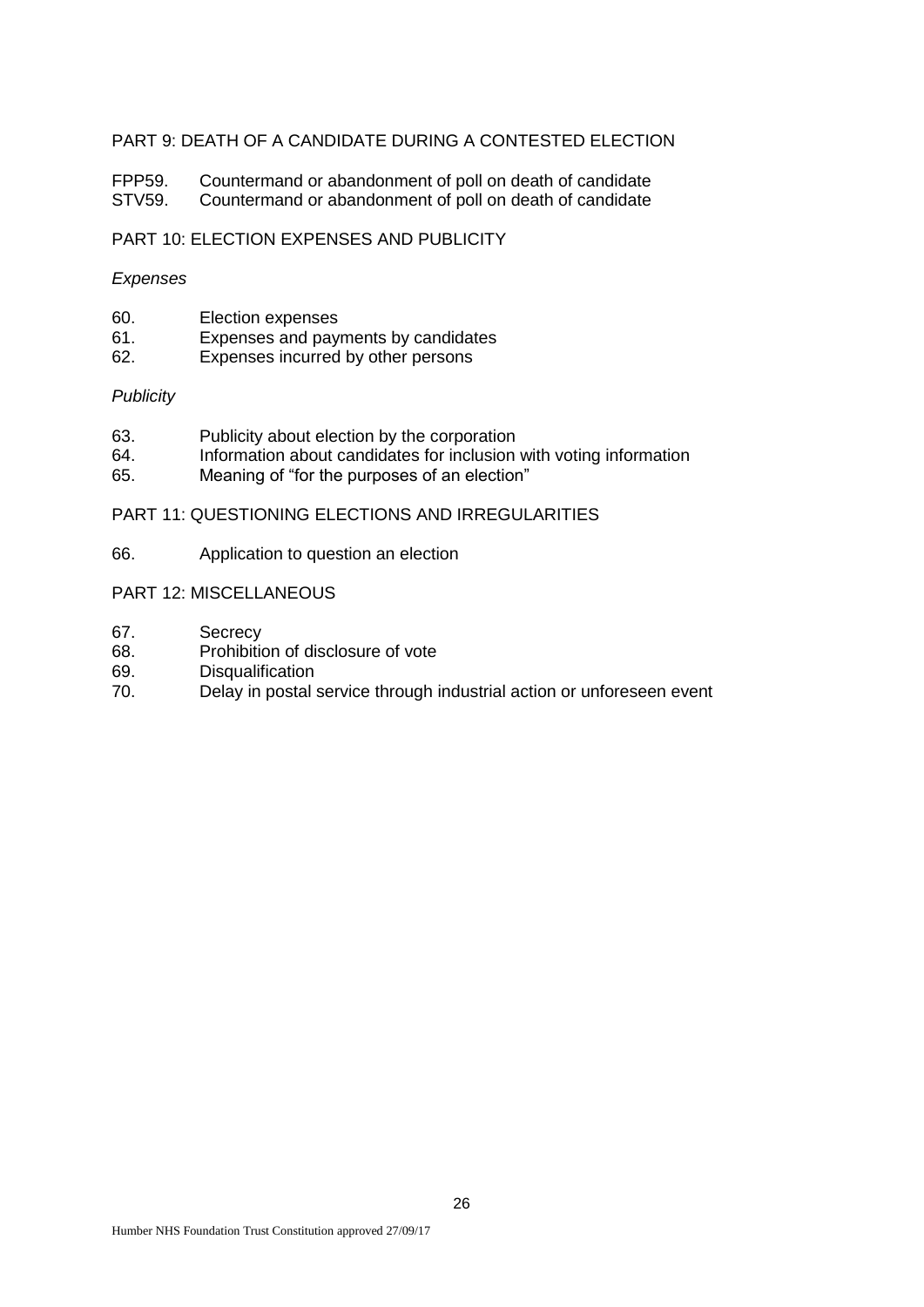#### 1. Interpretation

1.1 In these rules, unless the context otherwise requires:

"*2006 Act*" means the National Health Service Act 2006;

"*corporation*" means the public benefit corporation subject to this constitution;

"*council of governors*" means the council of governors of the corporation;

"*declaration of identity*" has the meaning set out in rule 21.1;

"*election*" means an election by a constituency, or by a class within a constituency, to fill a vacancy among one or more posts on the council of governors;

"*e-voting*" means voting using either the internet, telephone or text message;

"*e-voting information*" has the meaning set out in rule 24.2;

"*ID declaration form*" has the meaning set out in Rule 21.1; "internet voting record" has the meaning set out in rule 26.4(d);

"*internet voting system*" means such computer hardware and software, data other equipment and services as may be provided by the returning officer for the purpose of enabling voters to cast their votes using the internet;

"*lead governor*" means the governor nominated by the corporation to fulfil the role described in Appendix B to The NHS Foundation Trust Code of Governance (Monitor, December 2013) or any later version of such code.

"*list of eligible voters*" means the list referred to in rule 22.1, containing the information in rule 22.2;

"*method of polling*" means a method of casting a vote in a poll, which may be by post, internet, text message or telephone;

"*numerical voting code*" has the meaning set out in rule 64.2(b)

"*polling website*" has the meaning set out in rule 26.1;

"*postal voting information*" has the meaning set out in rule 24.1;

"*telephone short code"* means a short telephone number used for the purposes of submitting a vote by text message;

"*telephone voting facility*" has the meaning set out in rule 26.2;

"*telephone voting record*" has the meaning set out in rule 26.5 (d);

"*text message voting facility*" has the meaning set out in rule 26.3;

"*text voting record*" has the meaning set out in rule 26.6 (d);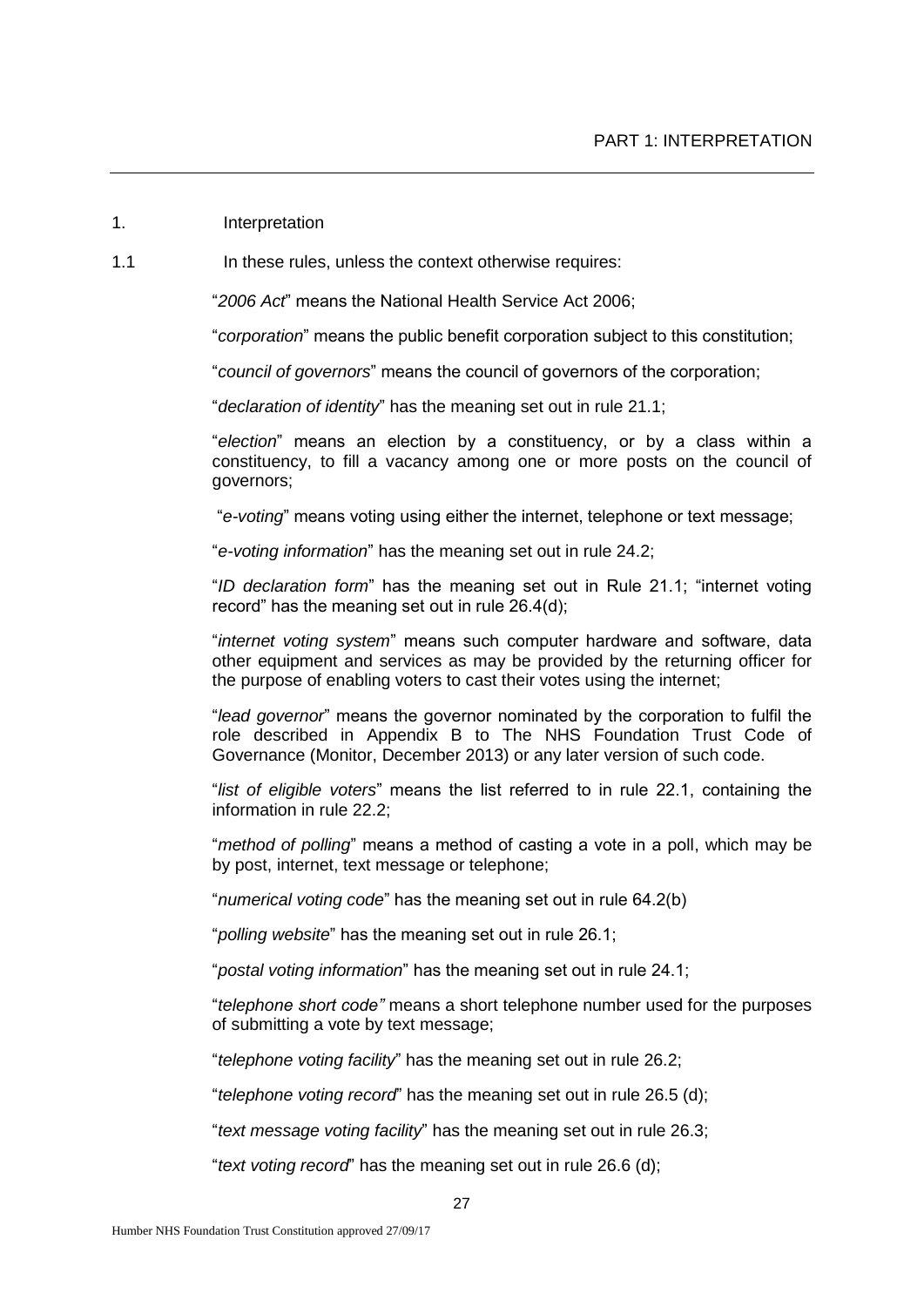"*the telephone voting system*" means such telephone voting facility as may be provided by the returning officer for the purpose of enabling voters to cast their votes by telephone;

"*the text message voting system*" means such text messaging voting facility as may be provided by the returning officer for the purpose of enabling voters to cast their votes by text message;

"*voter ID number*" means a unique, randomly generated numeric identifier allocated to each voter by the Returning Officer for the purpose of e-voting,

"*voting information*" means postal voting information and/or e-voting information

1.2 Other expressions used in these rules and in Schedule 7 to the NHS Act 2006 have the same meaning in these rules as in that Schedule.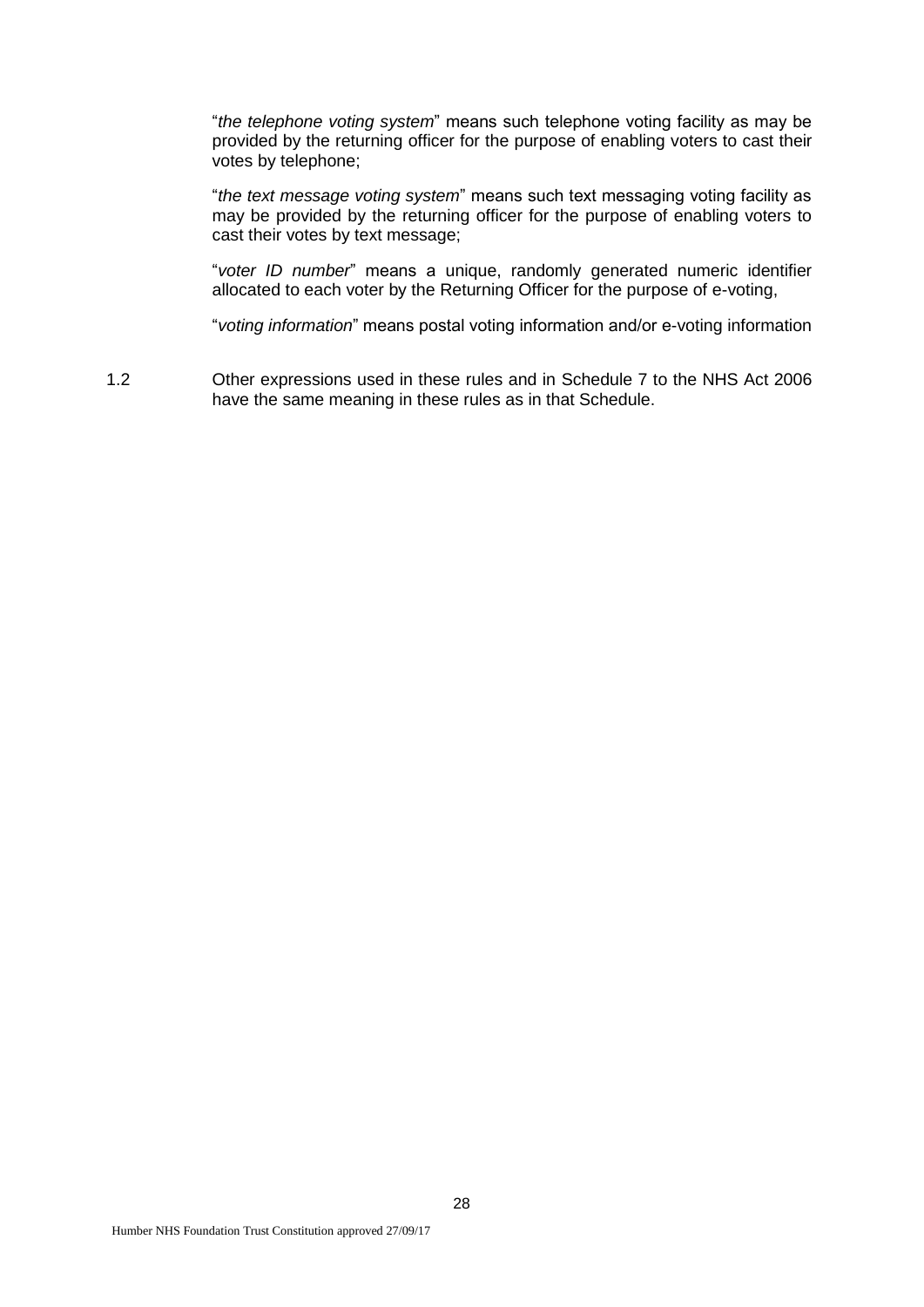- 2. Timetable
- 2.1 The proceedings at an election shall be conducted in accordance with the following timetable:

| Proceeding                                                                      | Time                                                                              |
|---------------------------------------------------------------------------------|-----------------------------------------------------------------------------------|
| Publication of notice of election                                               | Not later than the fortieth day before the<br>day of the close of the poll.       |
| Final day for delivery of nomination forms<br>to returning officer              | Not later than the twenty eighth day<br>before the day of the close of the poll.  |
| Publication of statement of nominated<br>candidates                             | Not later than the twenty seventh day<br>before the day of the close of the poll. |
| Final day for delivery of notices of<br>withdrawals by candidates from election | Not later than twenty fifth day before the<br>day of the close of the poll.       |
| Notice of the poll                                                              | Not later than the fifteenth day before<br>the day of the close of the poll.      |
| Close of the poll                                                               | By 5.00pm on the final day of the<br>election.                                    |

# 3. Computation of time

- 3.1 In computing any period of time for the purposes of the timetable:
	- (a) a Saturday or Sunday;
	- (b) Christmas day, Good Friday, or a bank holiday, or
	- (c) a day appointed for public thanksgiving or mourning,

shall be disregarded, and any such day shall not be treated as a day for the purpose of any proceedings up to the completion of the poll, nor shall the returning officer be obliged to proceed with the counting of votes on such a day.

3.2 In this rule, "bank holiday" means a day which is a bank holiday under the Banking and Financial Dealings Act 1971 in England and Wales.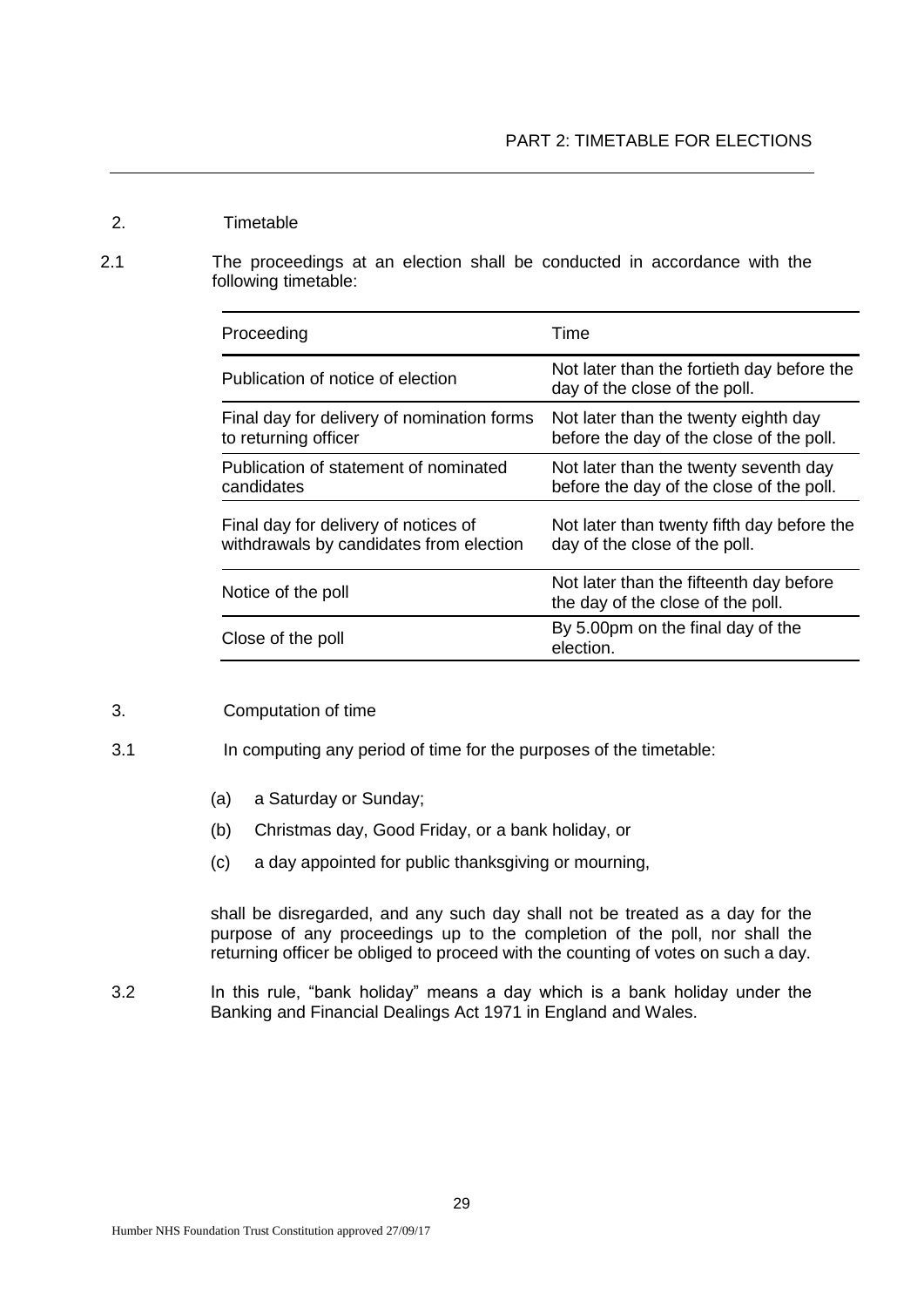- 4. Returning Officer
- 4.1 Subject to rule 69, the returning officer for an election is to be appointed by the corporation.
- 4.2 Where two or more elections are to be held concurrently, the same returning officer may be appointed for all those elections.
- 5. Staff
- 5.1 Subject to rule 69, the returning officer may appoint and pay such staff, including such technical advisers, as he or she considers necessary for the purposes of the election.
- 6. Expenditure
- 6.1 The corporation is to pay the returning officer:
	- (a) any expenses incurred by that officer in the exercise of his or her functions under these rules,
	- (b) such remuneration and other expenses as the corporation may determine.
- 7. Duty of co-operation
- 7.1 The corporation is to co-operate with the returning officer in the exercise of his or her functions under these rules.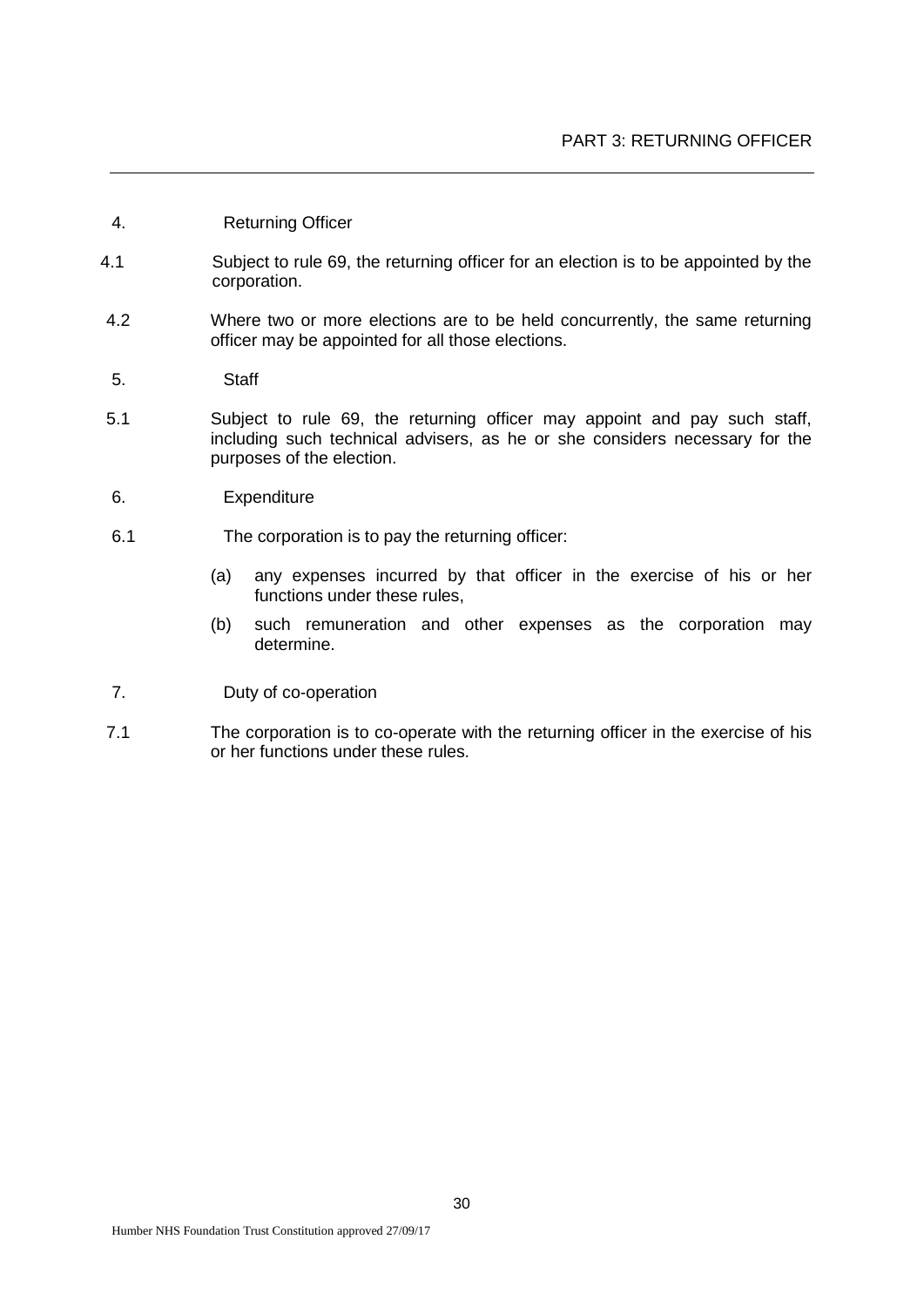#### 8. Notice of election

- 8.1 The returning officer is to publish a notice of the election stating:
	- (a) the constituency, or class within a constituency, for which the election is being held,
	- (b) the number of members of the council of governors to be elected from that constituency, or class within that constituency,
	- (c) the details of any nomination committee that has been established by the corporation,
	- (d) the address and times at which nomination forms may be obtained;
	- (e) the address for return of nomination forms (including, where the return of nomination forms in an electronic format will be permitted, the e-mail address for such return) and the date and time by which they must be received by the returning officer,
	- (f) the date and time by which any notice of withdrawal must be received by the returning officer
	- (g) the contact details of the returning officer
	- (h) the date and time of the close of the poll in the event of a contest.
- 9. Nomination of candidates
- 9.1 Subject to rule 9.2, each candidate must nominate themselves on a single nomination form.
- 9.2 The returning officer:
	- (a) is to supply any member of the corporation with a nomination form, and
	- (b) is to prepare a nomination form for signature at the request of any member of the corporation,

but it is not necessary for a nomination to be on a form supplied by the returning officer and a nomination can, subject to rule 13, be in an electronic format.

- 10. Candidate's particulars
- 10.1 The nomination form must state the candidate's:
	- (a) full name,
	- (b) contact address in full (which should be a postal address although an email address may also be provided for the purposes of electronic communication), and
	- (c) constituency, or class within a constituency, of which the candidate is a member.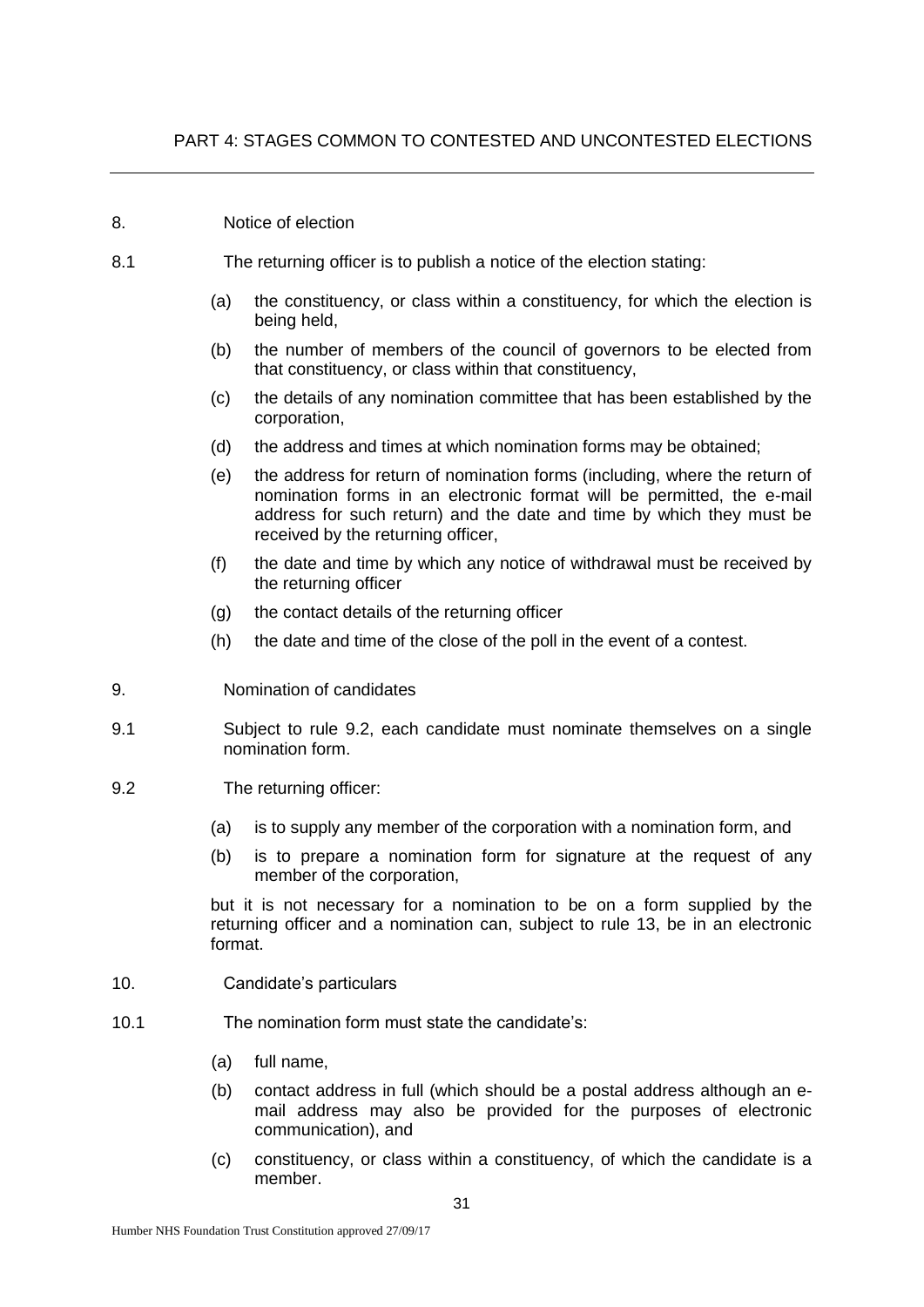- 11. Declaration of interests
- 11.1 The nomination form must state:
	- (a) any financial interest that the candidate has in the corporation, and
	- (b) whether the candidate is a member of a political party, and if so, which party,

and if the candidate has no such interests, the paper must include a statement to that effect.

- 12. Declaration of eligibility
- 12.1 The nomination form must include a declaration made by the candidate:
	- (a) that he or she is not prevented from being a member of the council of governors by paragraph 8 of Schedule 7 of the 2006 Act or by any provision of the constitution; and,
	- (b) for a member of the public or patient constituency, of the particulars of his or her qualification to vote as a member of that constituency, or class within that constituency, for which the election is being held.
- 13. Signature of candidate
- 13.1 The nomination form must be signed and dated by the candidate, in a manner prescribed by the returning officer, indicating that:
	- (a) they wish to stand as a candidate,
	- (b) their declaration of interests as required under rule 11, is true and correct, and
	- (c) their declaration of eligibility, as required under rule 12, is true and correct.
- 13.2 Where the return of nomination forms in an electronic format is permitted, the returning officer shall specify the particular signature formalities (if any) that will need to be complied with by the candidate.
- 14. Decisions as to the validity of nomination
- 14.1 Where a nomination form is received by the returning officer in accordance with these rules, the candidate is deemed to stand for election unless and until the returning officer:
	- (a) decides that the candidate is not eligible to stand,
	- (b) decides that the nomination form is invalid,
	- (c) receives satisfactory proof that the candidate has died, or
	- (d) receives a written request by the candidate of their withdrawal from candidacy.
- 14.2 The returning officer is entitled to decide that a nomination form is invalid only on one of the following grounds: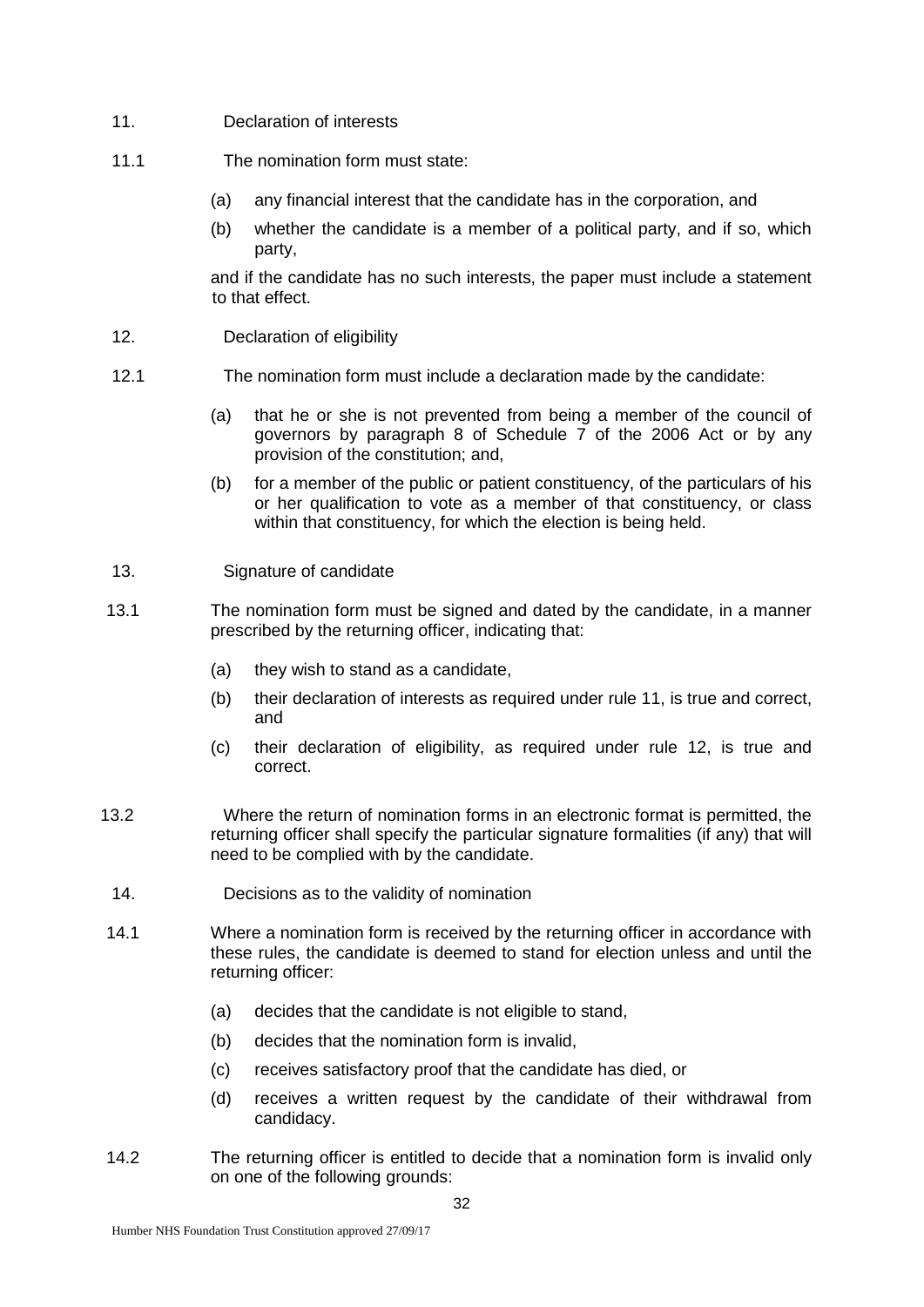- (a) that the paper is not received on or before the final time and date for return of nomination forms, as specified in the notice of the election,
- (b) that the paper does not contain the candidate's particulars, as required by rule 10;
- (c) that the paper does not contain a declaration of the interests of the candidate, as required by rule 11,
- (d) that the paper does not include a declaration of eligibility as required by rule 12, or
- (e) that the paper is not signed and dated by the candidate, if required by rule 13.
- 14.3 The returning officer is to examine each nomination form as soon as is practicable after he or she has received it, and decide whether the candidate has been validly nominated.
- 14.4 Where the returning officer decides that a nomination is invalid, the returning officer must endorse this on the nomination form, stating the reasons for their decision.
- 14.5 The returning officer is to send notice of the decision as to whether a nomination is valid or invalid to the candidate at the contact address given in the candidate's nomination form. If an e-mail address has been given in the candidate's nomination form (in addition to the candidate's postal address), the returning officer may send notice of the decision to that address.
- 15. Publication of statement of candidates
- 15.1 The returning officer is to prepare and publish a statement showing the candidates who are standing for election.
	- 15.2 The statement must show:
		- (a) the name, contact address (which shall be the candidate's postal address), and constituency or class within a constituency of each candidate standing, and
		- (b) the declared interests of each candidate standing,

as given in their nomination form.

- 15.3 The statement must list the candidates standing for election in alphabetical order by surname.
- 15.4 The returning officer must send a copy of the statement of candidates and copies of the nomination forms to the corporation as soon as is practicable after publishing the statement.
- 16. Inspection of statement of nominated candidates and nomination forms
- 16.1 The corporation is to make the statement of the candidates and the nomination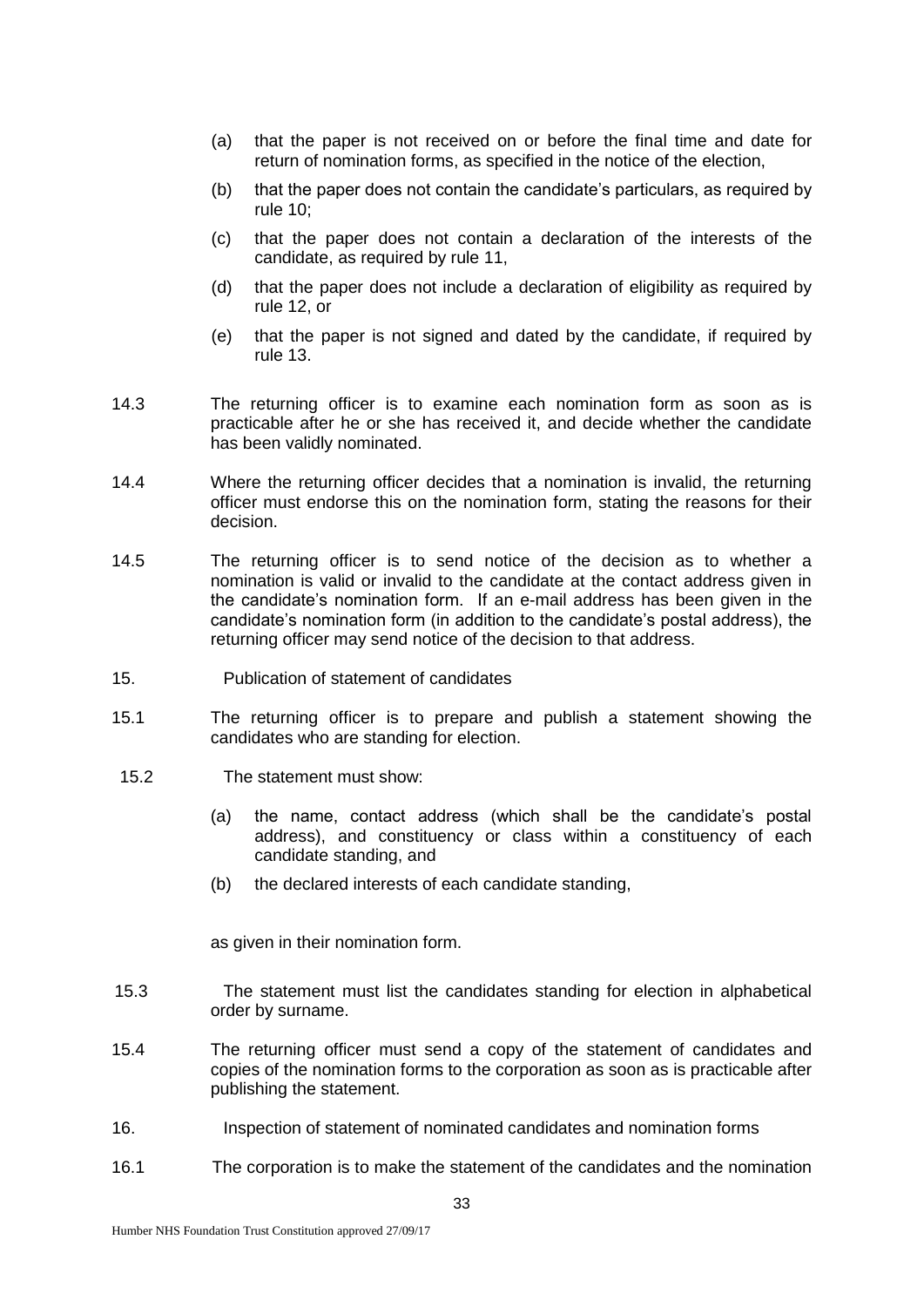forms supplied by the returning officer under rule 15.4 available for inspection by members of the corporation free of charge at all reasonable times.

- 16.2 If a member of the corporation requests a copy or extract of the statement of candidates or their nomination forms, the corporation is to provide that member with the copy or extract free of charge.
- 17. Withdrawal of candidates
- 17.1 A candidate may withdraw from election on or before the date and time for withdrawal by candidates, by providing to the returning officer a written notice of withdrawal which is signed by the candidate and attested by a witness.
- 18. Method of election
- 18.1 If the number of candidates remaining validly nominated for an election after any withdrawals under these rules is greater than the number of members to be elected to the council of governors, a poll is to be taken in accordance with Parts 5 and 6 of these rules.
- 18.2 If the number of candidates remaining validly nominated for an election after any withdrawals under these rules is equal to the number of members to be elected to the council of governors, those candidates are to be declared elected in accordance with Part 7 of these rules.
- 18.3 If the number of candidates remaining validly nominated for an election after any withdrawals under these rules is less than the number of members to be elected to be council of governors, then:
	- (a) the candidates who remain validly nominated are to be declared elected in accordance with Part 7 of these rules, and
	- (b) the returning officer is to order a new election to fill any vacancy which remains unfilled, on a day appointed by him or her in consultation with the corporation.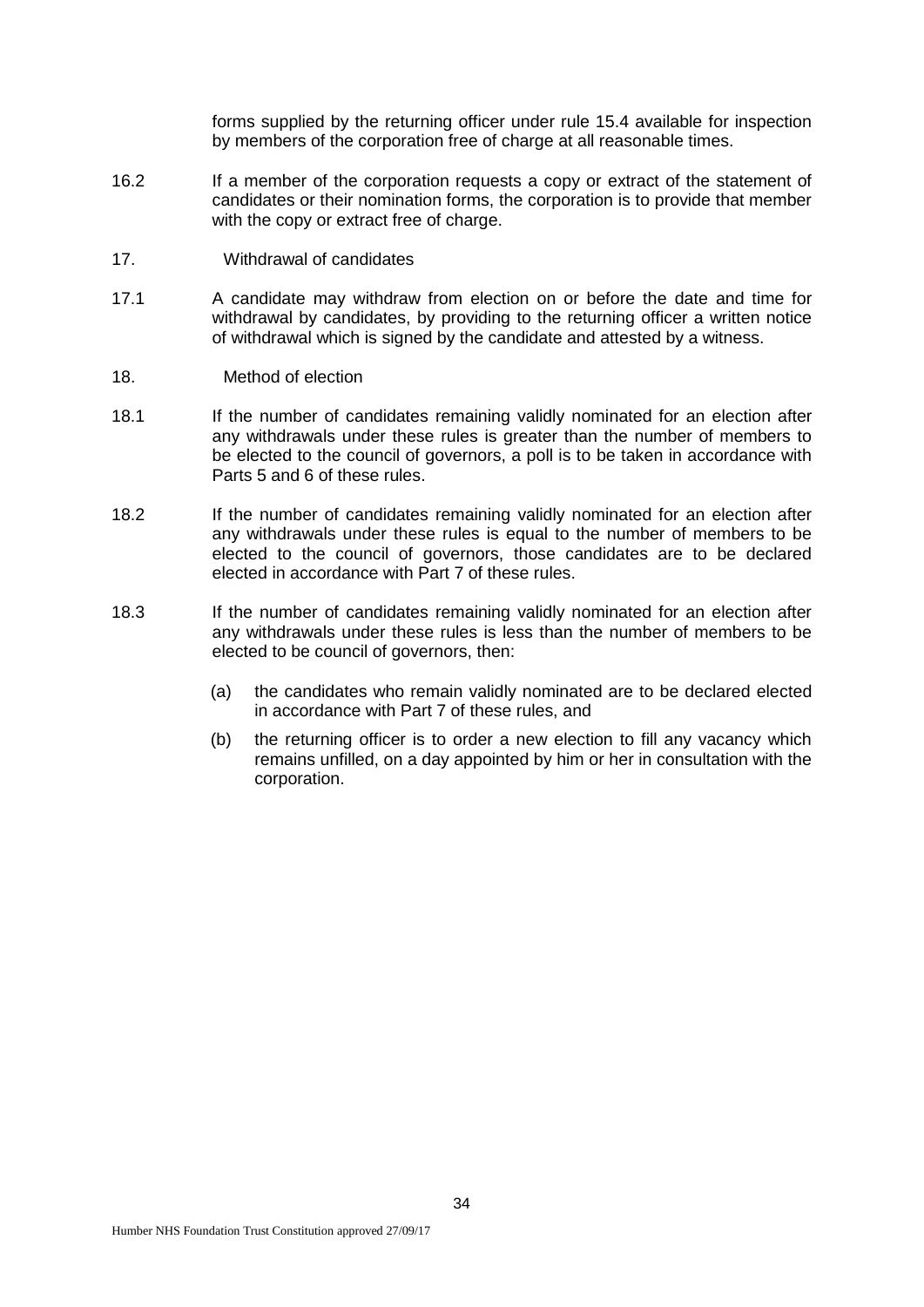- 19. Poll to be taken by ballot
- 19.1 The votes at the poll must be given by secret ballot.
- 19.2 The votes are to be counted and the result of the poll determined in accordance with Part 6 of these rules.
- 19.3 The corporation may decide that voters within a constituency or class within a constituency, may, subject to rule 19.4, cast their votes at the poll using such different methods of polling in any combination as the corporation may determine.
- 19.4 The corporation may decide that voters within a constituency or class within a constituency for whom an e-mail address is included in the list of eligible voters may only cast their votes at the poll using an e-voting method of polling.
- 19.5 Before the corporation decides, in accordance with rule 19.3 that one or more e-voting methods of polling will be made available for the purposes of the poll, the corporation must satisfy itself that:
	- (a) if internet voting is to be a method of polling, the internet voting system to be used for the purpose of the election is:
		- (i) configured in accordance with these rules; and
		- (ii) will create an accurate internet voting record in respect of any voter who casts his or her vote using the internet voting system;
	- (b) if telephone voting to be a method of polling, the telephone voting system to be used for the purpose of the election is:
		- (i) configured in accordance with these rules; and
		- (ii) will create an accurate telephone voting record in respect of any voter who casts his or her vote using the telephone voting system;
	- (c) if text message voting is to be a method of polling, the text message voting system to be used for the purpose of the election is:
		- (i) configured in accordance with these rules; and
		- (ii) will create an accurate text voting record in respect of any voter who casts his or her vote using the text message voting system.
- 20. The ballot paper
- 20.1 The ballot of each voter (other than a voter who casts his or her ballot by an evoting method of polling) is to consist of a ballot paper with the persons remaining validly nominated for an election after any withdrawals under these rules, and no others, inserted in the paper.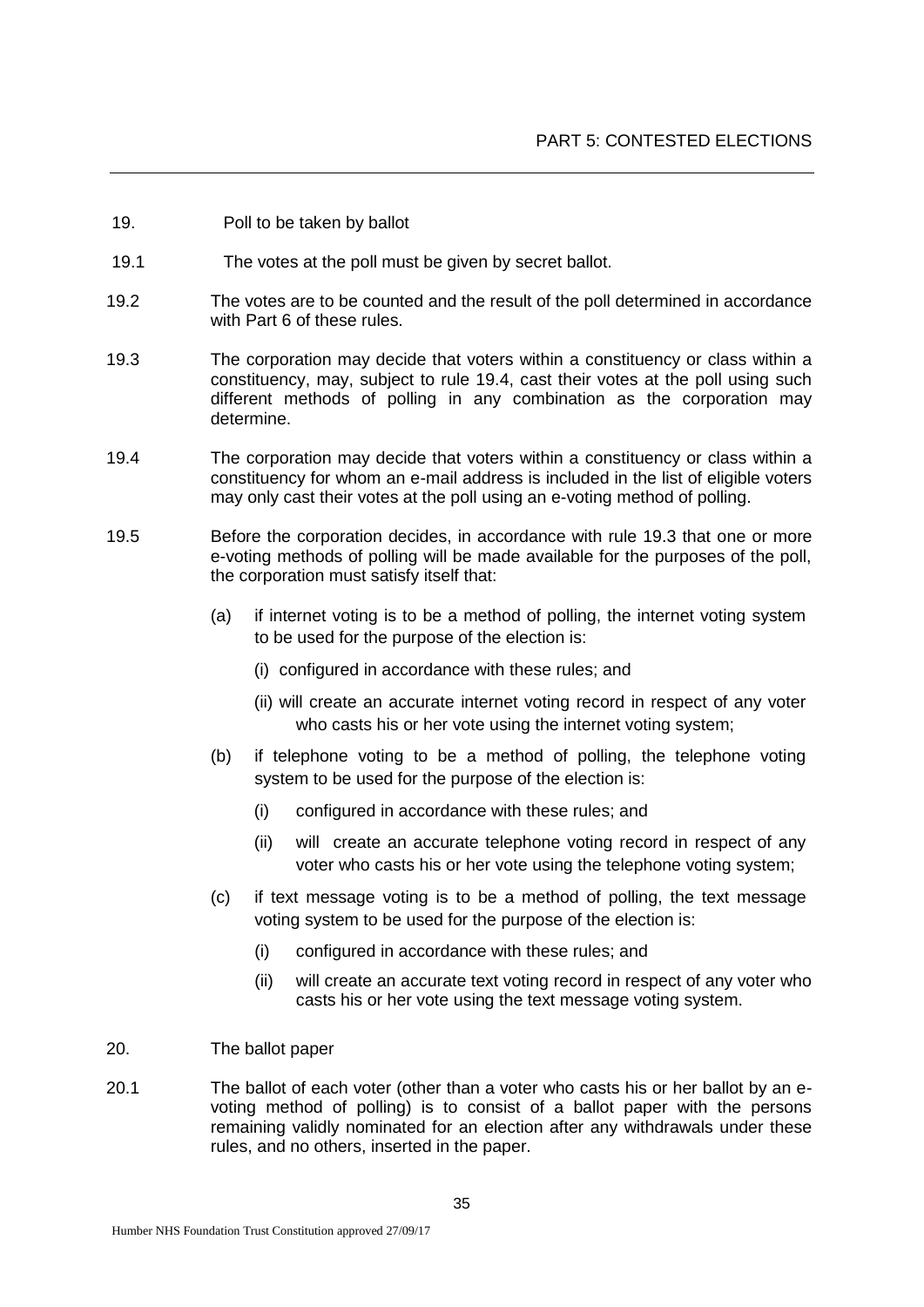- 20.2 Every ballot paper must specify:
	- (a) the name of the corporation,
	- (b) the constituency, or class within a constituency, for which the election is being held,
	- (c) the number of members of the council of governors to be elected from that constituency, or class within that constituency,
	- (d) the names and other particulars of the candidates standing for election, with the details and order being the same as in the statement of nominated candidates,
	- (e) instructions on how to vote by all available methods of polling, including the relevant voter's voter ID number if one or more e-voting methods of polling are available,
	- (f) if the ballot paper is to be returned by post, the address for its return and the date and time of the close of the poll, and
	- (g) the contact details of the returning officer.
- 20.3 Each ballot paper must have a unique identifier.
- 20.4 Each ballot paper must have features incorporated into it to prevent it from being reproduced.
- 21. The declaration of identity (public and patient constituencies)
- 21.1 The corporation shall require each voter who participates in an election for a public or patient constituency to make a declaration confirming:
	- (a) that the voter is the person:
		- (i) to whom the ballot paper was addressed, and/or
		- (ii) to whom the voter ID number contained within the e-voting information was allocated,
	- (b) that he or she has not marked or returned any other voting information in the election, and
	- (c) the particulars of his or her qualification to vote as a member of the constituency or class within the constituency for which the election is being held,

("declaration of identity")

and the corporation shall make such arrangements as it considers appropriate to facilitate the making and the return of a declaration of identity by each voter, whether by the completion of a paper form ("ID declaration form") or the use of an electronic method.

21.2 The voter must be required to return his or her declaration of identity with his or her ballot.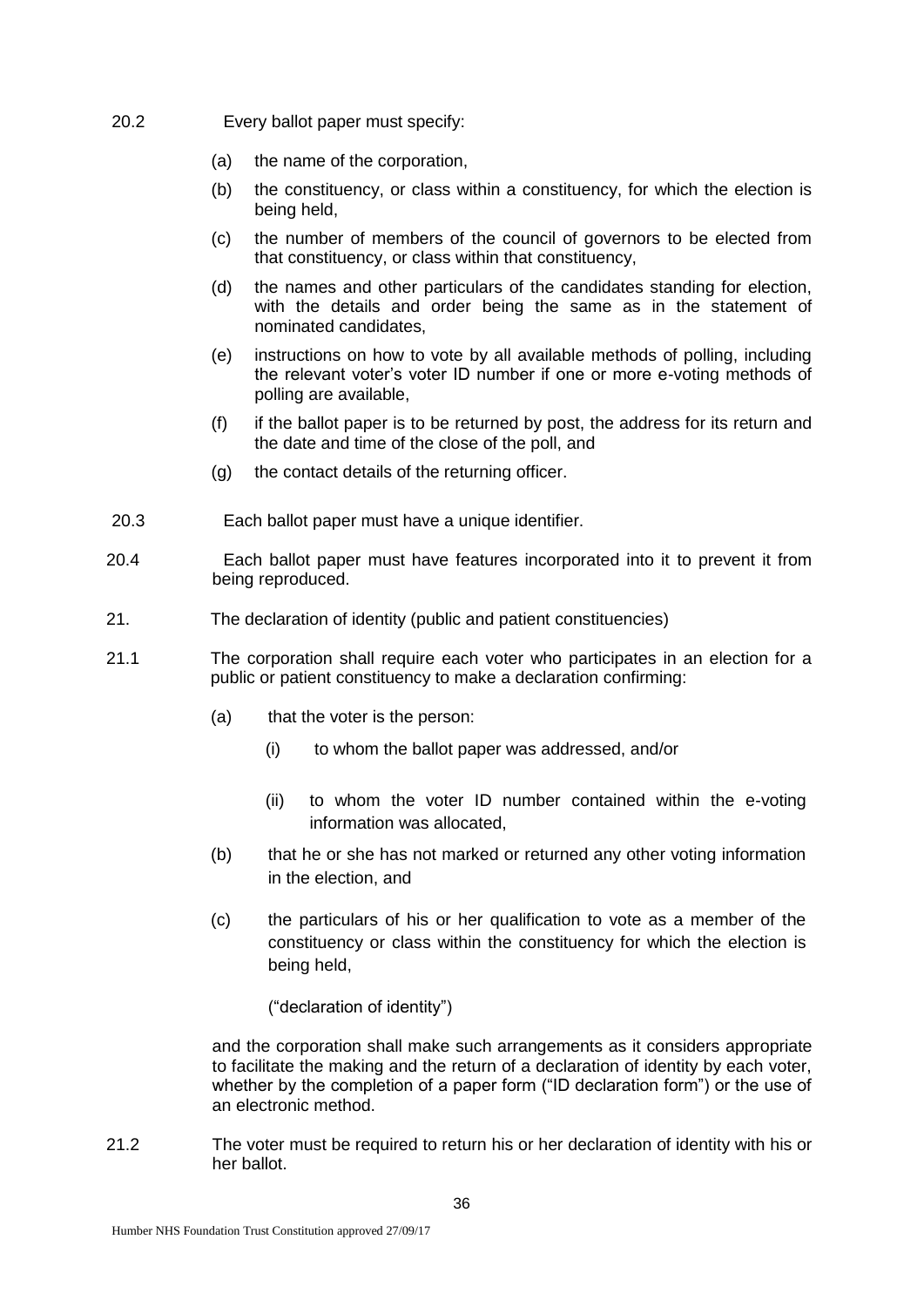21.3 The voting information shall caution the voter that if the declaration of identity is not duly returned or is returned without having been made correctly, any vote cast by the voter may be declared invalid.

*Action to be taken before the poll*

- 22. List of eligible voters
- 22.1 The corporation is to provide the returning officer with a list of the members of the constituency or class within a constituency for which the election is being held who are eligible to vote by virtue of rule 27 as soon as is reasonably practicable after the final date for the delivery of notices of withdrawals by candidates from an election.
- 22.2 The list is to include, for each member:
	- (a) a postal address; and,
	- (b) the member's e-mail address, if this has been provided

to which his or her voting information may, subject to rule 22.3, be sent.

- 22.3 The corporation may decide that the e-voting information is to be sent only by e-mail to those members in the list of eligible voters for whom an e-mail address is included in that list.
- 23. Notice of poll
- 23.1 The returning officer is to publish a notice of the poll stating:
	- (a) the name of the corporation,
	- (b) the constituency, or class within a constituency, for which the election is being held,
	- (c) the number of members of the council of governors to be elected from that constituency, or class with that constituency,
	- (d) the names, contact addresses, and other particulars of the candidates standing for election, with the details and order being the same as in the statement of nominated candidates,
	- (e) that the ballot papers for the election are to be issued and returned, if appropriate, by post,
	- (f) the methods of polling by which votes may be cast at the election by voters in a constituency or class within a constituency, as determined by the corporation in accordance with rule 19.3,
	- (g) the address for return of the ballot papers,
	- (h) the uniform resource locator (url) where, if internet voting is a method of polling, the polling website is located;
	- (i) the telephone number where, if telephone voting is a method of polling, the telephone voting facility is located,
	- (j) the telephone number or telephone short code where, if text message voting is a method of polling, the text message voting facility is located,
	- $(k)$  the date and time of the close of the poll,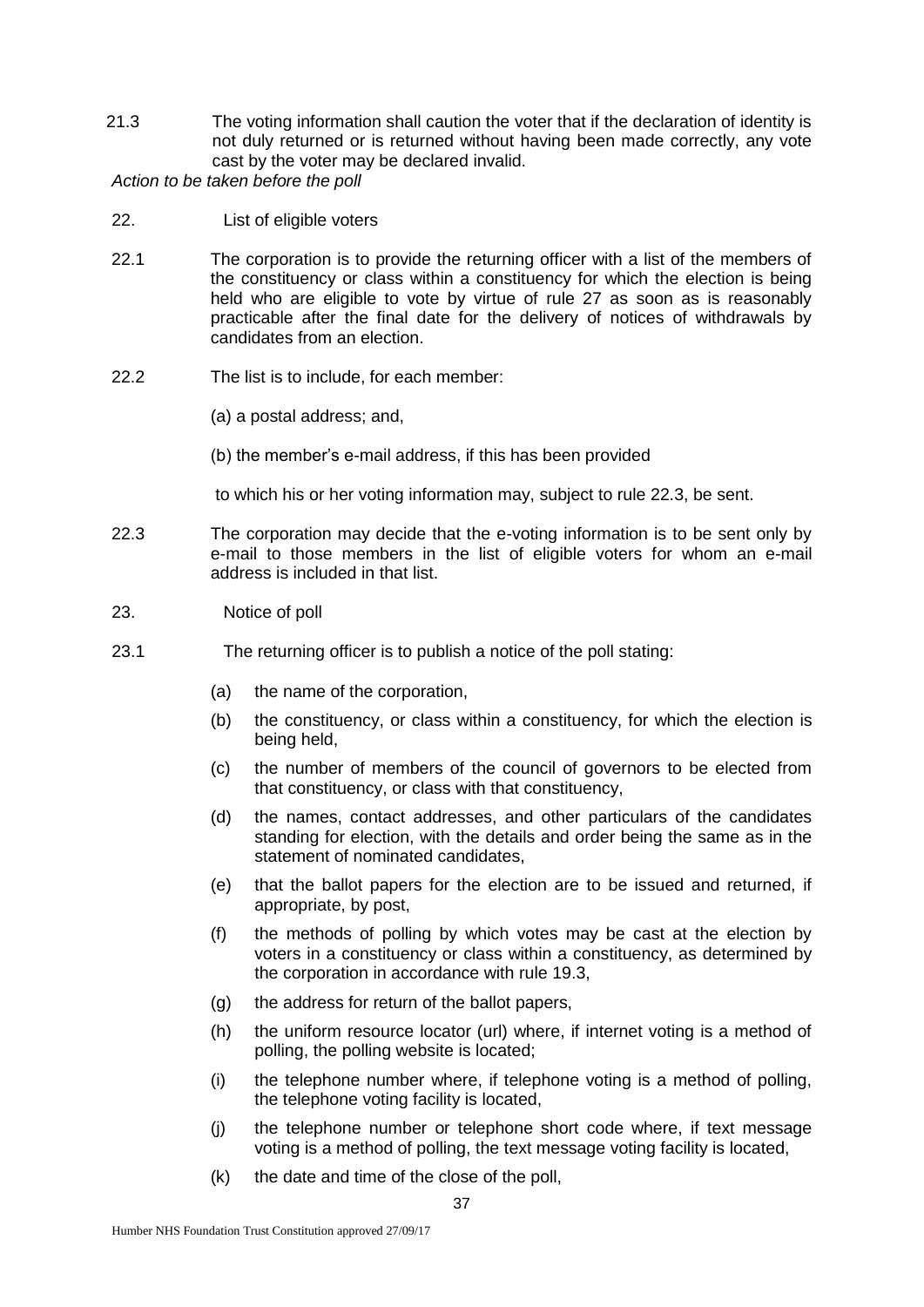- (l) the address and final dates for applications for replacement voting information, and
- (m) the contact details of the returning officer.
- 24. Issue of voting information by returning officer
- 24.1 Subject to rule 24.3, as soon as is reasonably practicable on or after the publication of the notice of the poll, the returning officer is to send the following information by post to each member of the corporation named in the list of eligible voters:
	- (a) a ballot paper and ballot paper envelope,
	- (b) the ID declaration form (if required),
		- (c) information about each candidate standing for election, pursuant to rule 61 of these rules, and
	- (d) a covering envelope;

("postal voting information").

- 24.2 Subject to rules 24.3 and 24.4, as soon as is reasonably practicable on or after the publication of the notice of the poll, the returning officer is to send the following information by e-mail and/ or by post to each member of the corporation named in the list of eligible voters whom the corporation determines in accordance with rule 19.3 and/ or rule 19.4 may cast his or her vote by an e-voting method of polling:
	- (a) instructions on how to vote and how to make a declaration of identity (if required),
	- (b) the voter's voter ID number,
	- (c) information about each candidate standing for election, pursuant to rule 64 of these rules, or details of where this information is readily available on the internet or available in such other formats as the Returning Officer thinks appropriate, (d) contact details of the returning officer,

("e-voting information").

- 24.3 The corporation may determine that any member of the corporation shall:
	- (a) only be sent postal voting information; or
	- (b) only be sent e-voting information; or
	- (c) be sent both postal voting information and e-voting information;

for the purposes of the poll.

24.4 If the corporation determines, in accordance with rule 22.3, that the e-voting information is to be sent only by e-mail to those members in the list of eligible voters for whom an e-mail address is included in that list, then the returning officer shall only send that information by e-mail.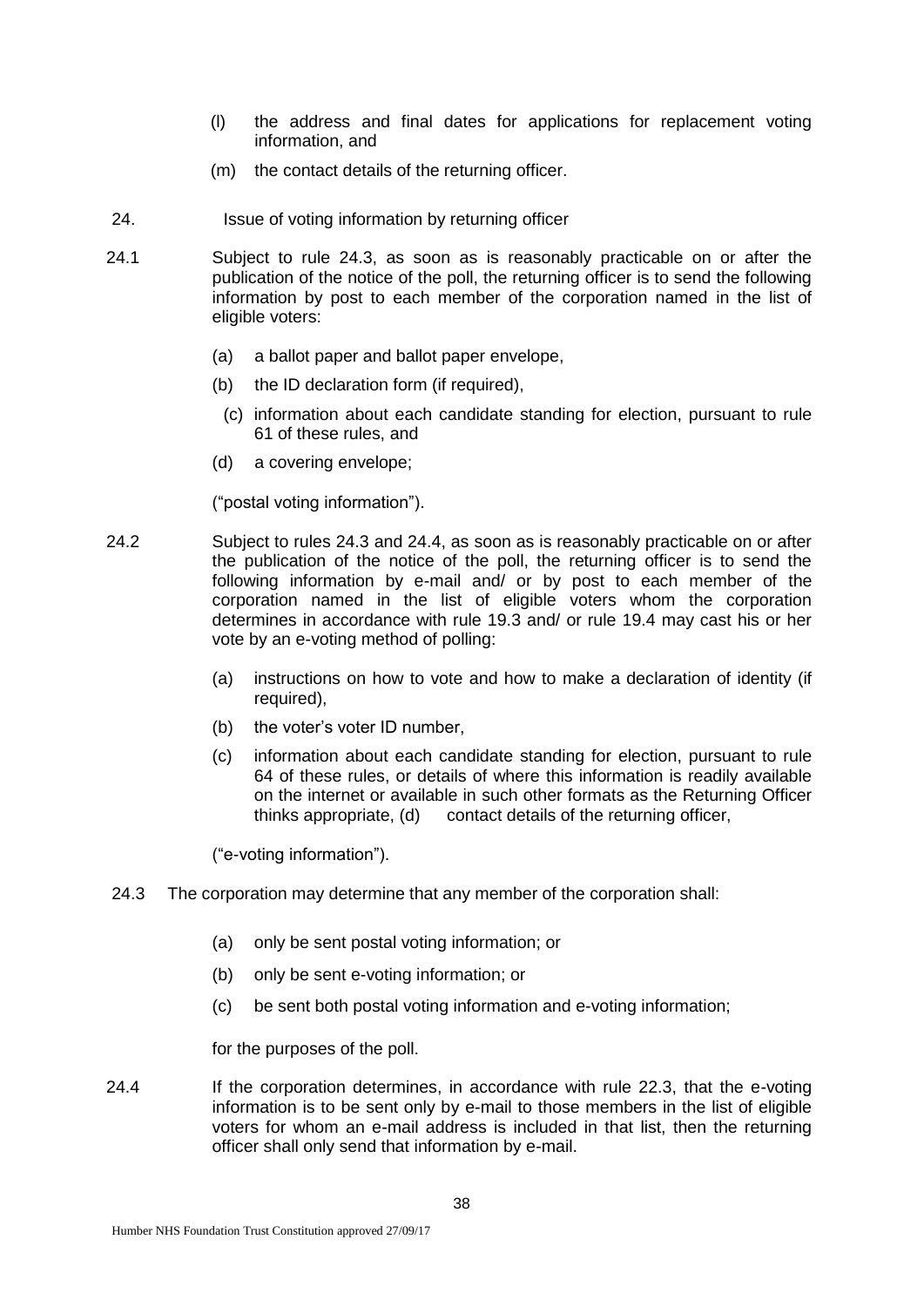- 24.5 The voting information is to be sent to the postal address and/ or e-mail address for each member, as specified in the list of eligible voters.
- 25. Ballot paper envelope and covering envelope
- 25.1 The ballot paper envelope must have clear instructions to the voter printed on it, instructing the voter to seal the ballot paper inside the envelope once the ballot paper has been marked.
- 25.2 The covering envelope is to have:
	- (a) the address for return of the ballot paper printed on it, and
	- (b) pre-paid postage for return to that address.
- 25.3 There should be clear instructions, either printed on the covering envelope or elsewhere, instructing the voter to seal the following documents inside the covering envelope and return it to the returning officer –
	- (a) the completed ID declaration form if required, and
	- (b) the ballot paper envelope, with the ballot paper sealed inside it.
- 26. E-voting systems
- 26.1 If internet voting is a method of polling for the relevant election then the returning officer must provide a website for the purpose of voting over the internet (in these rules referred to as "the polling website").
- 26.2 If telephone voting is a method of polling for the relevant election then the returning officer must provide an automated telephone system for the purpose of voting by the use of a touch-tone telephone (in these rules referred to as "the telephone voting facility").
- 26.3 If text message voting is a method of polling for the relevant election then the returning officer must provide an automated text messaging system for the purpose of voting by text message (in these rules referred to as "the text message voting facility").
- 26.4 The returning officer shall ensure that the polling website and internet voting system provided will:
	- (a) require a voter to:
		- (i) enter his or her voter ID number; and
		- (ii) where the election is for a public or patient constituency, make a declaration of identity;

in order to be able to cast his or her vote;

- (b) specify:
	- (i) the name of the corporation,
	- (ii) the constituency, or class within a constituency, for which the election is being held,
	- (iii) the number of members of the council of governors to be elected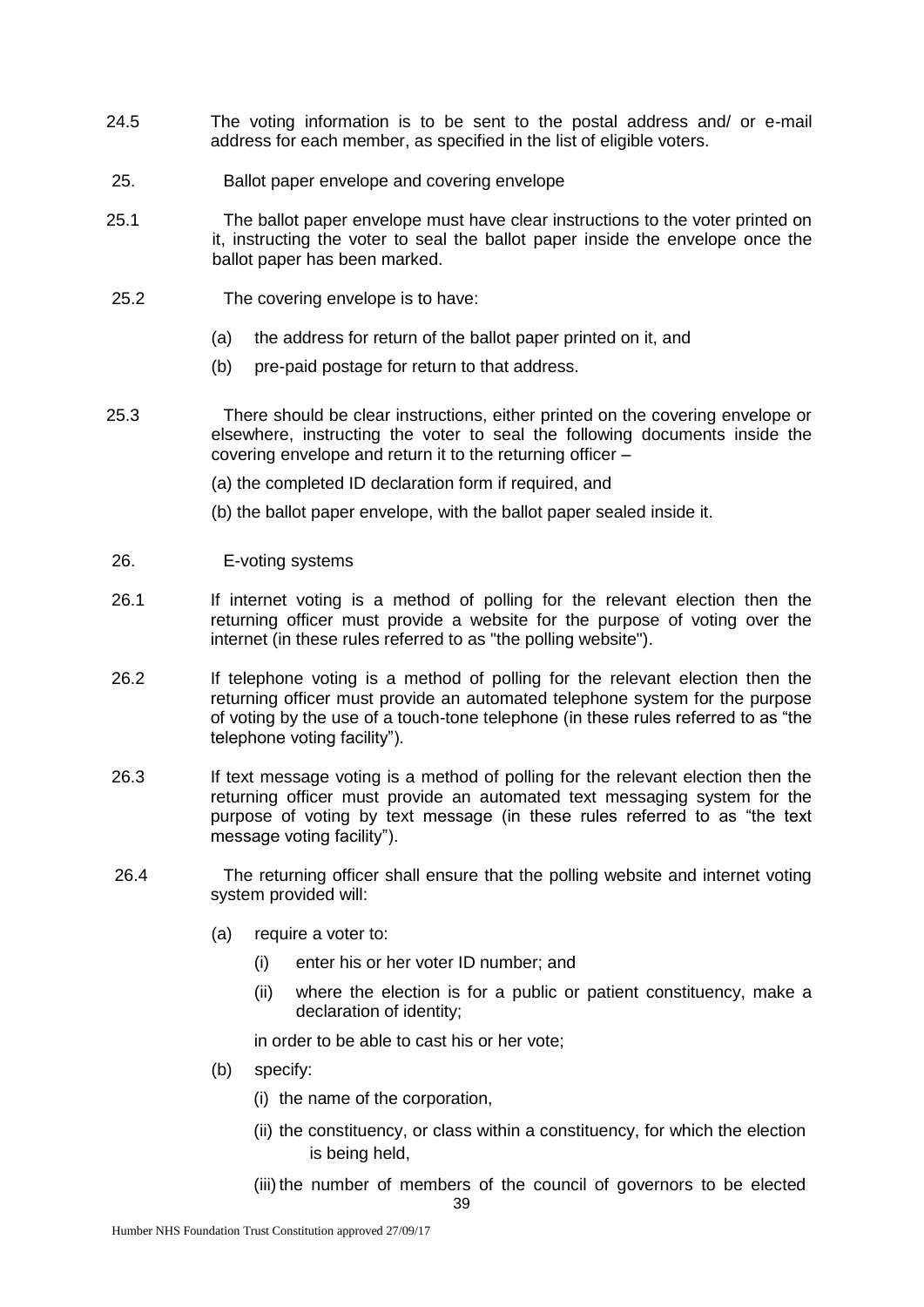from that constituency, or class within that constituency,

- (iv)the names and other particulars of the candidates standing for election, with the details and order being the same as in the statement of nominated candidates,
- (v) instructions on how to vote and how to make a declaration of identity,
- (vi) the date and time of the close of the poll, and
- (vii) the contact details of the returning officer;
- (c) prevent a voter from voting for more candidates than he or she is entitled to at the election;
- (d) create a record ("internet voting record") that is stored in the internet voting system in respect of each vote cast by a voter using the internet that comprises of-
	- (i) the voter's voter ID number;
	- (ii) the voter's declaration of identity (where required);
	- (iii) the candidate or candidates for whom the voter has voted; and
	- (iv) the date and time of the voter's vote,
- (e) if the voter's vote has been duly cast and recorded, provide the voter with confirmation of this; and
- (f) prevent any voter from voting after the close of poll.
- 26.5 The returning officer shall ensure that the telephone voting facility and telephone voting system provided will:
	- (a) require a voter to
		- (i) enter his or her voter ID number in order to be able to cast his or her vote; and
		- (ii) where the election is for a public or patient constituency, make a declaration of identity;
	- (b) specify:
		- (i) the name of the corporation,
		- (ii) the constituency, or class within a constituency, for which the election is being held,
		- (iii) the number of members of the council of governors to be elected from that constituency, or class within that constituency,
		- (iv)instructions on how to vote and how to make a declaration of identity,
		- (v) the date and time of the close of the poll, and
		- (vi) the contact details of the returning officer;
	- (c) prevent a voter from voting for more candidates than he or she is entitled to at the election;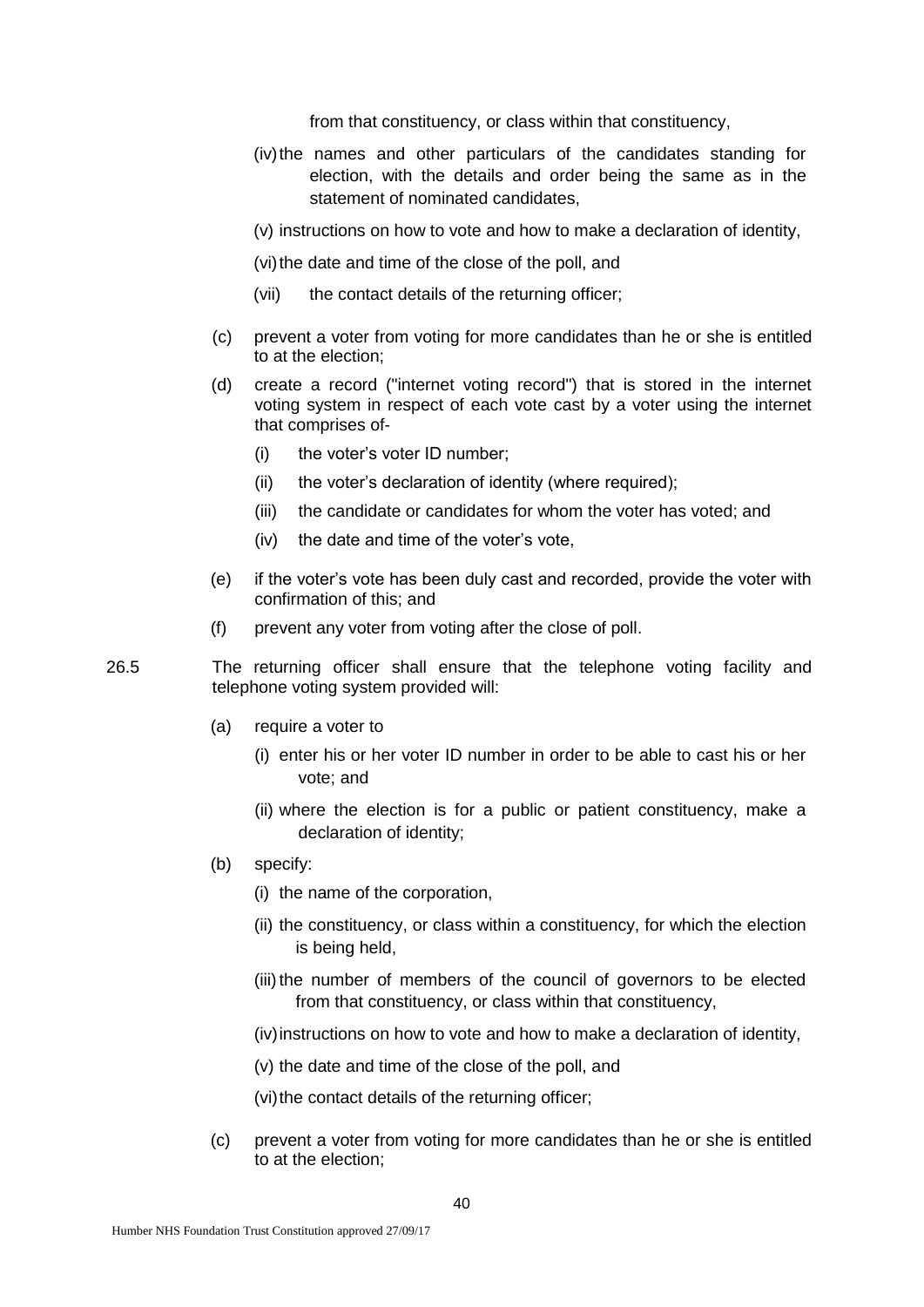- (d) create a record ("telephone voting record") that is stored in the telephone voting system in respect of each vote cast by a voter using the telephone that comprises of:
	- (i) the voter's voter ID number;
	- (ii) the voter's declaration of identity (where required);
	- (iii) the candidate or candidates for whom the voter has voted; and
	- (iv) the date and time of the voter's vote
- (e) if the voter's vote has been duly cast and recorded, provide the voter with confirmation of this;
- (f) prevent any voter from voting after the close of poll.
- 26.6 The returning officer shall ensure that the text message voting facility and text messaging voting system provided will:
	- (a) require a voter to:
		- (i) provide his or her voter ID number; and
		- (ii) where the election is for a public or patient constituency, make a declaration of identity;

in order to be able to cast his or her vote;

- (b) prevent a voter from voting for more candidates than he or she is entitled to at the election;
- (d) create a record ("text voting record") that is stored in the text messaging voting system in respect of each vote cast by a voter by text message that comprises of:
	- (i) the voter's voter ID number;
	- (ii) the voter's declaration of identity (where required);
	- (ii) the candidate or candidates for whom the voter has voted; and
	- (iii) the date and time of the voter's vote
- (e) if the voter's vote has been duly cast and recorded, provide the voter with confirmation of this;
- (f) prevent any voter from voting after the close of poll.

### *The poll*

- 27. Eligibility to vote
- 27.1 An individual who becomes a member of the corporation on or before the closing date for the receipt of nominations by candidates for the election, is eligible to vote in that election.
- 28. Voting by persons who require assistance
- 28.1 The returning officer is to put in place arrangements to enable requests for assistance to vote to be made.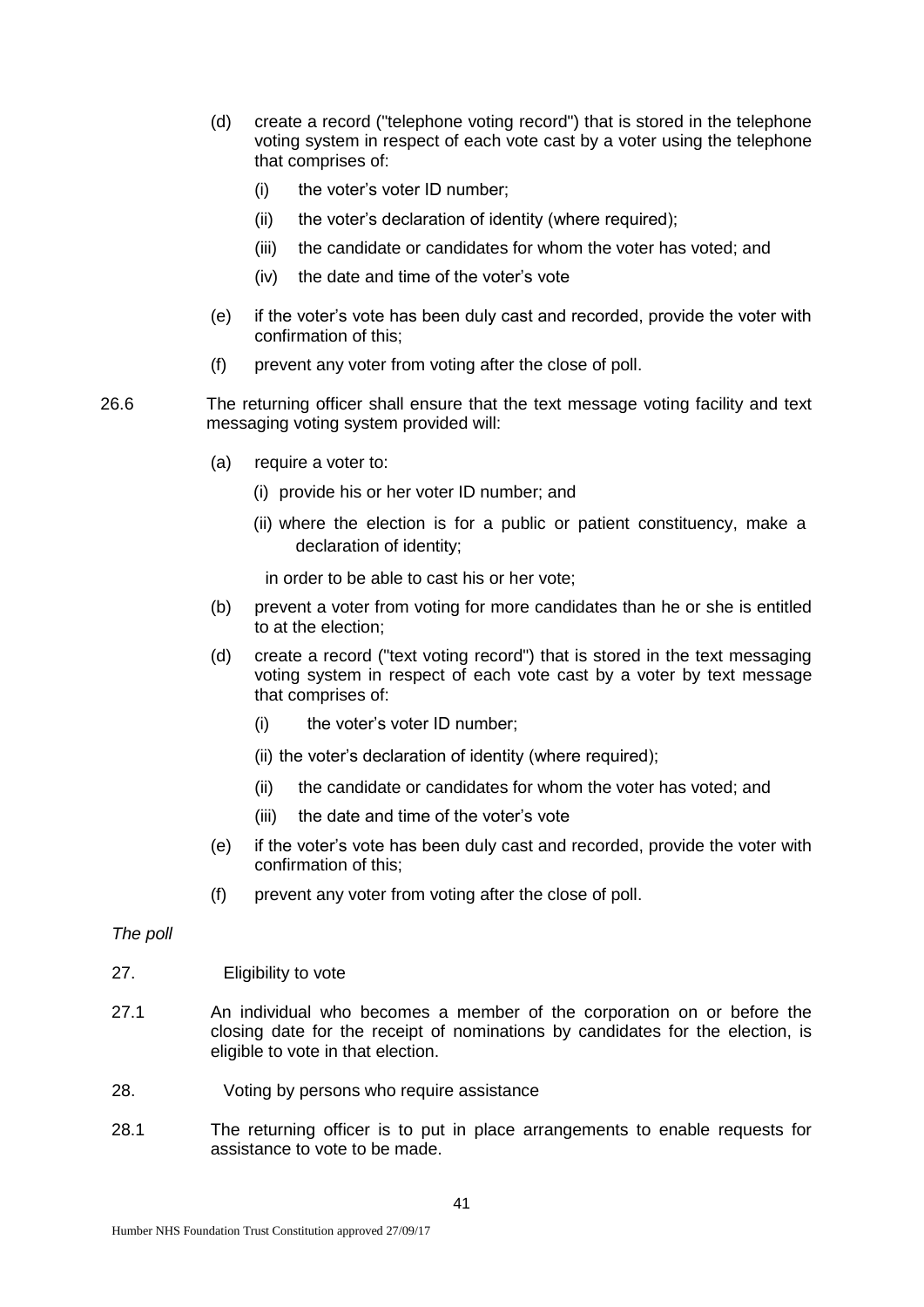- 28.2 Where the returning officer receives a request from a voter who requires assistance to vote, the returning officer is to make such arrangements as he or she considers necessary to enable that voter to vote.
- 29. Spoilt ballot papers and spoilt text message votes
- 29.1 If a voter has dealt with his or her ballot paper in such a manner that it cannot be accepted as a ballot paper (referred to as a "spoilt ballot paper"), that voter may apply to the returning officer for a replacement ballot paper.
- 29.2 On receiving an application, the returning officer is to obtain the details of the unique identifier on the spoilt ballot paper, if he or she can obtain it.
- 29.3 The returning officer may not issue a replacement ballot paper for a spoilt ballot paper unless he or she:
	- (a) is satisfied as to the voter's identity; and
	- (b) has ensured that the completed ID declaration form, if required, has not been returned.
- 29.4 After issuing a replacement ballot paper for a spoilt ballot paper, the returning officer shall enter in a list ("the list of spoilt ballot papers"):
	- (a) the name of the voter, and
	- (b) the details of the unique identifier of the spoilt ballot paper (if that officer was able to obtain it), and
	- (c) the details of the unique identifier of the replacement ballot paper.
- 29.5 If a voter has dealt with his or her text message vote in such a manner that it cannot be accepted as a vote (referred to as a "spoilt text message vote"), that voter may apply to the returning officer for a replacement voter ID number.
- 29.6 On receiving an application, the returning officer is to obtain the details of the voter ID number on the spoilt text message vote, if he or she can obtain it.
- 29.7 The returning officer may not issue a replacement voter ID number in respect of a spoilt text message vote unless he or she is satisfied as to the voter's identity.
- 29.8 After issuing a replacement voter ID number in respect of a spoilt text message vote, the returning officer shall enter in a list ("the list of spoilt text message votes"):
	- (a) the name of the voter, and
	- (b) the details of the voter ID number on the spoilt text message vote (if that officer was able to obtain it), and
	- (c) the details of the replacement voter ID number issued to the voter.
- 30. Lost voting information
- 30.1 Where a voter has not received his or her voting information by the tenth day before the close of the poll, that voter may apply to the returning officer for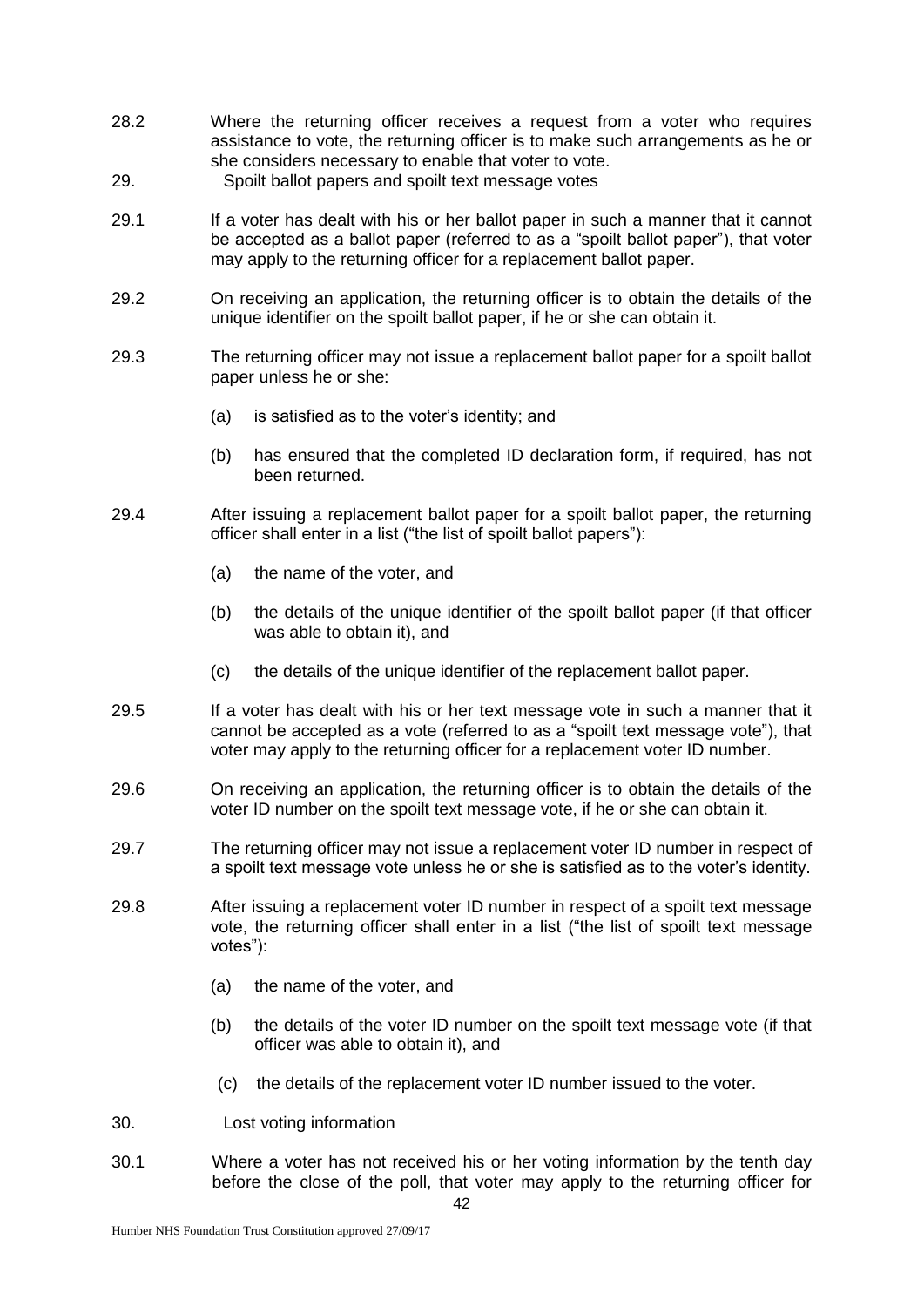replacement voting information.

- 30.2 The returning officer may not issue replacement voting information in respect of lost voting information unless he or she:
	- (a) is satisfied as to the voter's identity,
	- (b) has no reason to doubt that the voter did not receive the original voting information,
	- (c) has ensured that no declaration of identity, if required, has been returned.
- 30.3 After issuing replacement voting information in respect of lost voting information, the returning officer shall enter in a list ("the list of lost ballot documents"):
	- (a) the name of the voter
	- (b) the details of the unique identifier of the replacement ballot paper, if applicable, and
	- (c) the voter ID number of the voter.
- 31. Issue of replacement voting information
- 31.1 If a person applies for replacement voting information under rule 29 or 30 and a declaration of identity has already been received by the returning officer in the name of that voter, the returning officer may not issue replacement voting information unless, in addition to the requirements imposed by rule 29.3 or 30.2, he or she is also satisfied that that person has not already voted in the election, notwithstanding the fact that a declaration of identity if required has already been received by the returning officer in the name of that voter.
- 31.2 After issuing replacement voting information under this rule, the returning officer shall enter in a list ("the list of tendered voting information"):
	- (a) the name of the voter,
	- (b) the unique identifier of any replacement ballot paper issued under this rule;
	- (c) the voter ID number of the voter.
- 32. ID declaration form for replacement ballot papers (public and patient constituencies)
- 32.1 In respect of an election for a public or patient constituency an ID declaration form must be issued with each replacement ballot paper requiring the voter to make a declaration of identity.

*Polling by internet, telephone or text*

- 33. Procedure for remote voting by internet
- 33.1 To cast his or her vote using the internet, a voter will need to gain access to the polling website by keying in the url of the polling website provided in the voting information.
- 33.2 When prompted to do so, the voter will need to enter his or her voter ID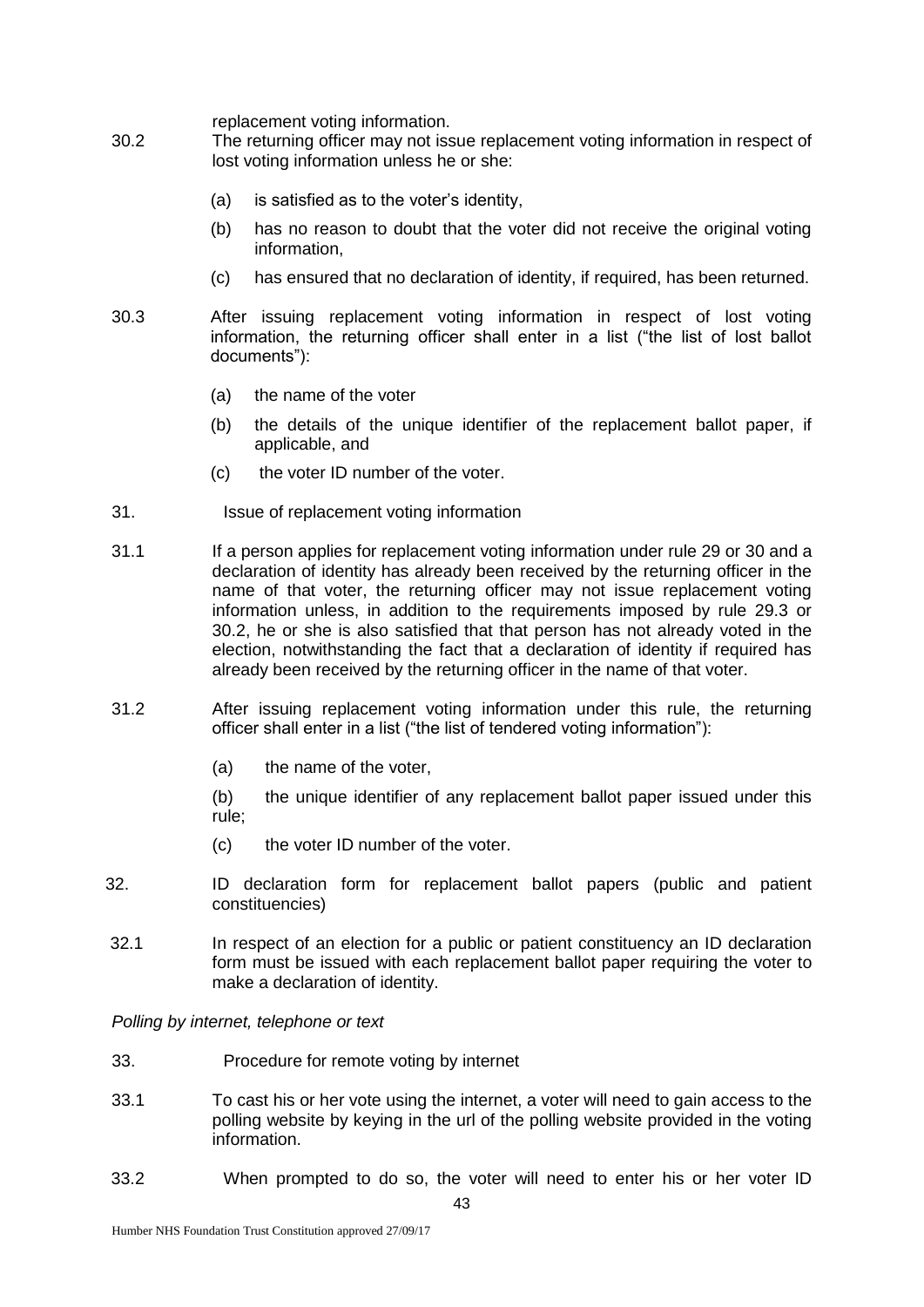number.

- 33.3 If the internet voting system authenticates the voter ID number, the system will give the voter access to the polling website for the election in which the voter is eligible to vote.
- 33.4 To cast his or her vote, the voter will need to key in a mark on the screen opposite the particulars of the candidate or candidates for whom he or she wishes to cast his or her vote.
- 33.5 The voter will not be able to access the internet voting system for an election once his or her vote at that election has been cast.
- 34. Voting procedure for remote voting by telephone
- 34.1 To cast his or her vote by telephone, the voter will need to gain access to the telephone voting facility by calling the designated telephone number provided in the voter information using a telephone with a touch-tone keypad.
- 34.2 When prompted to do so, the voter will need to enter his or her voter ID number using the keypad.
- 34.3 If the telephone voting facility authenticates the voter ID number, the voter will be prompted to vote in the election.
- 34.4 When prompted to do so the voter may then cast his or her vote by keying in the numerical voting code of the candidate or candidates, for whom he or she wishes to vote.
- 34.5 The voter will not be able to access the telephone voting facility for an election once his or her vote at that election has been cast.
- 35. Voting procedure for remote voting by text message
- 35.1 To cast his or her vote by text message the voter will need to gain access to the text message voting facility by sending a text message to the designated telephone number or telephone short code provided in the voter information.
- 35.2 The text message sent by the voter must contain his or her voter ID number and the numerical voting code for the candidate or candidates, for whom he or she wishes to vote.
- 35.3 The text message sent by the voter will need to be structured in accordance with the instructions on how to vote contained in the voter information, otherwise the vote will not be cast.

*Procedure for receipt of envelopes, internet votes, telephone votes and text message votes*

- 36. Receipt of voting documents
- 36.1 Where the returning officer receives:
	- (a) a covering envelope, or
	- (b) any other envelope containing an ID declaration form if required, a ballot paper envelope, or a ballot paper,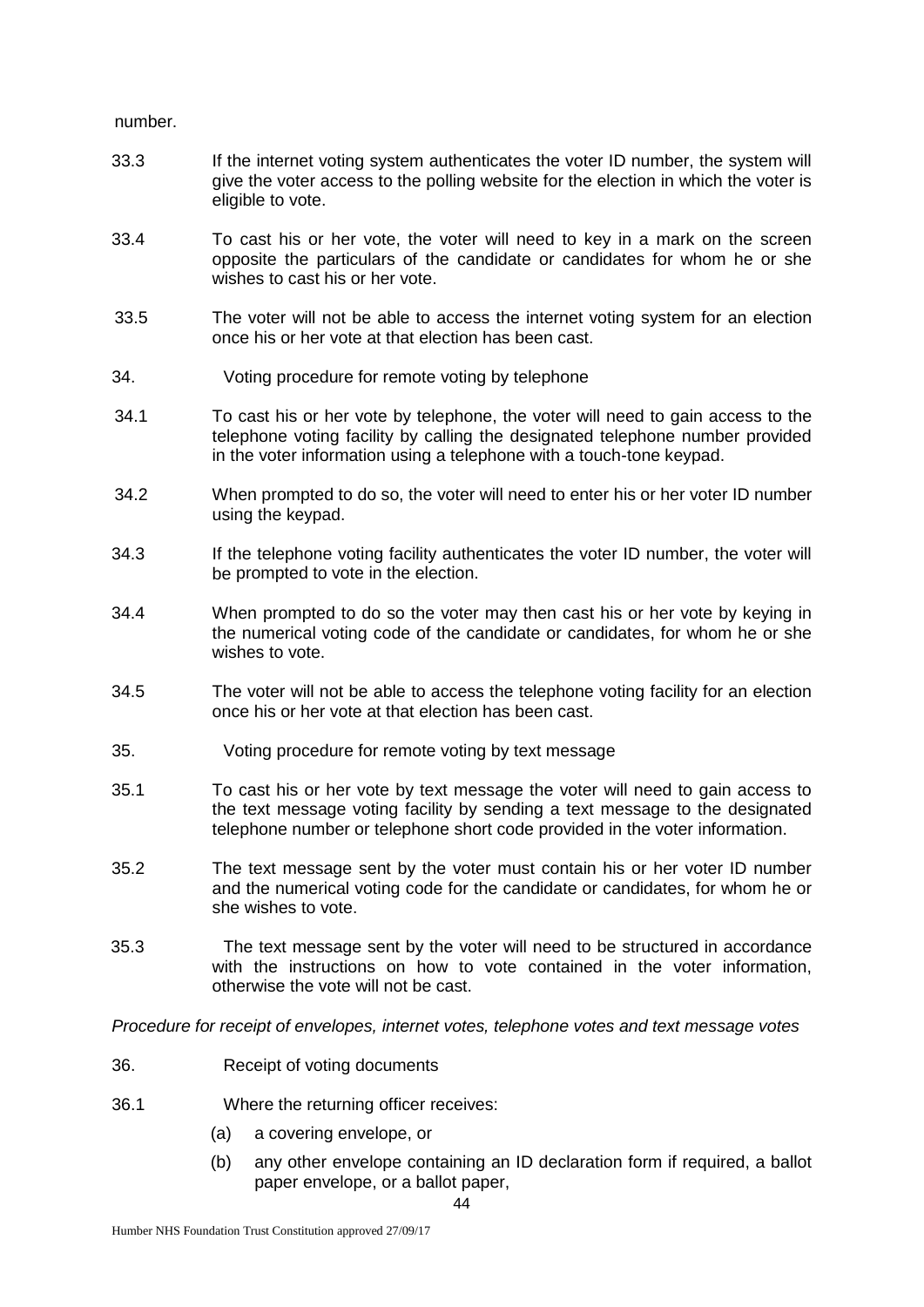before the close of the poll, that officer is to open it as soon as is practicable; and rules 37 and 38 are to apply.

- 36.2 The returning officer may open any covering envelope or any ballot paper envelope for the purposes of rules 37 and 38, but must make arrangements to ensure that no person obtains or communicates information as to:
	- (a) the candidate for whom a voter has voted, or
	- (b) the unique identifier on a ballot paper.
- 36.3 The returning officer must make arrangements to ensure the safety and security of the ballot papers and other documents.
- 37. Validity of votes
- 37.1 A ballot paper shall not be taken to be duly returned unless the returning officer is satisfied that it has been received by the returning officer before the close of the poll, with an ID declaration form if required that has been correctly completed, signed and dated.
- 37.2 Where the returning officer is satisfied that rule 37.1 has been fulfilled, he or she is to:
	- (a) put the ID declaration form if required in a separate packet, and
	- (b) put the ballot paper aside for counting after the close of the poll.
- 37.3 Where the returning officer is not satisfied that rule 37.1 has been fulfilled, he or she is to:
	- (a) mark the ballot paper "disqualified",
	- (b) if there is an ID declaration form accompanying the ballot paper, mark it "disqualified" and attach it to the ballot paper,
	- (c) record the unique identifier on the ballot paper in a list of disqualified documents (the "list of disqualified documents"); and
	- (d) place the document or documents in a separate packet.
- 37.4 An internet, telephone or text message vote shall not be taken to be duly returned unless the returning officer is satisfied that the internet voting record, telephone voting record or text voting record (as applicable) has been received by the returning officer before the close of the poll, with a declaration of identity if required that has been correctly made.
- 37.5 Where the returning officer is satisfied that rule 37.4 has been fulfilled, he or she is to put the internet voting record, telephone voting record or text voting record (as applicable) aside for counting after the close of the poll.
- 37.6 Where the returning officer is not satisfied that rule 37.4 has been fulfilled, he or she is to:
	- (a) mark the internet voting record, telephone voting record or text voting record (as applicable) "disqualified",
	- (b) record the voter ID number on the internet voting record, telephone voting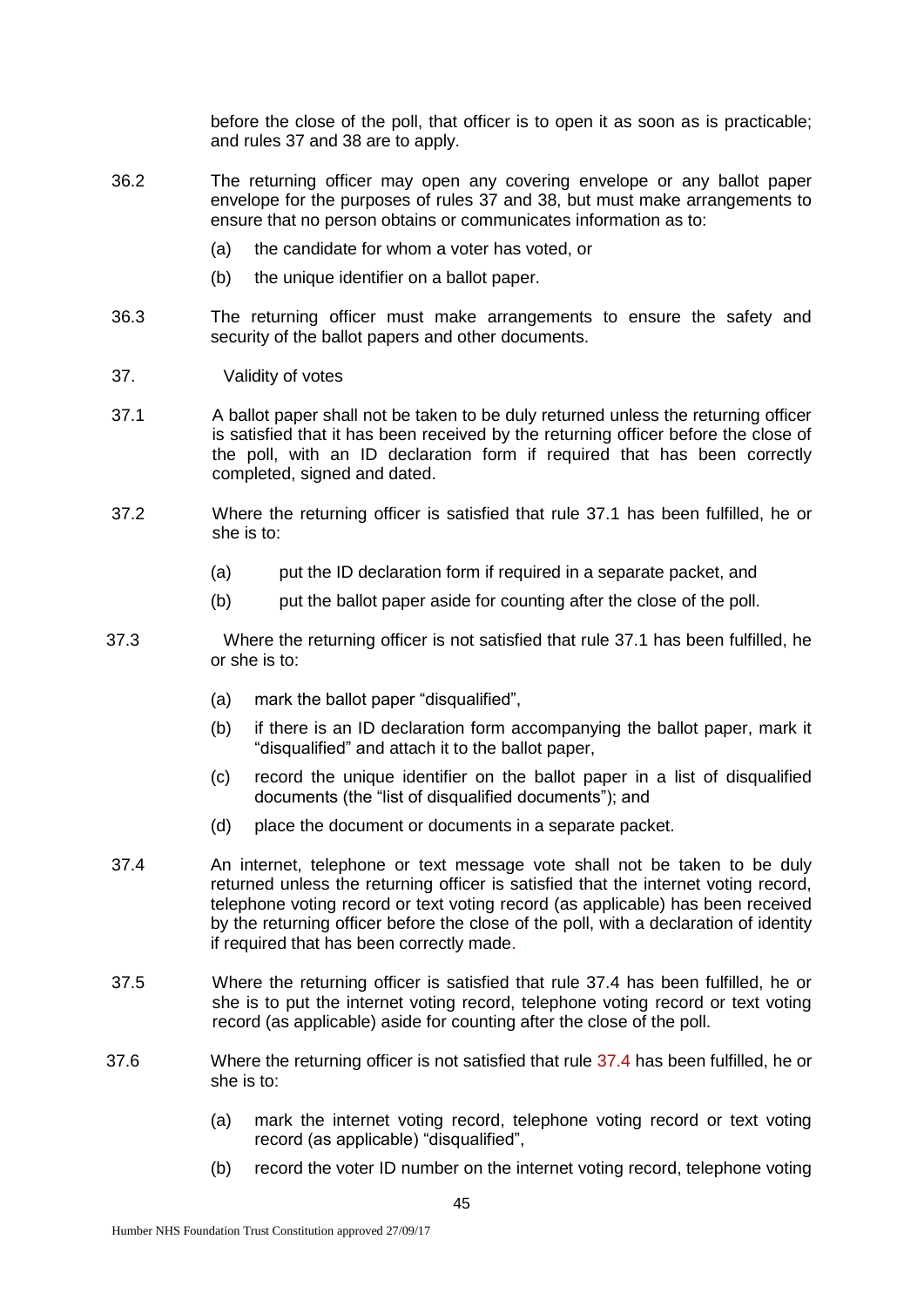record or text voting record (as applicable) in the list of disqualified documents; and

- (c) place the document or documents in a separate packet.
- 38. **Declaration of identity but no ballot paper (public and patient constituency)**<sup>1</sup>
- 38.1 Where the returning officer receives an ID declaration form if required but no ballot paper, the returning officer is to:
	- (a) mark the ID declaration form "disqualified",
	- (b) record the name of the voter in the list of disqualified documents, indicating that a declaration of identity was received from the voter without a ballot paper, and
	- (c) place the ID declaration form in a separate packet.
- 39. De-duplication of votes
- 39.1 Where different methods of polling are being used in an election, the returning officer shall examine all votes cast to ascertain if a voter ID number has been used more than once to cast a vote in the election.
- 39.2 If the returning officer ascertains that a voter ID number has been used more than once to cast a vote in the election he or she shall:
	- (a) only accept as duly returned the first vote received that was cast using the relevant voter ID number; and
	- (b) mark as "disqualified" all other votes that were cast using the relevant voter ID number
- 39.3 Where a ballot paper is disqualified under this rule the returning officer shall:
	- (a) mark the ballot paper "disqualified",
	- (b) if there is an ID declaration form accompanying the ballot paper, mark it "disqualified" and attach it to the ballot paper,
	- (c) record the unique identifier and the voter ID number on the ballot paper in the list of disqualified documents;
	- (d) place the document or documents in a separate packet; and
	- (e) disregard the ballot paper when counting the votes in accordance with these rules.
- 39.4 Where an internet voting record, telephone voting record or text voting record is disqualified under this rule the returning officer shall:
	- (a) mark the internet voting record, telephone voting record or text voting record (as applicable) "disqualified",
	- (b) record the voter ID number on the internet voting record, telephone voting record or text voting record (as applicable) in the list of disqualified documents;

1

<sup>&</sup>lt;sup>1</sup> It should not be possible, technically, to make a declaration of identity electronically without also submitting a vote.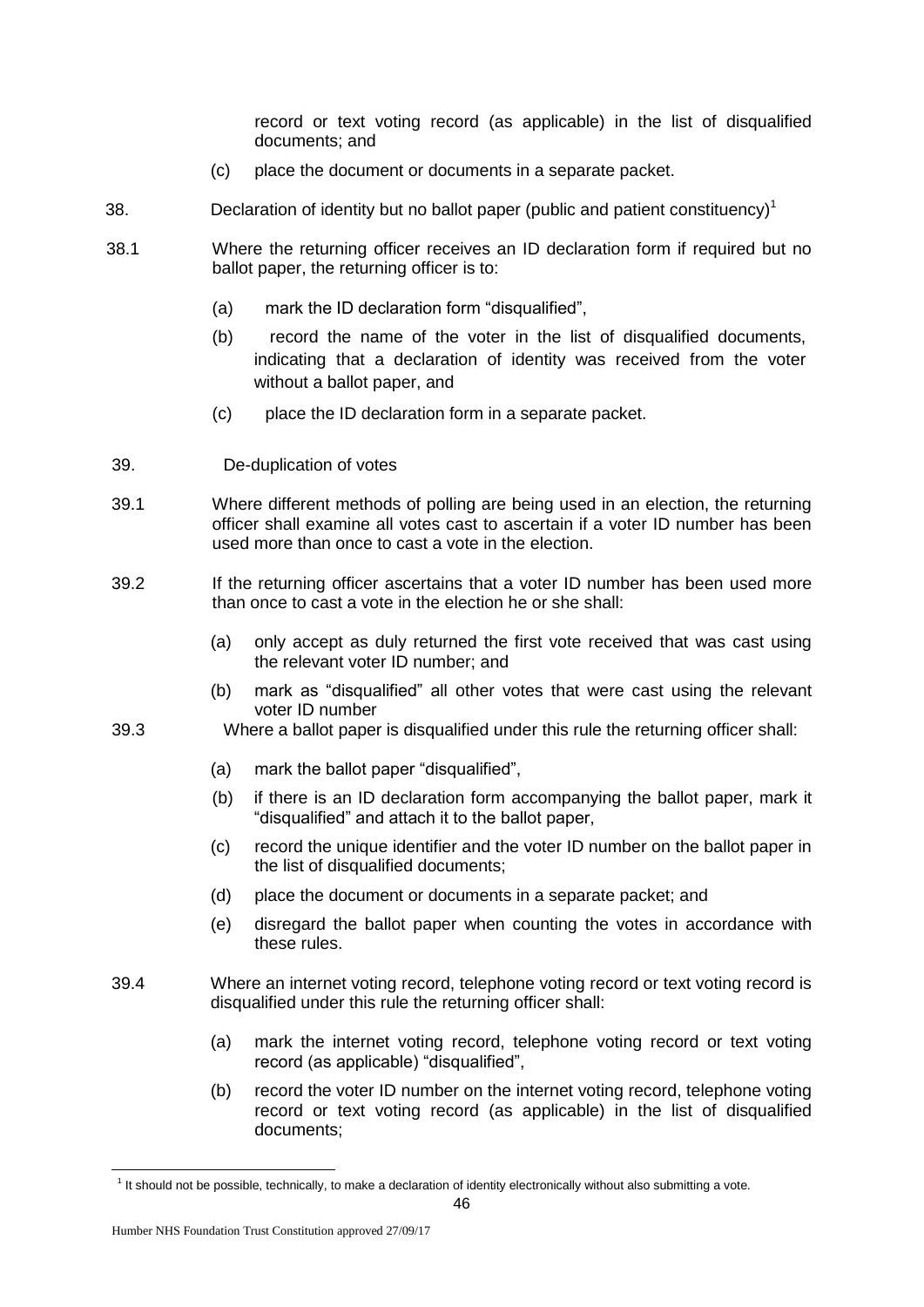- (c) place the internet voting record, telephone voting record or text voting record (as applicable) in a separate packet, and
- (d) disregard the internet voting record, telephone voting record or text voting record (as applicable) when counting the votes in accordance with these rules.
- 40. Sealing of packets
- 40.1 As soon as is possible after the close of the poll and after the completion of the procedure under rules 37 and 38, the returning officer is to seal the packets containing:
	- (a) the disqualified documents, together with the list of disqualified documents inside it,
	- (b) the ID declaration forms, if required,
	- (c) the list of spoilt ballot papers and the list of spoilt text message votes,
	- (d) the list of lost ballot documents,
	- (e) the list of eligible voters, and
	- (f) the list of tendered voting information

and ensure that complete electronic copies of the internet voting records, telephone voting records and text voting records created in accordance with rule 26 are held in a device suitable for the purpose of storage.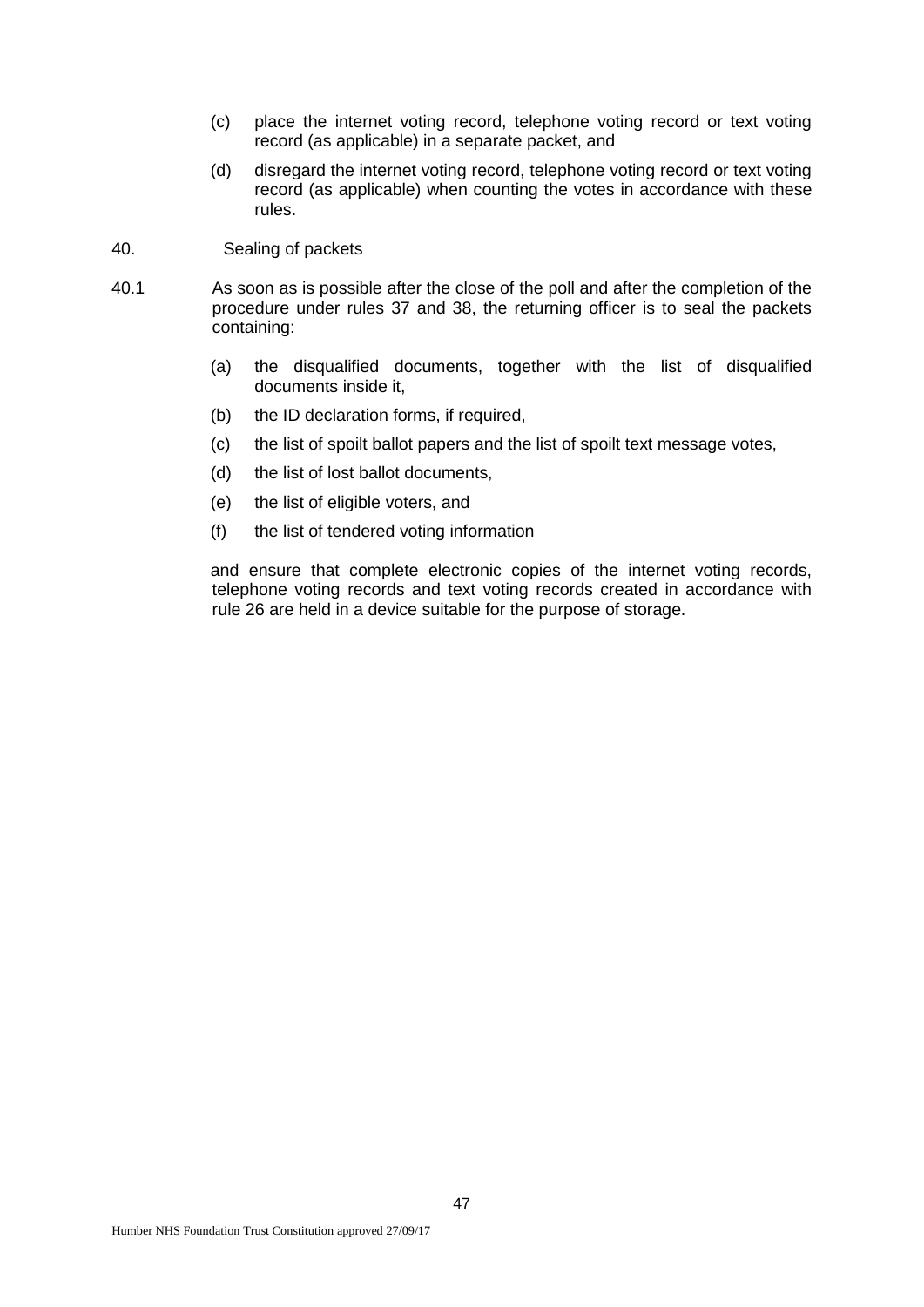- STV41. Interpretation of Part 6
- STV41.1 In Part 6 of these rules:

"*ballot document*" means a ballot paper, internet voting record, telephone voting record or text voting record.

"*continuing candidate*" means any candidate not deemed to be elected, and not excluded,

"*count*" means all the operations involved in counting of the first preferences recorded for candidates, the transfer of the surpluses of elected candidates, and the transfer of the votes of the excluded candidates,

"*deemed to be elected*" means deemed to be elected for the purposes of counting of votes but without prejudice to the declaration of the result of the poll,

"*mark*" means a figure, an identifiable written word, or a mark such as "X",

"*non-transferable vote*" means a ballot document:

(a) on which no second or subsequent preference is recorded for a continuing candidate,

or

(b) which is excluded by the returning officer under rule STV49,

"*preference*" as used in the following contexts has the meaning assigned below:

- (a) "first preference" means the figure "1" or any mark or word which clearly indicates a first (or only) preference,
- (b) "next available preference" means a preference which is the second, or as the case may be, subsequent preference recorded in consecutive order for a continuing candidate (any candidate who is deemed to be elected or is excluded thereby being ignored); and
- (c) in this context, a "second preference" is shown by the figure "2" or any mark or word which clearly indicates a second preference, and a third preference by the figure "3" or any mark or word which clearly indicates a third preference, and so on,

"*quota*" means the number calculated in accordance with rule STV46,

"*surplus*" means the number of votes by which the total number of votes for any candidate (whether first preference or transferred votes, or a combination of both) exceeds the quota; but references in these rules to the transfer of the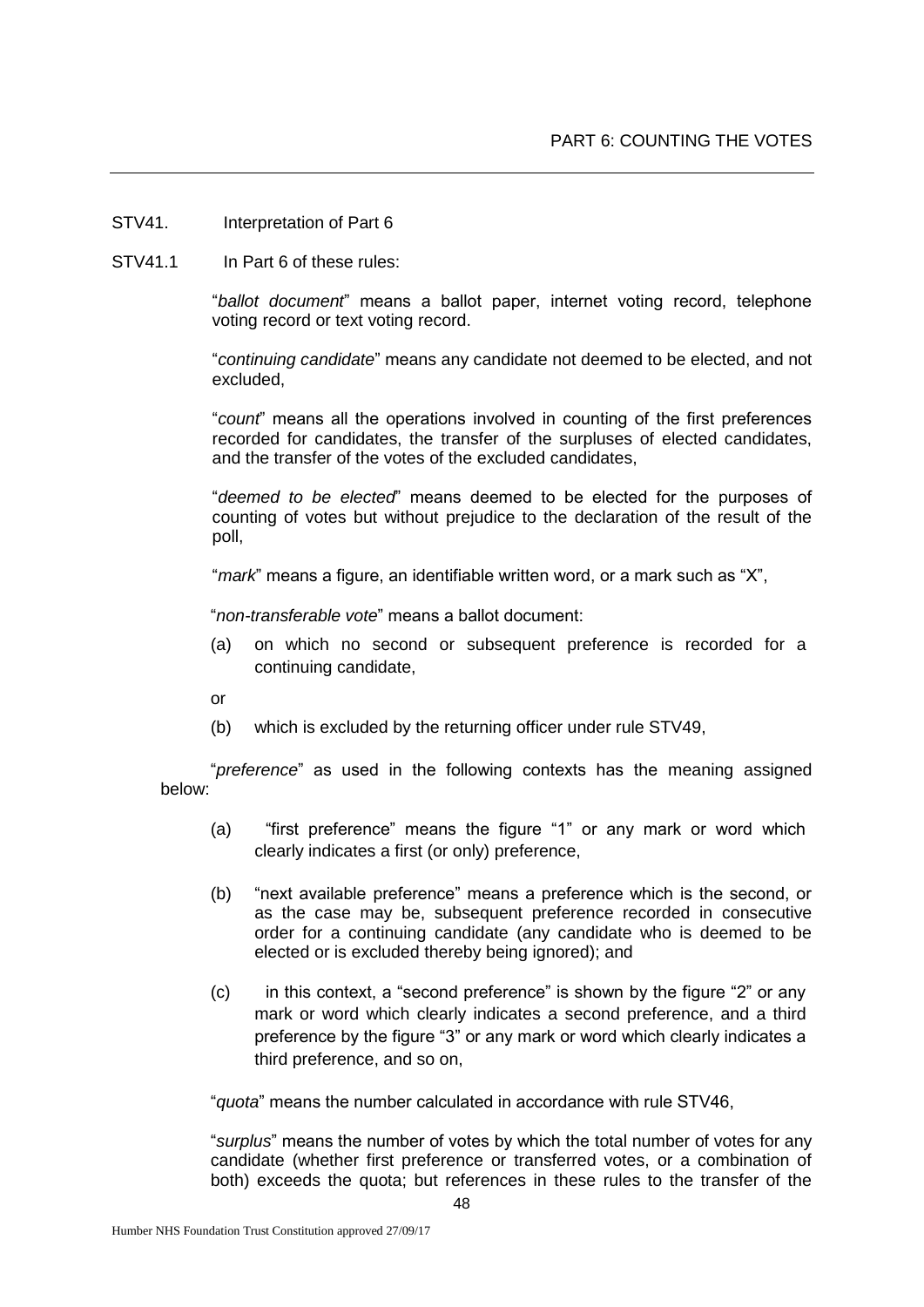surplus means the transfer (at a transfer value) of all transferable ballot documents from the candidate who has the surplus, "*stage of the count*" means:

- (a) the determination of the first preference vote of each candidate,<br>(b) the transfer of a surplus of a candidate deemed to be elected, or
- the transfer of a surplus of a candidate deemed to be elected, or
- (c) the exclusion of one or more candidates at any given time,

"*transferable vote*" means a ballot document on which, following a first preference, a second or subsequent preference is recorded in consecutive numerical order for a continuing candidate,

"*transferred vote*" means a vote derived from a ballot document on which a second or subsequent preference is recorded for the candidate to whom that ballot document has been transferred, and

"*transfer value*" means the value of a transferred vote calculated in accordance with rules STV47.4 or STV47.7.

- 42. Arrangements for counting of the votes
- 42.1 The returning officer is to make arrangements for counting the votes as soon as is practicable after the close of the poll.
- 42.2 The returning officer may make arrangements for any votes to be counted using vote counting software where:
	- (a) the board of directors and the council of governors of the corporation have approved:
		- (i) the use of such software for the purpose of counting votes in the relevant election, and
		- (ii) a policy governing the use of such software, and
	- (b) the corporation and the returning officer are satisfied that the use of such software will produce an accurate result.
- 43. The count
- 43.1 The returning officer is to:
	- (a) count and record the number of:
		- (iii) ballot papers that have been returned; and
		- (iv) the number of internet voting records, telephone voting records and/or text voting records that have been created, and
	- (b) count the votes according to the provisions in this Part of the rules and/or the provisions of any policy approved pursuant to rule 42.2(ii) where vote counting software is being used.
- 43.2 The returning officer, while counting and recording the number of ballot papers, internet voting records, telephone voting records and/or text voting records and counting the votes, must make arrangements to ensure that no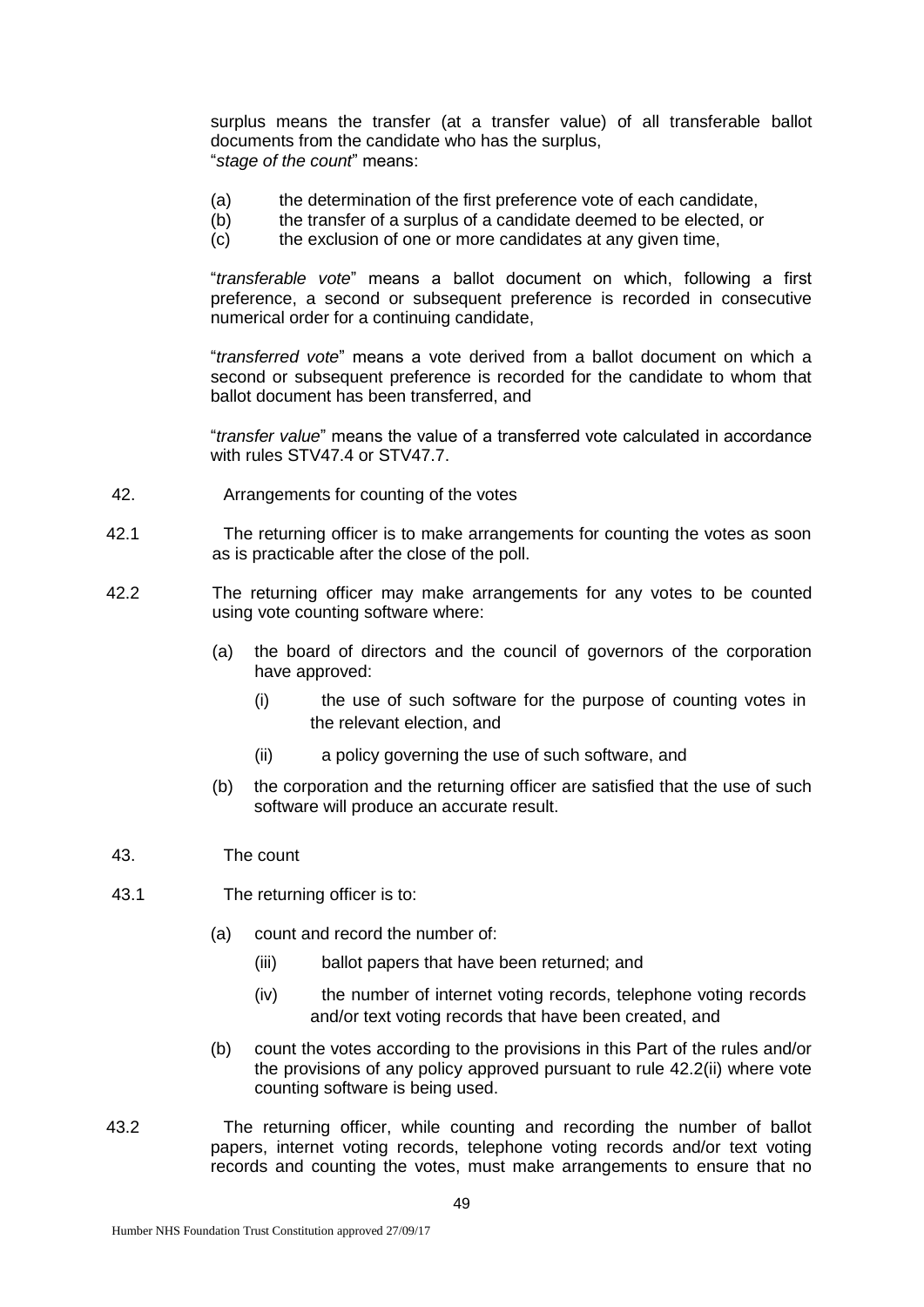person obtains or communicates information as to the unique identifier on a ballot paper or the voter ID number on an internet voting record, telephone voting record or text voting record.

- 43.3 The returning officer is to proceed continuously with counting the votes as far as is practicable.
- STV44. Rejected ballot papers and rejected text voting records
- STV44.1 Any ballot paper:
	- (a) which does not bear the features that have been incorporated into the other ballot papers to prevent them from being reproduced,
	- (b) on which the figure "1" standing alone is not placed so as to indicate a first preference for any candidate,
	- (c) on which anything is written or marked by which the voter can be identified except the unique identifier, or
	- (d) which is unmarked or rejected because of uncertainty,

shall be rejected and not counted, but the ballot paper shall not be rejected by reason only of carrying the words "one", "two", "three" and so on, or any other mark instead of a figure if, in the opinion of the returning officer, the word or mark clearly indicates a preference or preferences.

- STV44.2 The returning officer is to endorse the word "rejected" on any ballot paper which under this rule is not to be counted.
- STV44.3 Any text voting record:
	- (a) on which the figure "1" standing alone is not placed so as to indicate a first preference for any candidate,
	- (b) on which anything is written or marked by which the voter can be identified except the unique identifier, or
	- (c) which is unmarked or rejected because of uncertainty,

shall be rejected and not counted, but the text voting record shall not be rejected by reason only of carrying the words "one", "two", "three" and so on, or any other mark instead of a figure if, in the opinion of the returning officer, the word or mark clearly indicates a preference or preferences.

- STV44.4 The returning officer is to endorse the word "rejected" on any text voting record which under this rule is not to be counted.
- STV44.5 The returning officer is to draw up a statement showing the number of ballot papers rejected by him or her under each of the subparagraphs (a) to (d) of rule STV44.1 and the number of text voting records rejected by him or her under each of the sub-paragraphs (a) to (c) of rule STV44.3.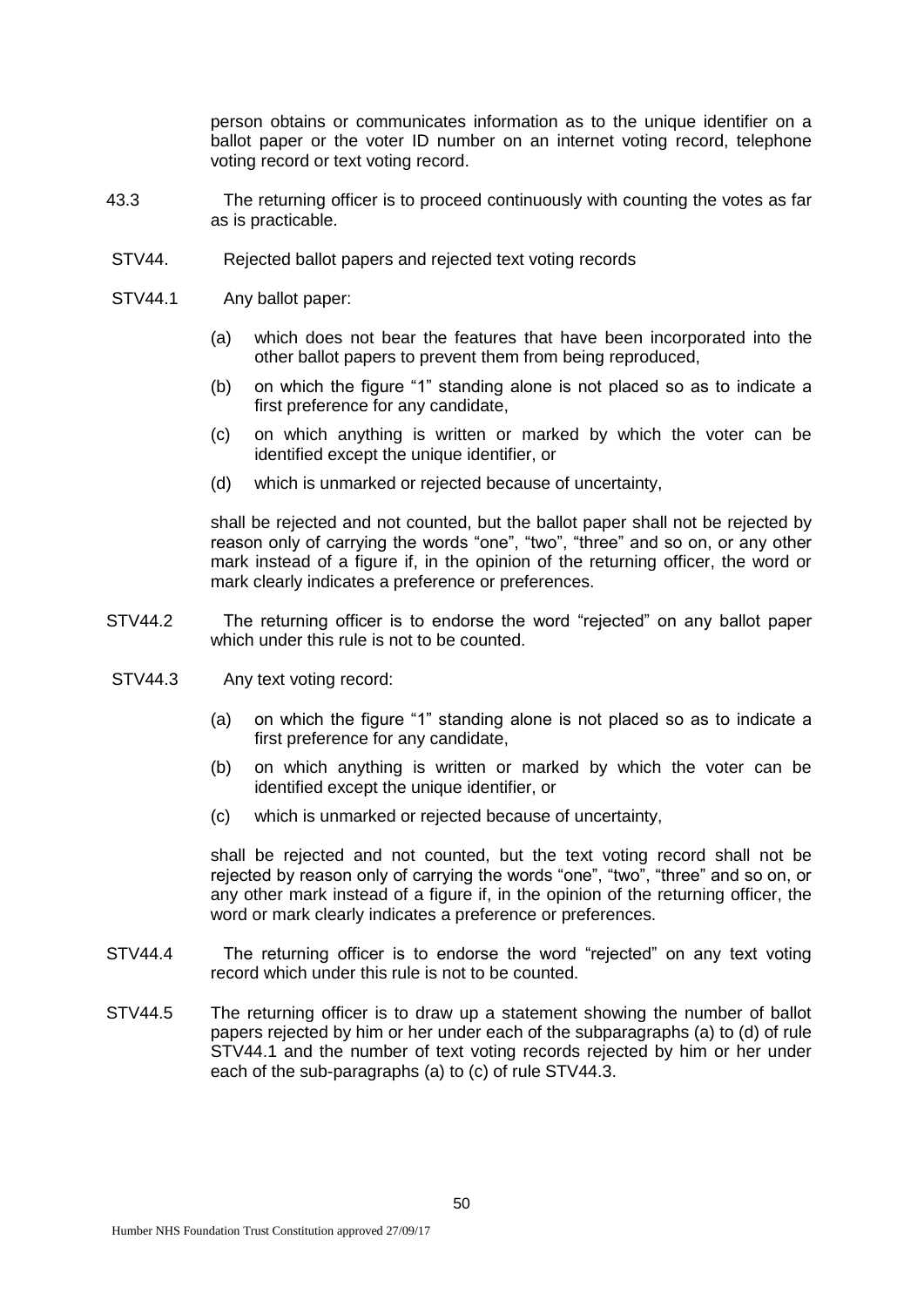- FPP44. Rejected ballot papers and rejected text voting records
- FPP44.1 Any ballot paper:
	- (a) which does not bear the features that have been incorporated into the other ballot papers to prevent them from being reproduced,
	- (b) on which votes are given for more candidates than the voter is entitled to vote,
	- (c) on which anything is written or marked by which the voter can be identified except the unique identifier, or
	- (d) which is unmarked or rejected because of uncertainty,

shall, subject to rules FPP44.2 and FPP44.3, be rejected and not counted.

- FPP44.2 Where the voter is entitled to vote for more than one candidate, a ballot paper is not to be rejected because of uncertainty in respect of any vote where no uncertainty arises, and that vote is to be counted.
- FPP44.3 A ballot paper on which a vote is marked:
	- (a) elsewhere than in the proper place,
	- (b) otherwise than by means of a clear mark,
	- (c) by more than one mark,

is not to be rejected for such reason (either wholly or in respect of that vote) if an intention that the vote shall be for one or other of the candidates clearly appears, and the way the paper is marked does not itself identify the voter and it is not shown that he or she can be identified by it.

- FPP44.4 The returning officer is to:
	- (a) endorse the word "rejected" on any ballot paper which under this rule is not to be counted, and
	- (b) in the case of a ballot paper on which any vote is counted under rules FPP44.2 and FPP 44.3, endorse the words "rejected in part" on the ballot paper and indicate which vote or votes have been counted.
- FPP44.5 The returning officer is to draw up a statement showing the number of rejected ballot papers under the following headings:
	- (a) does not bear proper features that have been incorporated into the ballot paper,
	- (b) voting for more candidates than the voter is entitled to,
	- (c) writing or mark by which voter could be identified, and
	- (d) unmarked or rejected because of uncertainty,

and, where applicable, each heading must record the number of ballot papers rejected in part.

FPP44.6 Any text voting record: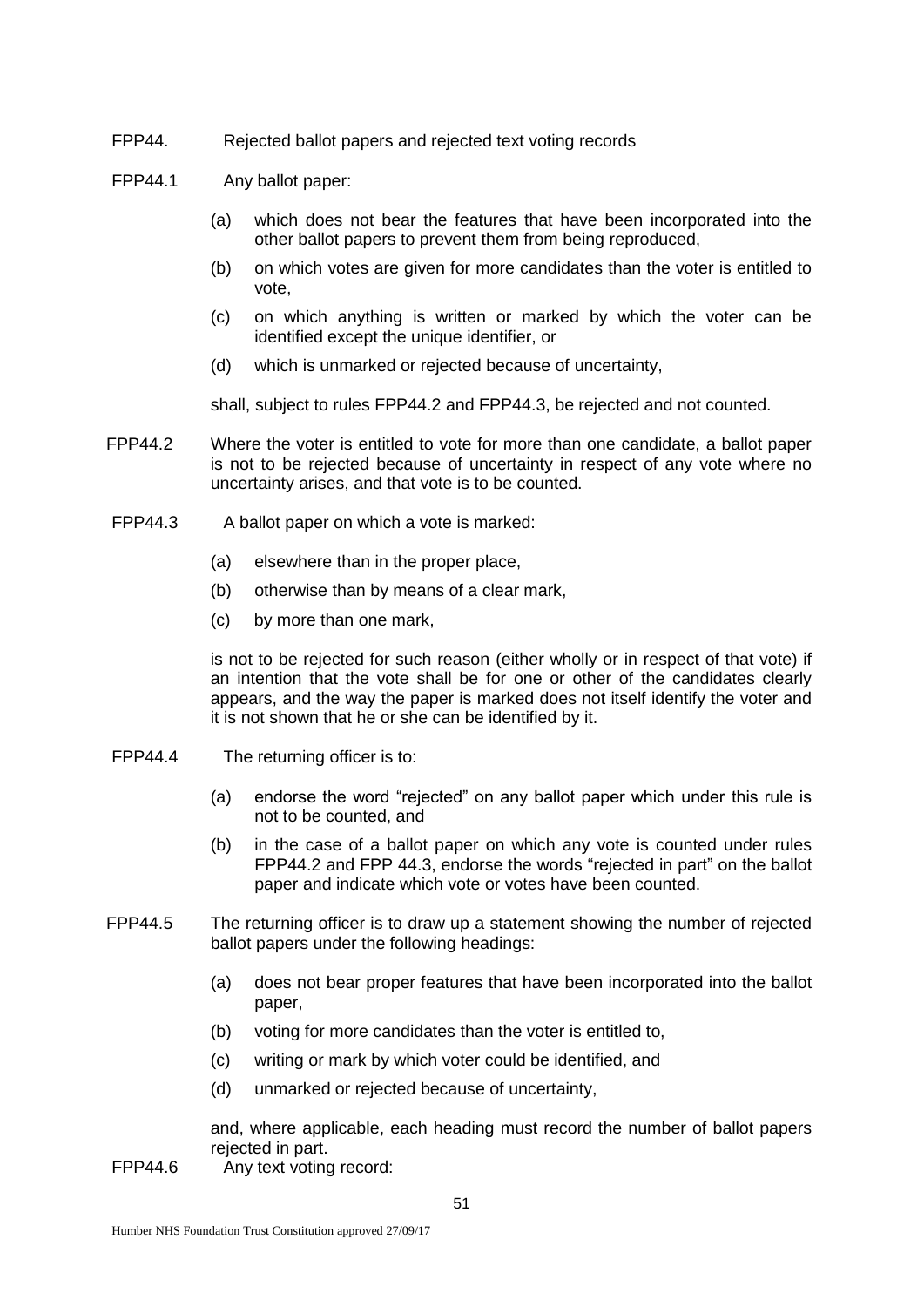- (a) on which votes are given for more candidates than the voter is entitled to vote,
- (b) on which anything is written or marked by which the voter can be identified except the voter ID number, or
- (c) which is unmarked or rejected because of uncertainty,

shall, subject to rules FPP44.7 and FPP44.8, be rejected and not counted.

- FPP44.7 Where the voter is entitled to vote for more than one candidate, a text voting record is not to be rejected because of uncertainty in respect of any vote where no uncertainty arises, and that vote is to be counted.
- FPP448 A text voting record on which a vote is marked:
	- (a) otherwise than by means of a clear mark,
	- (b) by more than one mark,

is not to be rejected for such reason (either wholly or in respect of that vote) if an intention that the vote shall be for one or other of the candidates clearly appears, and the way the text voting record is marked does not itself identify the voter and it is not shown that he or she can be identified by it.

- FPP44.9 The returning officer is to:
	- (a) endorse the word "rejected" on any text voting record which under this rule is not to be counted, and
	- (b) in the case of a text voting record on which any vote is counted under rules FPP44.7 and FPP 44.8, endorse the words "rejected in part" on the text voting record and indicate which vote or votes have been counted.
- FPP44.10 The returning officer is to draw up a statement showing the number of rejected text voting records under the following headings:
	- (a) voting for more candidates than the voter is entitled to,
	- (b) writing or mark by which voter could be identified, and
	- (c) unmarked or rejected because of uncertainty,

and, where applicable, each heading must record the number of text voting records rejected in part.

- STV45. First stage
- STV45.1 The returning officer is to sort the ballot documents into parcels according to the candidates for whom the first preference votes are given.
- STV45.2 The returning officer is to then count the number of first preference votes given on ballot documents for each candidate, and is to record those numbers.
- STV45.3 The returning officer is to also ascertain and record the number of valid ballot documents.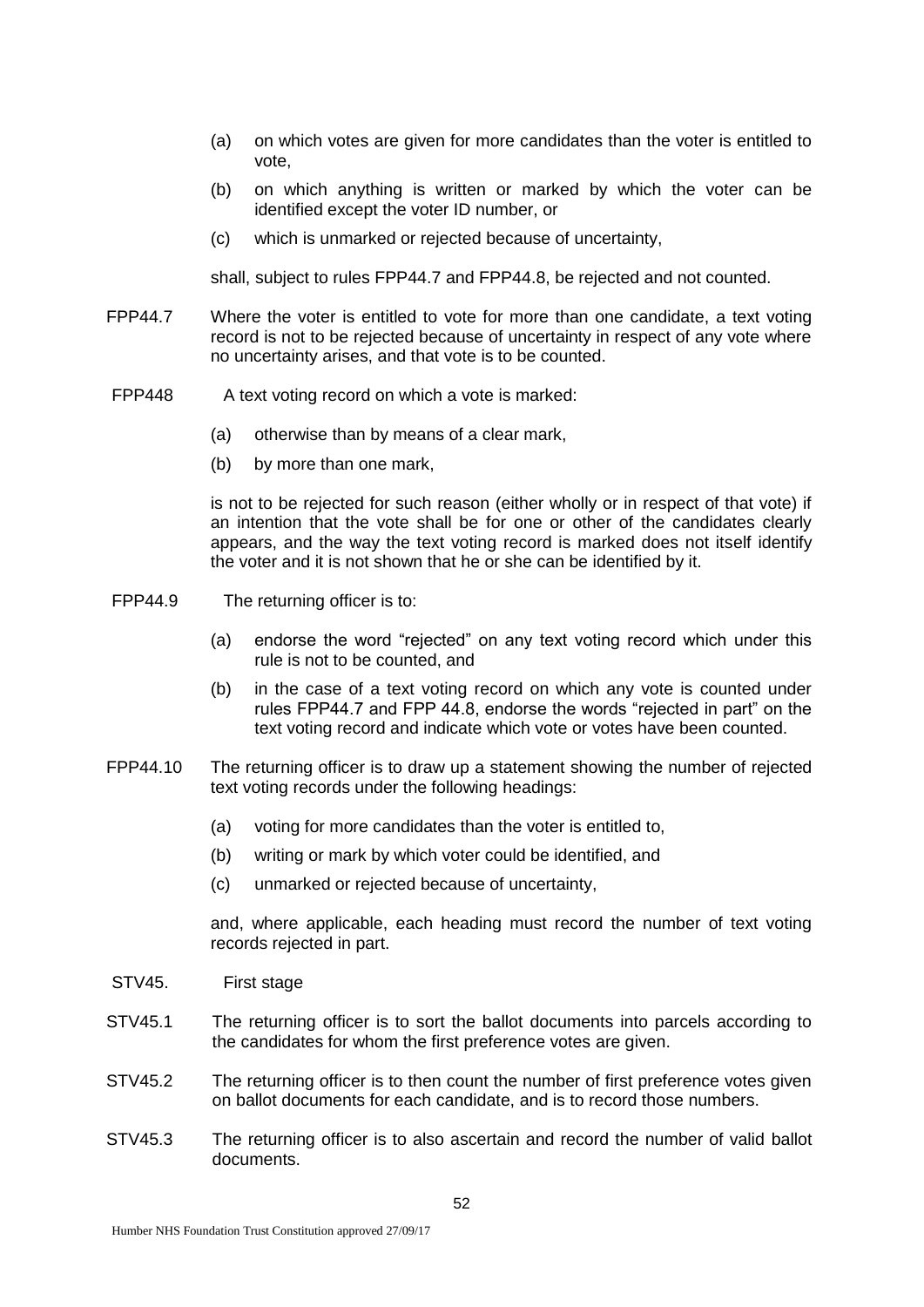- STV46. The quota
- STV46.1 The returning officer is to divide the number of valid ballot documents by a number exceeding by one the number of members to be elected.
- STV46.2 The result, increased by one, of the division under rule STV46.1 (any fraction being disregarded) shall be the number of votes sufficient to secure the election of a candidate (in these rules referred to as "the quota").
- STV46.3 At any stage of the count a candidate whose total votes equals or exceeds the quota shall be deemed to be elected, except that any election where there is only one vacancy a candidate shall not be deemed to be elected until the procedure set out in rules STV47.1 to STV47.3 has been complied with.
- STV47. Transfer of votes
- STV47.1 Where the number of first preference votes for any candidate exceeds the quota, the returning officer is to sort all the ballot documents on which first preference votes are given for that candidate into sub- parcels so that they are grouped:
	- (a) according to next available preference given on those ballot documents for any continuing candidate, or
	- (b) where no such preference is given, as the sub-parcel of non-transferable votes.
- STV47.2 The returning officer is to count the number of ballot documents in each parcel referred to in rule STV47.1.
- STV47.3 The returning officer is, in accordance with this rule and rule STV48, to transfer each sub-parcel of ballot documents referred to in rule STV47.1(a) to the candidate for whom the next available preference is given on those ballot documents.
- STV47.4 The vote on each ballot document transferred under rule STV47.3 shall be at a value ("the transfer value") which:
	- (a) reduces the value of each vote transferred so that the total value of all such votes does not exceed the surplus, and
	- (b) is calculated by dividing the surplus of the candidate from whom the votes are being transferred by the total number of the ballot documents on which those votes are given, the calculation being made to two decimal places (ignoring the remainder if any).
- STV47.5 Where at the end of any stage of the count involving the transfer of ballot documents, the number of votes for any candidate exceeds the quota, the returning officer is to sort the ballot documents in the sub-parcel of transferred votes which was last received by that candidate into separate sub-parcels so that they are grouped:
	- (a) according to the next available preference given on those ballot documents for any continuing candidate, or
	- (b) where no such preference is given, as the sub-parcel of non-transferable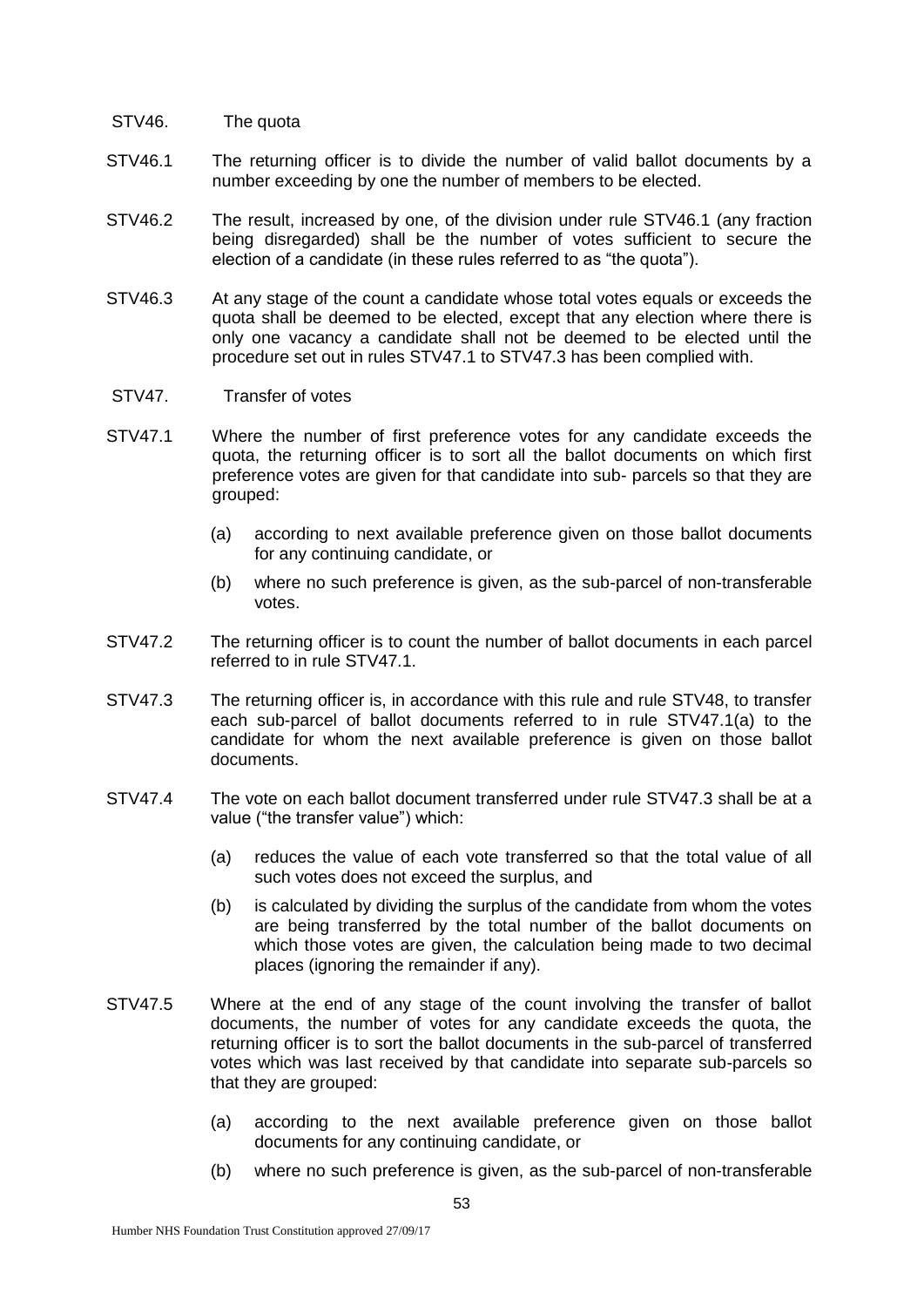votes.

- STV47.6 The returning officer is, in accordance with this rule and rule STV48, to transfer each sub-parcel of ballot documents referred to in rule STV47.5(a) to the candidate for whom the next available preference is given on those ballot documents.
- STV47.7 The vote on each ballot document transferred under rule STV47.6 shall be at:
	- (a) a transfer value calculated as set out in rule STV47.4(b), or
	- (b) at the value at which that vote was received by the candidate from whom it is now being transferred,

whichever is the less.

- STV47.8 Each transfer of a surplus constitutes a stage in the count.
- STV47.9 Subject to rule STV47.10, the returning officer shall proceed to transfer transferable ballot documents until no candidate who is deemed to be elected has a surplus or all the vacancies have been filled.
- STV47.10 Transferable ballot documents shall not be liable to be transferred where any surplus or surpluses which, at a particular stage of the count, have not already been transferred, are:
	- (a) less than the difference between the total vote then credited to the continuing candidate with the lowest recorded vote and the vote of the candidate with the next lowest recorded vote, or
	- (b) less than the difference between the total votes of the two or more continuing candidates, credited at that stage of the count with the lowest recorded total numbers of votes and the candidate next above such candidates.
- STV47.11 This rule does not apply at an election where there is only one vacancy.
- STV48. Supplementary provisions on transfer
- STV48.1 If, at any stage of the count, two or more candidates have surpluses, the transferable ballot documents of the candidate with the highest surplus shall be transferred first, and if:
	- (a) The surpluses determined in respect of two or more candidates are equal, the transferable ballot documents of the candidate who had the highest recorded vote at the earliest preceding stage at which they had unequal votes shall be transferred first, and
	- (b) the votes credited to two or more candidates were equal at all stages of the count, the returning officer shall decide between those candidates by lot, and the transferable ballot documents of the candidate on whom the lot falls shall be transferred first.
- STV48.2 The returning officer shall, on each transfer of transferable ballot documents under rule STV47:
	- (a) record the total value of the votes transferred to each candidate,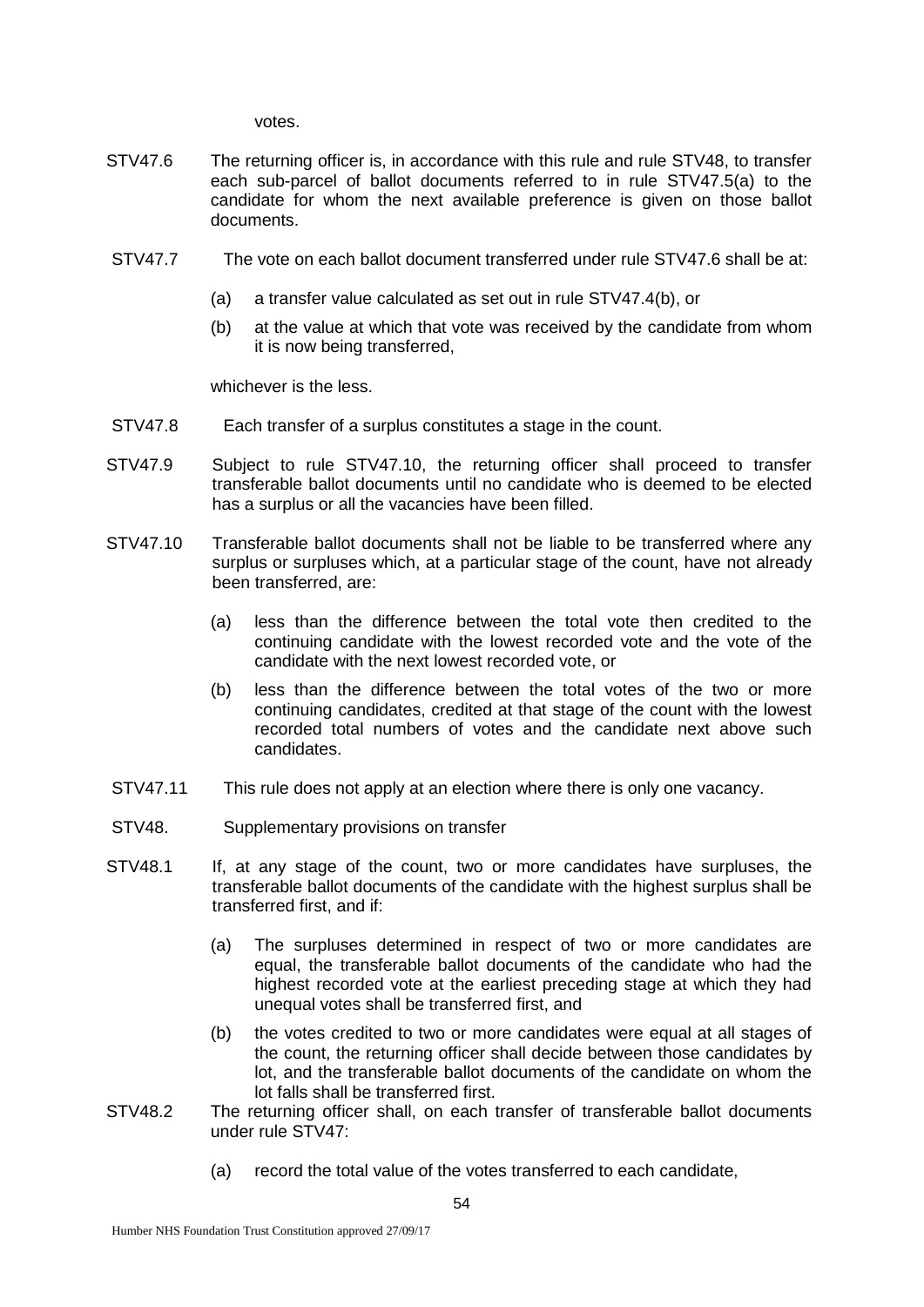- (b) add that value to the previous total of votes recorded for each candidate and record the new total,
- (c) record as non-transferable votes the difference between the surplus and the total transfer value of the transferred votes and add that difference to the previously recorded total of non-transferable votes, and
- (d) compare:
	- (i) the total number of votes then recorded for all of the candidates, together with the total number of non-transferable votes, with
	- (ii) the recorded total of valid first preference votes.
- STV48.3 All ballot documents transferred under rule STV47 or STV49 shall be clearly marked, either individually or as a sub-parcel, so as to indicate the transfer value recorded at that time to each vote on that ballot document or, as the case may be, all the ballot documents in that sub-parcel.
- STV48.4 Where a ballot document is so marked that it is unclear to the returning officer at any stage of the count under rule STV47 or STV49 for which candidate the next preference is recorded, the returning officer shall treat any vote on that ballot document as a non-transferable vote; and votes on a ballot document shall be so treated where, for example, the names of two or more candidates (whether continuing candidates or not) are so marked that, in the opinion of the returning officer, the same order of preference is indicated or the numerical sequence is broken.
- STV49. Exclusion of candidates
- STV49.1 If:
	- (a) all transferable ballot documents which under the provisions of rule STV47 (including that rule as applied by rule STV49.11) and this rule are required to be transferred, have been transferred, and
	- (b) subject to rule STV50, one or more vacancies remain to be filled,

the returning officer shall exclude from the election at that stage the candidate with the then lowest vote (or, where rule STV49.12 applies, the candidates with the then lowest votes).

- STV9.2 The returning officer shall sort all the ballot documents on which first preference votes are given for the candidate or candidates excluded under rule STV49.1 into two sub-parcels so that they are grouped as:
	- (a) ballot documents on which a next available preference is given, and
	- (b) ballot documents on which no such preference is given (thereby including ballot documents on which preferences are given only for candidates who are deemed to be elected or are excluded).
- STV49.3 The returning officer shall, in accordance with this rule and rule STV48, transfer each sub-parcel of ballot documents referred to in rule STV49.2 to the candidate for whom the next available preference is given on those ballot documents.
- STV49.4 The exclusion of a candidate, or of two or more candidates together, constitutes a further stage of the count.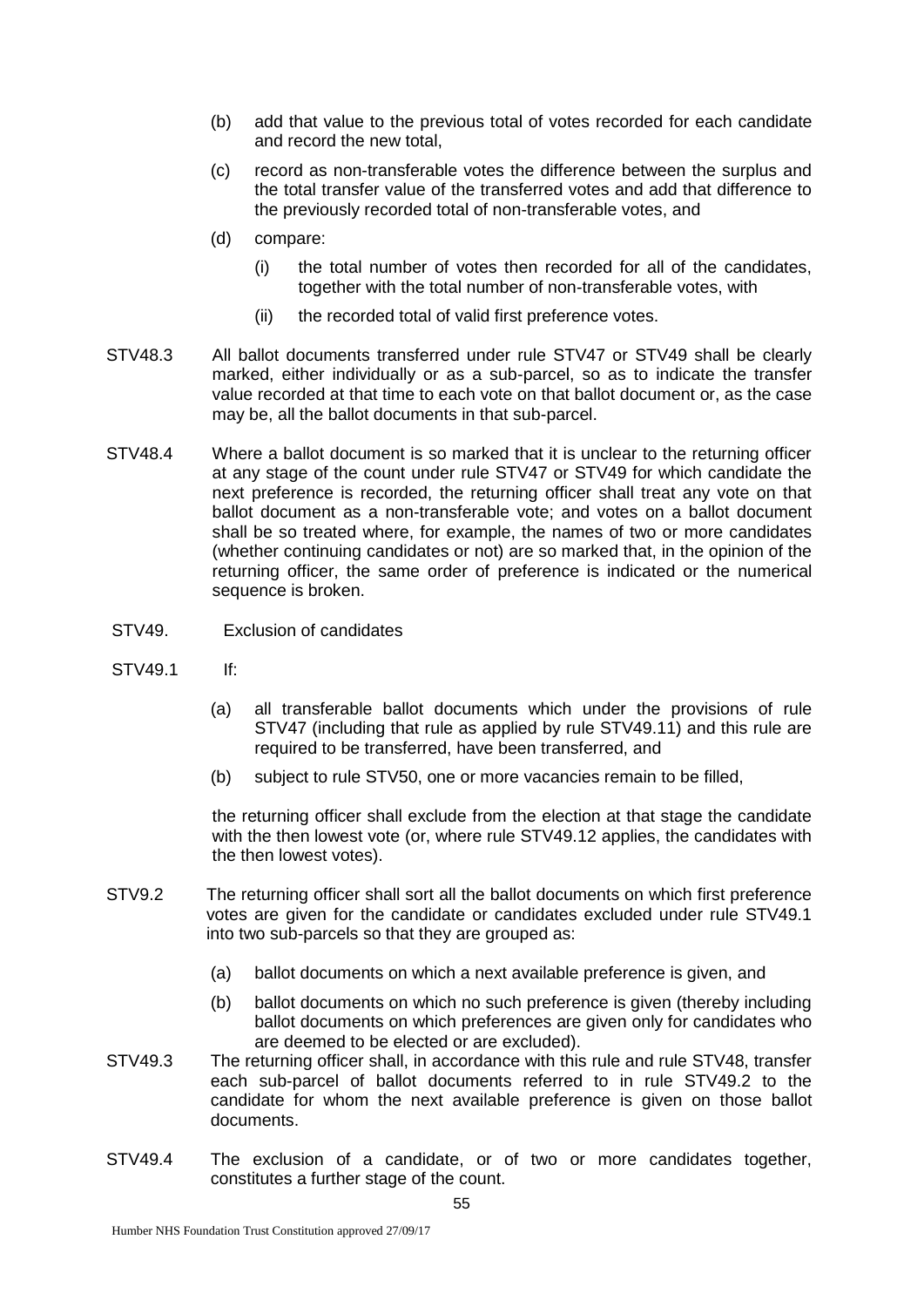- STV49.5 If, subject to rule STV50, one or more vacancies still remain to be filled, the returning officer shall then sort the transferable ballot documents, if any, which had been transferred to any candidate excluded under rule STV49.1 into subparcels according to their transfer value.
- STV49.6 The returning officer shall transfer those ballot documents in the sub-parcel of transferable ballot documents with the highest transfer value to the continuing candidates in accordance with the next available preferences given on those ballot documents (thereby passing over candidates who are deemed to be elected or are excluded).
- STV49.7 The vote on each transferable ballot document transferred under rule STV49.6 shall be at the value at which that vote was received by the candidate excluded under rule STV49.1.
- STV9.8 Any ballot documents on which no next available preferences have been expressed shall be set aside as non-transferable votes.
- STV49.9 After the returning officer has completed the transfer of the ballot documents in the sub-parcel of ballot documents with the highest transfer value he or she shall proceed to transfer in the same way the sub-parcel of ballot documents with the next highest value and so on until he has dealt with each sub-parcel of a candidate excluded under rule STV49.1.
- STV49.10 The returning officer shall after each stage of the count completed under this rule:
	- (a) record:
		- (i) the total value of votes, or
		- (ii) the total transfer value of votes transferred to each candidate,
	- (b) add that total to the previous total of votes recorded for each candidate and record the new total,
	- (c) record the value of non-transferable votes and add that value to the previous non-transferable votes total, and
	- (d) compare:
		- (i) the total number of votes then recorded for each candidate together with the total number of non-transferable votes, with
		- (ii) the recorded total of valid first preference votes.
- STV49.11 If after a transfer of votes under any provision of this rule, a candidate has a surplus, that surplus shall be dealt with in accordance with rules STV47.5 to STV47.10 and rule STV48.
- STV49.12 Where the total of the votes of the two or more lowest candidates, together with any surpluses not transferred, is less than the number of votes credited to the next lowest candidate, the returning officer shall in one operation exclude such two or more candidates.
- STV49.13 If when a candidate has to be excluded under this rule, two or more candidates each have the same number of votes and are lowest: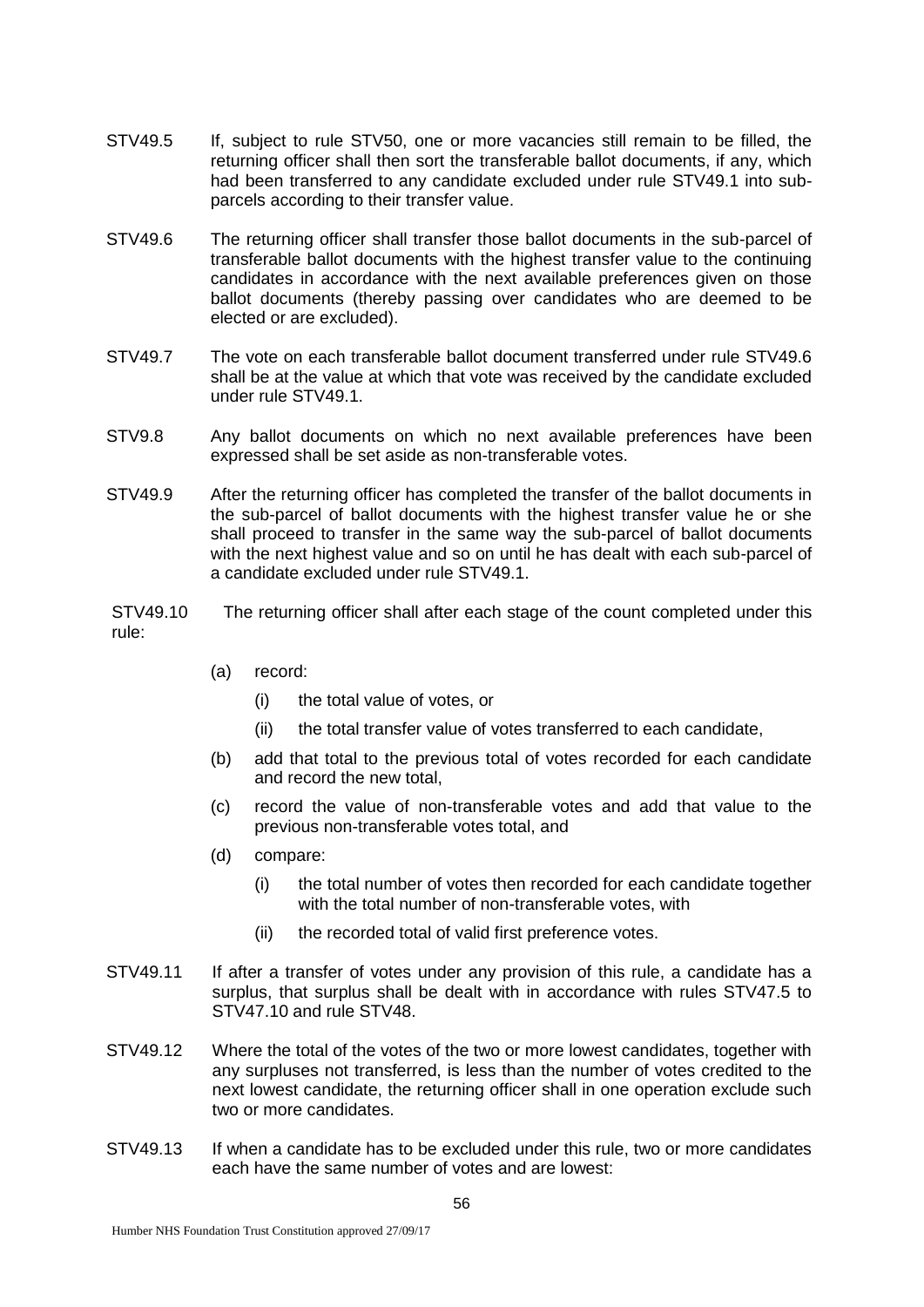- (a) regard shall be had to the total number of votes credited to those candidates at the earliest stage of the count at which they had an unequal number of votes and the candidate with the lowest number of votes at that stage shall be excluded, and
- (b) where the number of votes credited to those candidates was equal at all stages, the returning officer shall decide between the candidates by lot and the candidate on whom the lot falls shall be excluded.
- STV50. Filling of last vacancies
- STV50.1 Where the number of continuing candidates is equal to the number of vacancies remaining unfilled the continuing candidates shall thereupon be deemed to be elected.
- STV50.2 Where only one vacancy remains unfilled and the votes of any one continuing candidate are equal to or greater than the total of votes credited to other continuing candidates together with any surplus not transferred, the candidate shall thereupon be deemed to be elected.
- STV50.3 Where the last vacancies can be filled under this rule, no further transfer of votes shall be made.
- STV51. Order of election of candidates
- STV51.1 The order in which candidates whose votes equal or exceed the quota are deemed to be elected shall be the order in which their respective surpluses were transferred, or would have been transferred but for rule STV47.10.
- STV51.2 A candidate credited with a number of votes equal to, and not greater than, the quota shall, for the purposes of this rule, be regarded as having had the smallest surplus at the stage of the count at which he obtained the quota.
- STV51.3 Where the surpluses of two or more candidates are equal and are not required to be transferred, regard shall be had to the total number of votes credited to such candidates at the earliest stage of the count at which they had an unequal number of votes and the surplus of the candidate who had the greatest number of votes at that stage shall be deemed to be the largest.
- STV51.4 Where the number of votes credited to two or more candidates were equal at all stages of the count, the returning officer shall decide between them by lot and the candidate on whom the lot falls shall be deemed to have been elected first.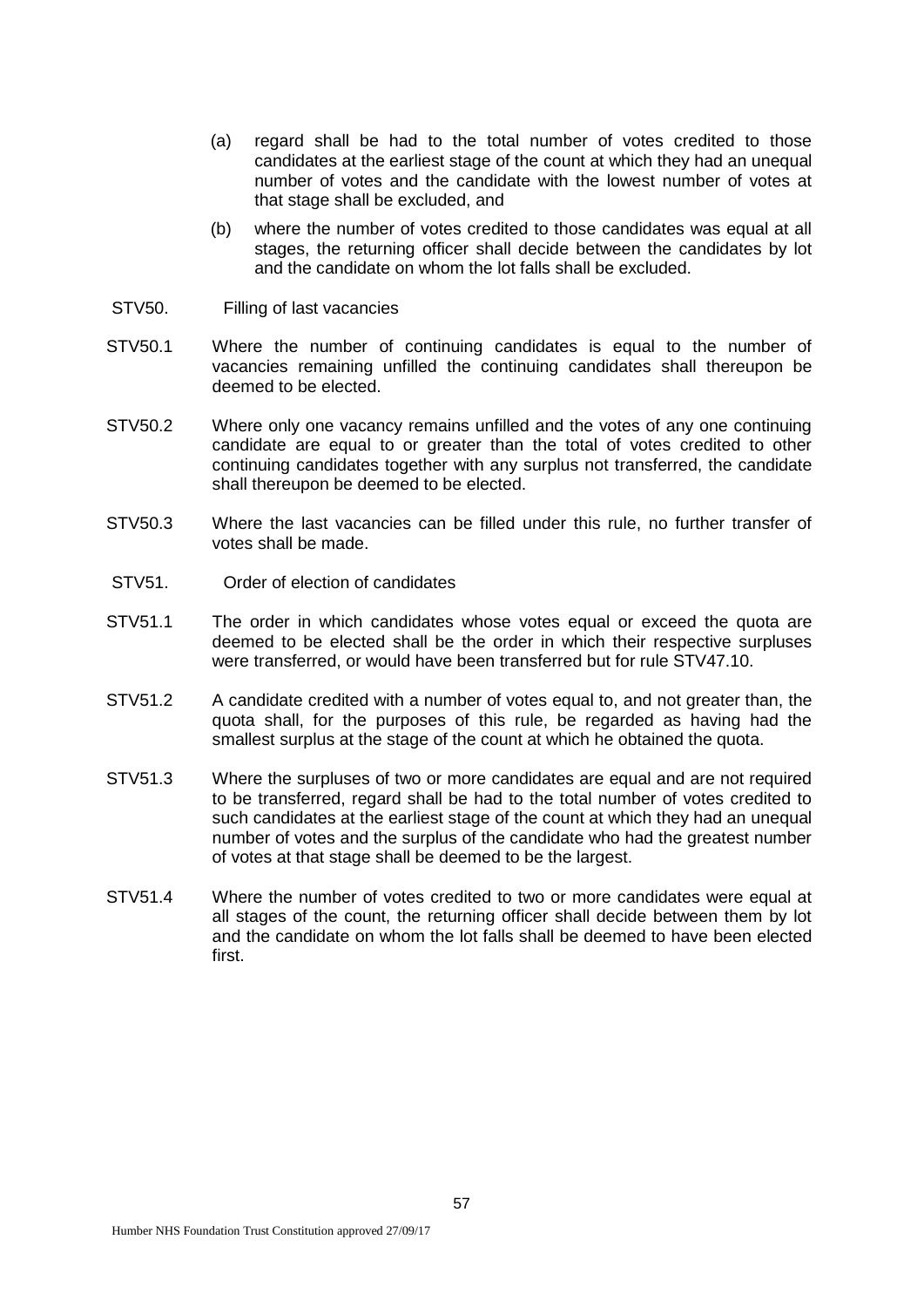## FPP51. Equality of votes

FPP51.1 Where, after the counting of votes is completed, an equality of votes is found to exist between any candidates and the addition of a vote would entitle any of those candidates to be declared elected, the returning officer is to decide between those candidates by a lot, and proceed as if the candidate on whom the lot falls had received an additional vote.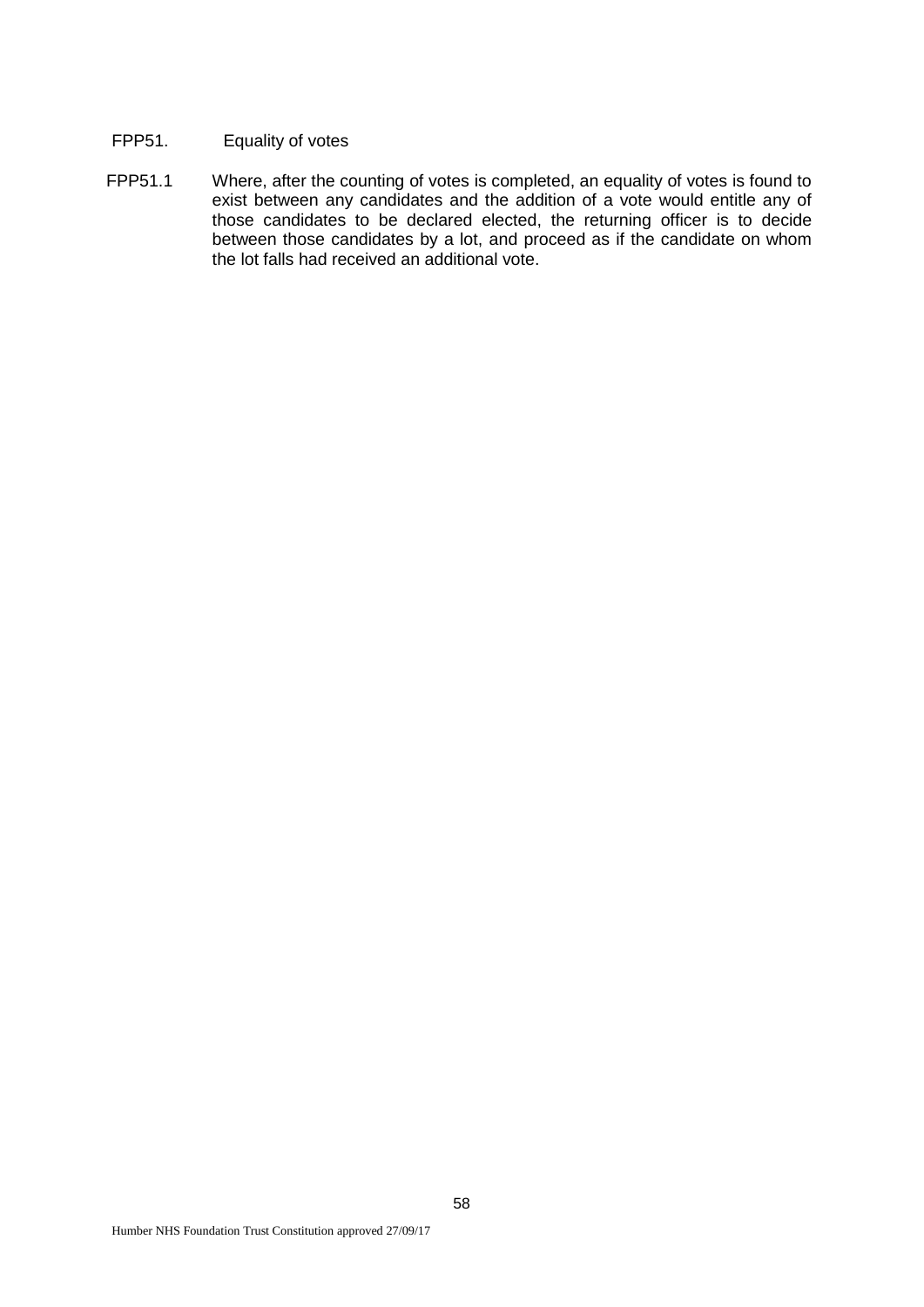- FPP52. Declaration of result for contested elections
- FPP52.1 In a contested election, when the result of the poll has been ascertained, the returning officer is to:
	- (a) declare the candidate or candidates whom more votes have been given than for the other candidates, up to the number of vacancies to be filled on the council of governors from the constituency, or class within a constituency, for which the election is being held to be elected,
	- (b) give notice of the name of each candidate who he or she has declared elected:
		- (i) where the election is held under a proposed constitution pursuant to powers conferred on the [insert name] NHS Trust by section 33(4) of the 2006 Act, to the chairman of the NHS Trust, or
		- (ii) in any other case, to the chairman of the corporation; and
	- (c) give public notice of the name of each candidate whom he or she has declared elected.
- FPP52.2 The returning officer is to make:
	- (a) the total number of votes given for each candidate (whether elected or not), and
	- (b) the number of rejected ballot papers under each of the headings in rule FPP44.5,
	- (c) the number of rejected text voting records under each of the headings in rule FPP44.10,

available on request.

- STV52. Declaration of result for contested elections
- STV52.1 In a contested election, when the result of the poll has been ascertained, the returning officer is to:
	- (a) declare the candidates who are deemed to be elected under Part 6 of these rules as elected,
	- (b) give notice of the name of each candidate who he or she has declared elected –
		- (i) where the election is held under a proposed constitution pursuant to powers conferred on the [insert name] NHS Trust by section 33(4) of the 2006 Act, to the chairman of the NHS Trust, or
		- (ii) in any other case, to the chairman of the corporation, and
	- (c) give public notice of the name of each candidate who he or she has declared elected.
- STV52.2 The returning officer is to make: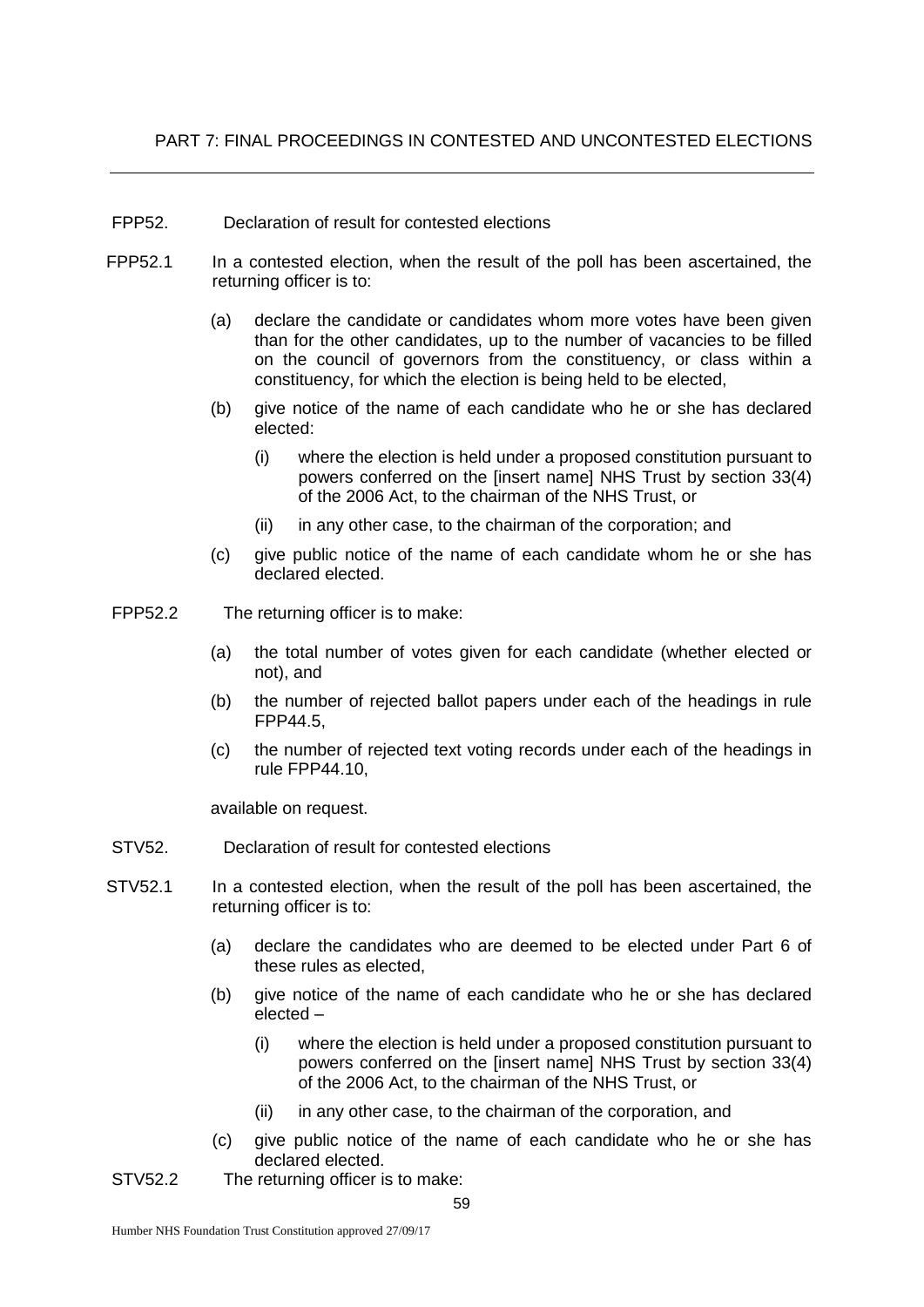- (a) the number of first preference votes for each candidate whether elected or not,
- (b) any transfer of votes,
- (c) the total number of votes for each candidate at each stage of the count at which such transfer took place,
- (d) the order in which the successful candidates were elected, and
- (e) the number of rejected ballot papers under each of the headings in rule STV44.1,
- (f) the number of rejected text voting records under each of the headings in rule STV44.3,

available on request.

- 53. Declaration of result for uncontested elections
- 53.1 In an uncontested election, the returning officer is to as soon as is practicable after final day for the delivery of notices of withdrawals by candidates from the election:
	- (a) declare the candidate or candidates remaining validly nominated to be elected,
	- (b) give notice of the name of each candidate who he or she has declared elected to the chairman of the corporation, and
	- (c) give public notice of the name of each candidate who he or she has declared elected.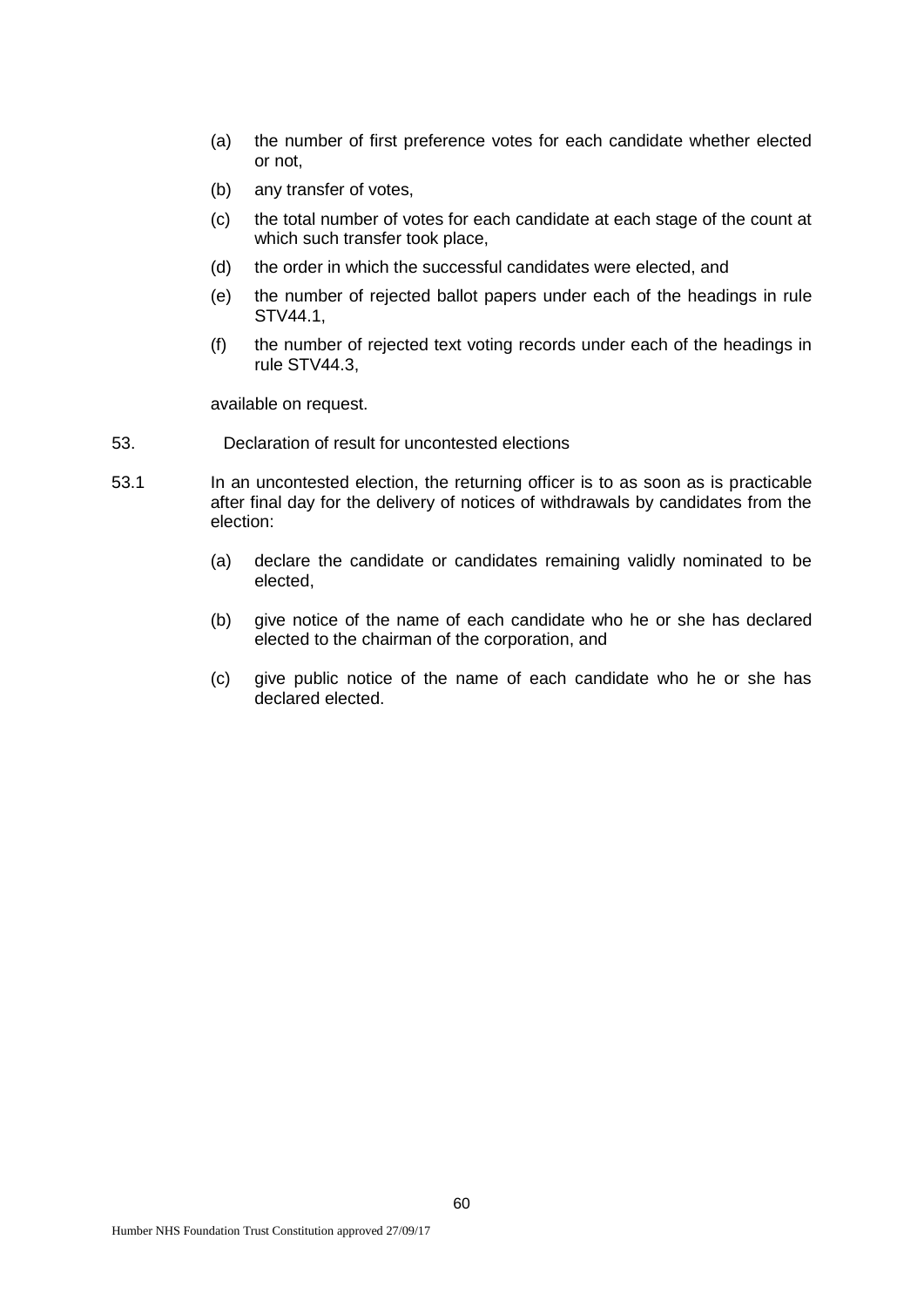- 54. Sealing up of documents relating to the poll
- 54.1 On completion of the counting at a contested election, the returning officer is to seal up the following documents in separate packets:
	- (a) the counted ballot papers, internet voting records, telephone voting records and text voting records,
	- (b) the ballot papers and text voting records endorsed with "rejected in part",
	- (c) the rejected ballot papers and text voting records, and
	- (d) the statement of rejected ballot papers and the statement of rejected text voting records,

and ensure that complete electronic copies of the internet voting records, telephone voting records and text voting records created in accordance with rule 26 are held in a device suitable for the purpose of storage.

- 54.2 The returning officer must not open the sealed packets of:
	- (a) the disqualified documents, with the list of disqualified documents inside it,
	- (b) the list of spoilt ballot papers and the list of spoilt text message votes,
	- (c) the list of lost ballot documents, and
	- (d) the list of eligible voters,

or access the complete electronic copies of the internet voting records, telephone voting records and text voting records created in accordance with rule 26 and held in a device suitable for the purpose of storage.

- 54.3 The returning officer must endorse on each packet a description of:
	- (a) its contents,
	- (b) the date of the publication of notice of the election,
	- (c) the name of the corporation to which the election relates, and
	- (d) the constituency, or class within a constituency, to which the election relates.
- 55. Delivery of documents
- 55.1 Once the documents relating to the poll have been sealed up and endorsed pursuant to rule 56, the returning officer is to forward them to the chair of the corporation.
- 56. Forwarding of documents received after close of the poll
- 56.1 Where: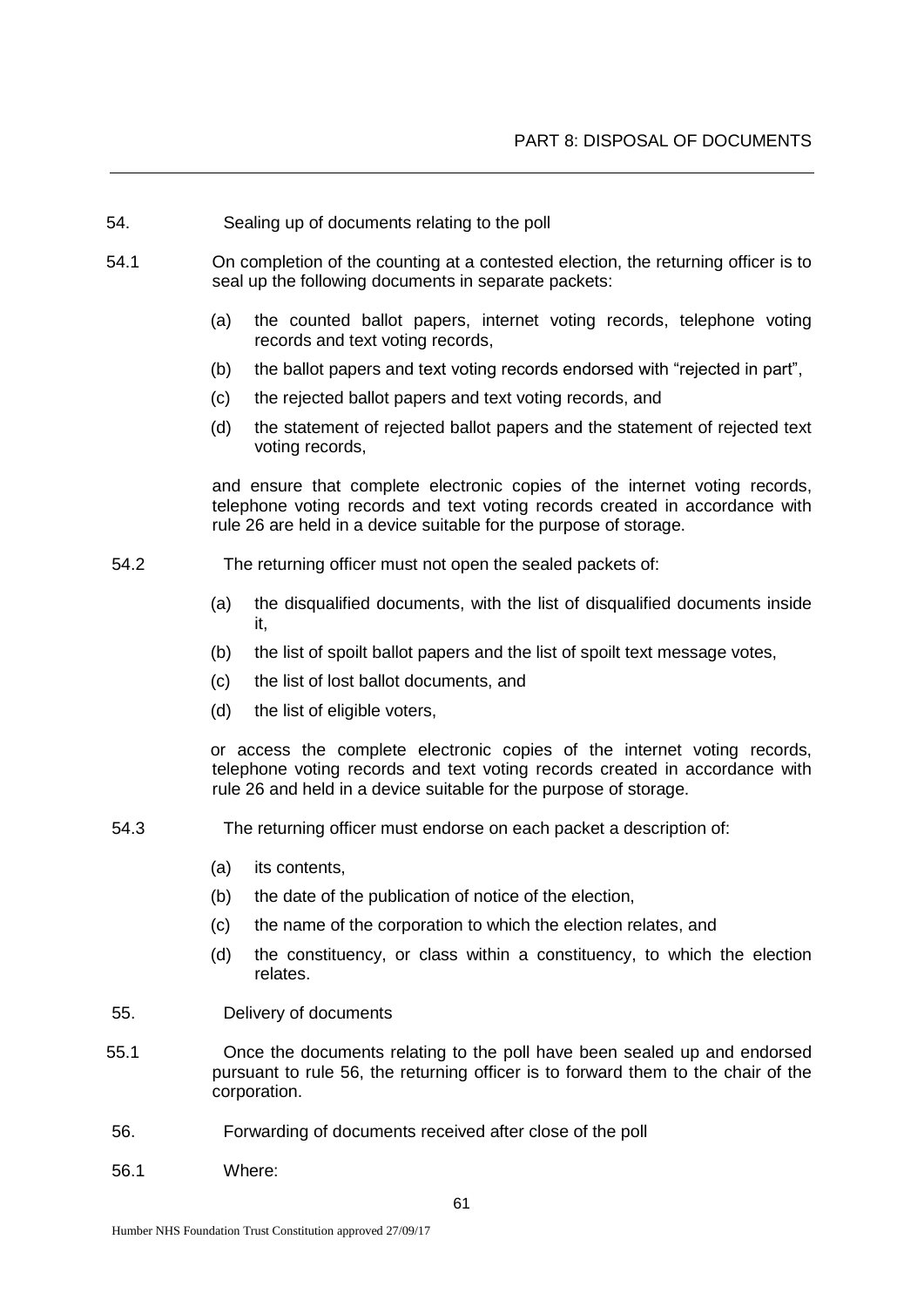- (a) any voting documents are received by the returning officer after the close of the poll, or
- (b) any envelopes addressed to eligible voters are returned as undelivered too late to be resent, or
- (c) any applications for replacement voting information are made too late to enable new voting information to be issued,

the returning officer is to put them in a separate packet, seal it up, and endorse and forward it to the chairman of the corporation.

- 57. Retention and public inspection of documents
- 57.1 The corporation is to retain the documents relating to an election that are forwarded to the chair by the returning officer under these rules for one year, and then, unless otherwise directed by the board of directors of the corporation, cause them to be destroyed.
- 57.2 With the exception of the documents listed in rule 58.1, the documents relating to an election that are held by the corporation shall be available for inspection by members of the public at all reasonable times.
- 57.3 A person may request a copy or extract from the documents relating to an election that are held by the corporation, and the corporation is to provide it, and may impose a reasonable charge for doing so.
- 58. Application for inspection of certain documents relating to an election
- 58.1 The corporation may not allow:
	- (a) the inspection of, or the opening of any sealed packet containing
		- (i) any rejected ballot papers, including ballot papers rejected in part,
		- (ii) any rejected text voting records, including text voting records rejected in part,
		- (iii) any disqualified documents, or the list of disqualified documents,
		- (iv) any counted ballot papers, internet voting records, telephone voting records or text voting records, or
		- (v) the list of eligible voters, or
	- (b) access to or the inspection of the complete electronic copies of the internet voting records, telephone voting records and text voting records created in accordance with rule 26 and held in a device suitable for the purpose of storage,

by any person without the consent of the board of directors of the corporation.

58.2 A person may apply to the board of directors of the corporation to inspect any of the documents listed in rule 58.1, and the board of directors of the corporation may only consent to such inspection if it is satisfied that it is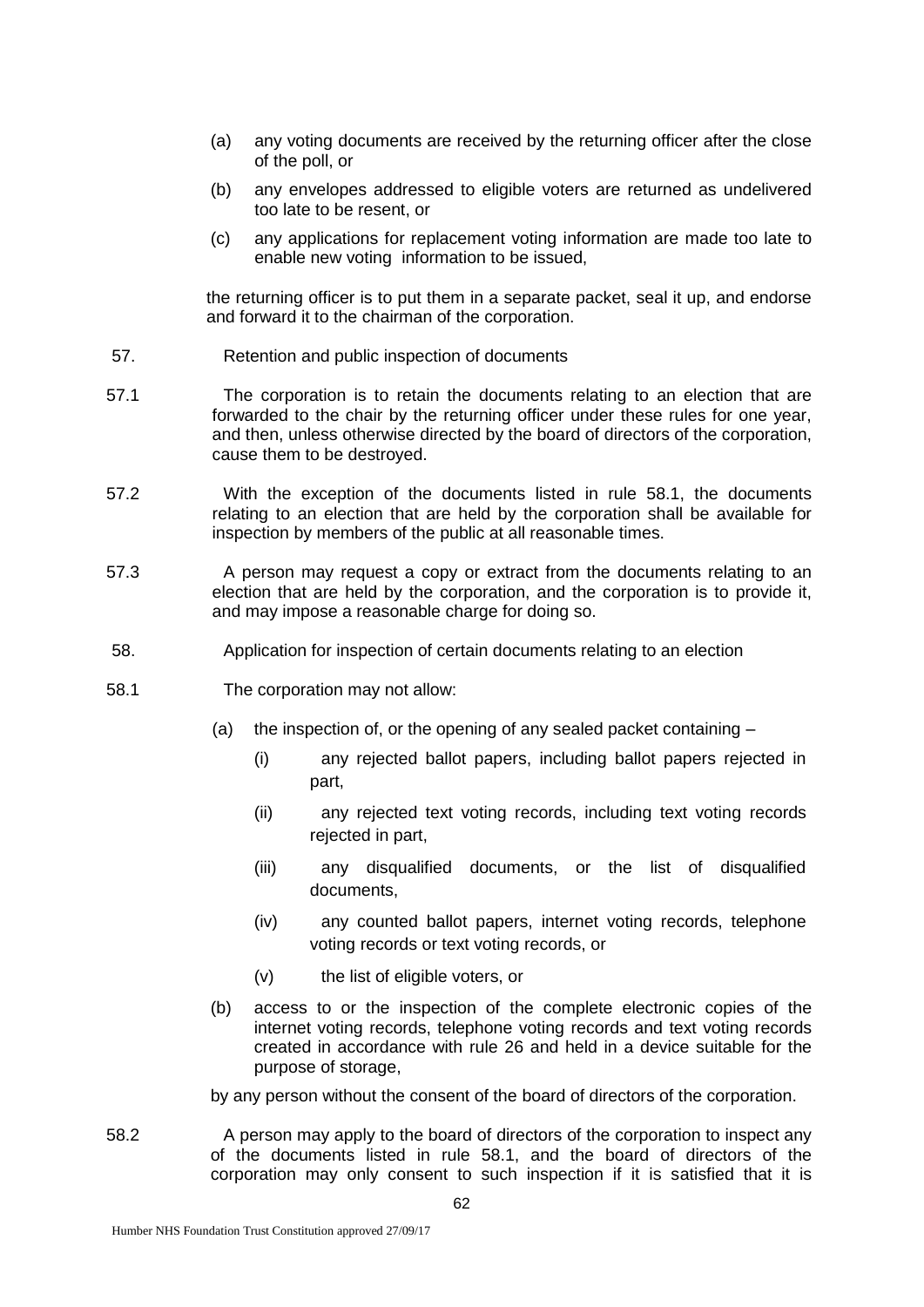necessary for the purpose of questioning an election pursuant to Part 11.

- 58.3 The board of directors of the corporation's consent may be on any terms or conditions that it thinks necessary, including conditions as to –
	- (a) persons,
	- (b) time,
	- (c) place and mode of inspection,
	- (d) production or opening,

and the corporation must only make the documents available for inspection in accordance with those terms and conditions.

- 58.4 On an application to inspect any of the documents listed in rule 58.1 the board of directors of the corporation must:
	- (a) in giving its consent, and
	- (b) in making the documents available for inspection

ensure that the way in which the vote of any particular member has been given shall not be disclosed, until it has been established –

(i) that his or her vote was given, and

(ii) that NHS Improvement (NHSI) the organisation that incorporates Monitor, the statutory entity that remains the regulator of NHS foundation trusts) has declared that the vote was invalid.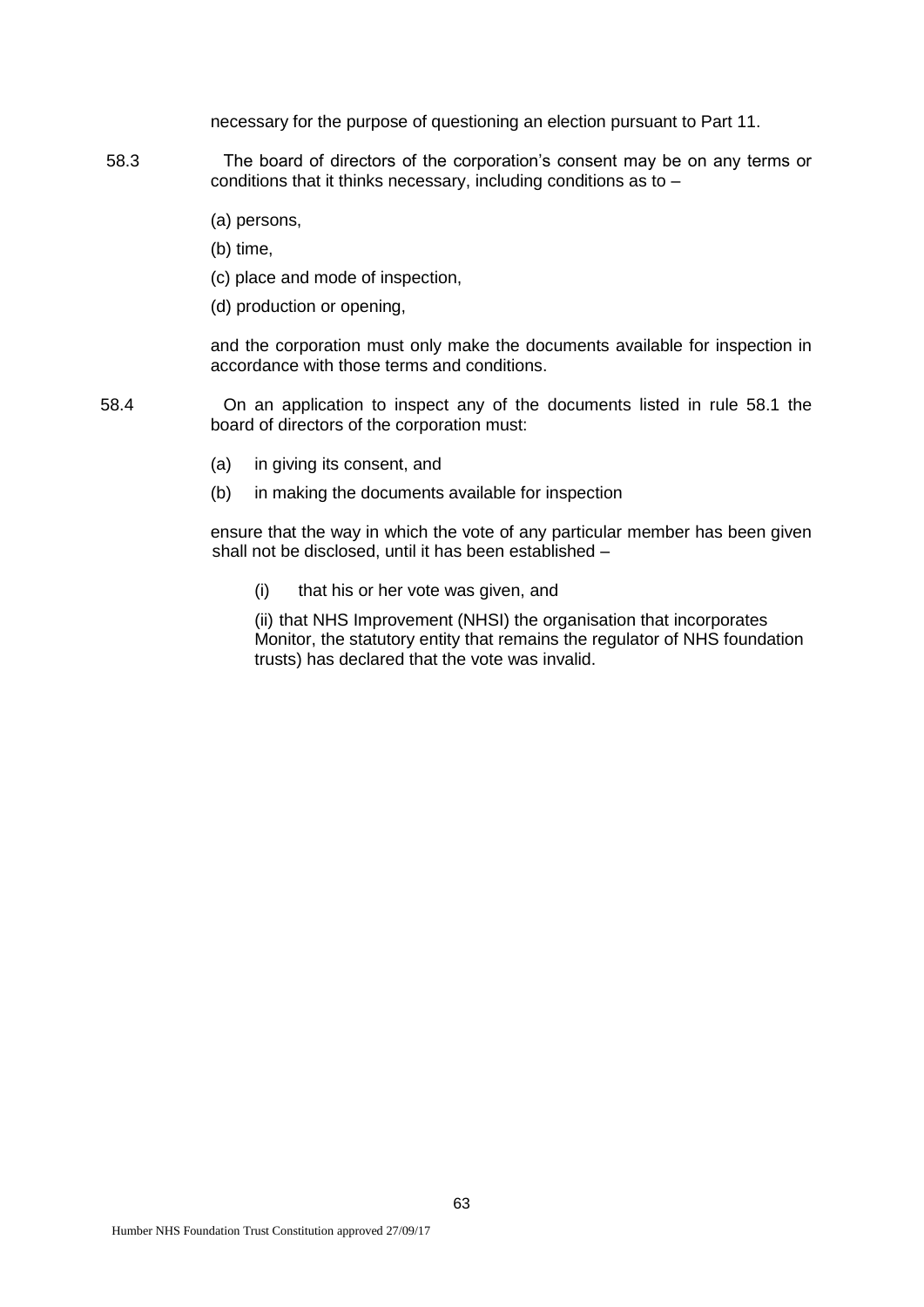- FPP59. Countermand or abandonment of poll on death of candidate
- FPP59.1 If at a contested election, proof is given to the returning officer's satisfaction before the result of the election is declared that one of the persons named or to be named as a candidate has died, then the returning officer is to:
	- (a) countermand notice of the poll, or, if voting information has been issued, direct that the poll be abandoned within that constituency or class, and
	- (b) order a new election, on a date to be appointed by him or her in consultation with the corporation, within the period of 40 days, computed in accordance with rule 3 of these rules, beginning with the day that the poll was countermanded or abandoned.
- FPP59.2 Where a new election is ordered under rule FPP59.1, no fresh nomination is necessary for any candidate who was validly nominated for the election where the poll was countermanded or abandoned but further candidates shall be invited for that constituency or class.
- FPP59.3 Where a poll is abandoned under rule FPP59.1(a), rules FPP59.4 to FPP59.7 are to apply.
- FPP59.4 The returning officer shall not take any step or further step to open envelopes or deal with their contents in accordance with rules 38 and 39, and is to make up separate sealed packets in accordance with rule 40.
- FPP59.5 The returning officer is to:
	- (a) count and record the number of ballot papers, internet voting records, telephone voting records and text voting records that have been received,
	- (b) seal up the ballot papers, internet voting records, telephone voting records and text voting records into packets, along with the records of the number of ballot papers, internet voting records, telephone voting records and text voting records and

ensure that complete electronic copies of the internet voting records telephone voting records and text voting records created in accordance with rule 26 are held in a device suitable for the purpose of storage.

- FPP59.6 The returning officer is to endorse on each packet a description of:
	- (a) its contents,
	- (b) the date of the publication of notice of the election,
	- (c) the name of the corporation to which the election relates, and
	- (d) the constituency, or class within a constituency, to which the election relates.
- FPP59.7 Once the documents relating to the poll have been sealed up and endorsed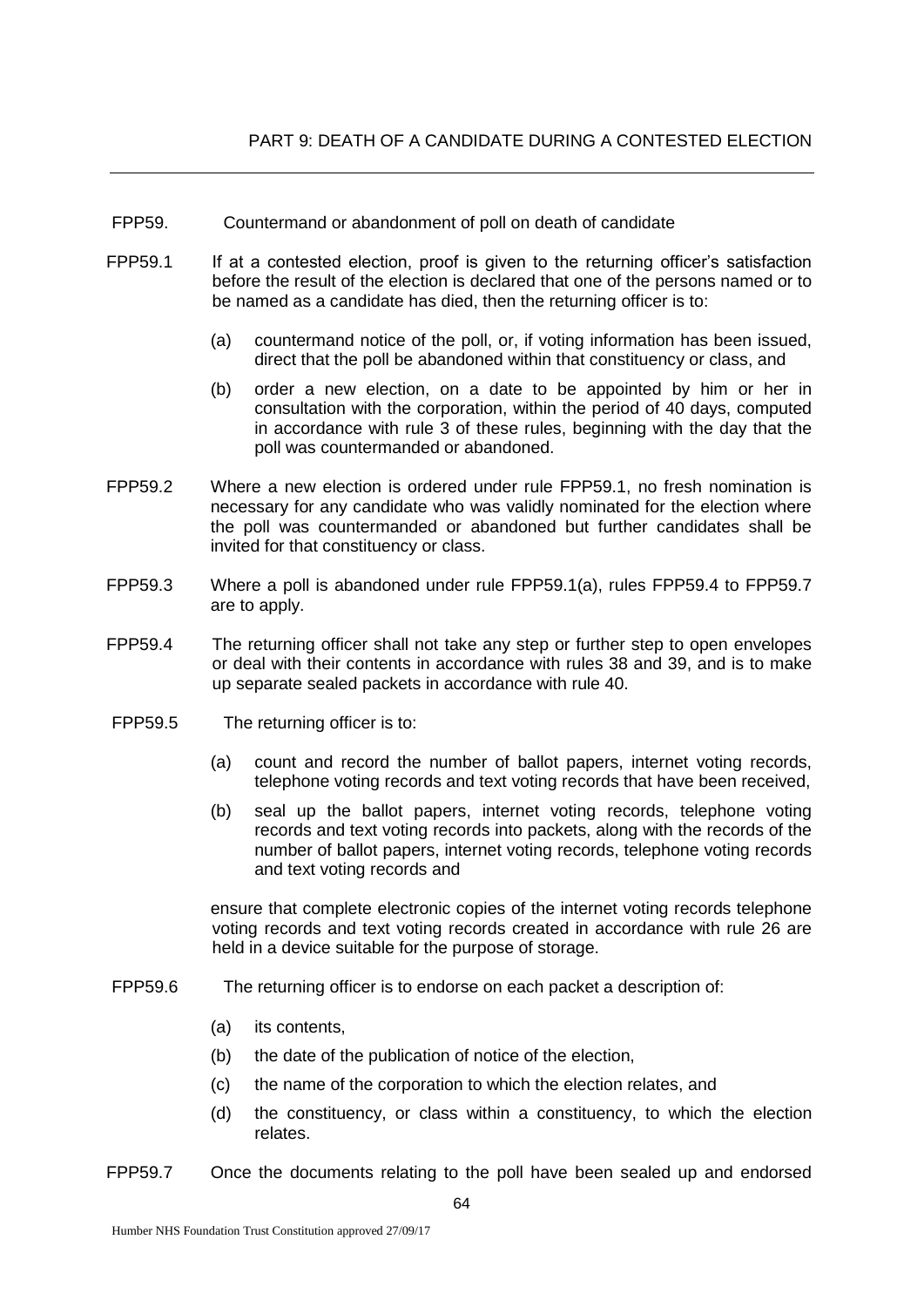pursuant to rules FPP59.4 to FPP59.6, the returning officer is to deliver them to the chairman of the corporation, and rules 57 and 58 are to apply.

- STV59. Countermand or abandonment of poll on death of candidate
- STV59.1 If, at a contested election, proof is given to the returning officer's satisfaction before the result of the election is declared that one of the persons named or to be named as a candidate has died, then the returning officer is to:
	- (a) publish a notice stating that the candidate has died, and
	- (b) proceed with the counting of the votes as if that candidate had been excluded from the count so that –
		- (i) ballot documents which only have a first preference recorded for the candidate that has died, and no preferences for any other candidates, are not to be counted, and
		- (ii) ballot documents which have preferences recorded for other candidates are to be counted according to the consecutive order of those preferences, passing over preferences marked for the candidate who has died.
- STV59.2 The ballot documents which have preferences recorded for the candidate who has died are to be sealed with the other counted ballot documents pursuant to rule 54.1(a).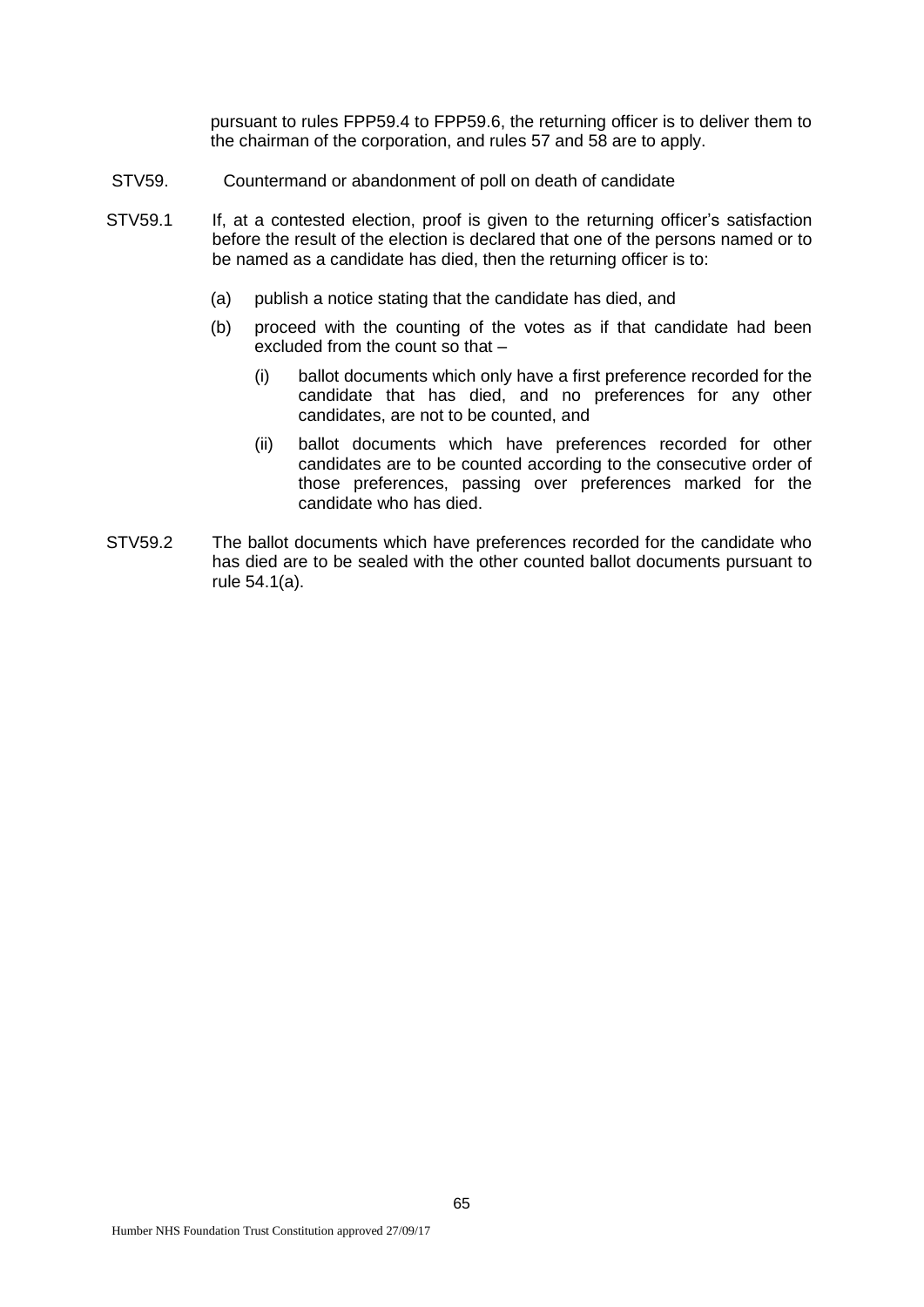#### *Election expenses*

- 60. Election expenses
- 60.1 Any expenses incurred, or payments made, for the purposes of an election which contravene this Part are an electoral irregularity, which may only be questioned in an application made to Monitor under Part 11 of these rules.
- 61. Expenses and payments by candidates
- 61.1 A candidate may not incur any expenses or make a payment (of whatever nature) for the purposes of an election, other than expenses or payments that relate to:
	- (a) personal expenses,
	- (b) travelling expenses, and expenses incurred while living away from home, and
	- (c) expenses for stationery, postage, telephone, internet(or any similar means of communication) and other petty expenses, to a limit of £100.
- 62. Election expenses incurred by other persons
- 62.1 No person may:
	- (a) incur any expenses or make a payment (of whatever nature) for the purposes of a candidate's election, whether on that candidate's behalf or otherwise, or
	- (b) give a candidate or his or her family any money or property (whether as a gift, donation, loan, or otherwise) to meet or contribute to expenses incurred by or on behalf of the candidate for the purposes of an election.
- 62.2 Nothing in this rule is to prevent the corporation from incurring such expenses, and making such payments, as it considers necessary pursuant to rules 63 and 64.

### *Publicity*

- 63. Publicity about election by the corporation
- 63.1 The corporation may:
	- (a) compile and distribute such information about the candidates, and
	- (b) organise and hold such meetings to enable the candidates to speak and respond to questions,

as it considers necessary.

66 63.2 Any information provided by the corporation about the candidates, including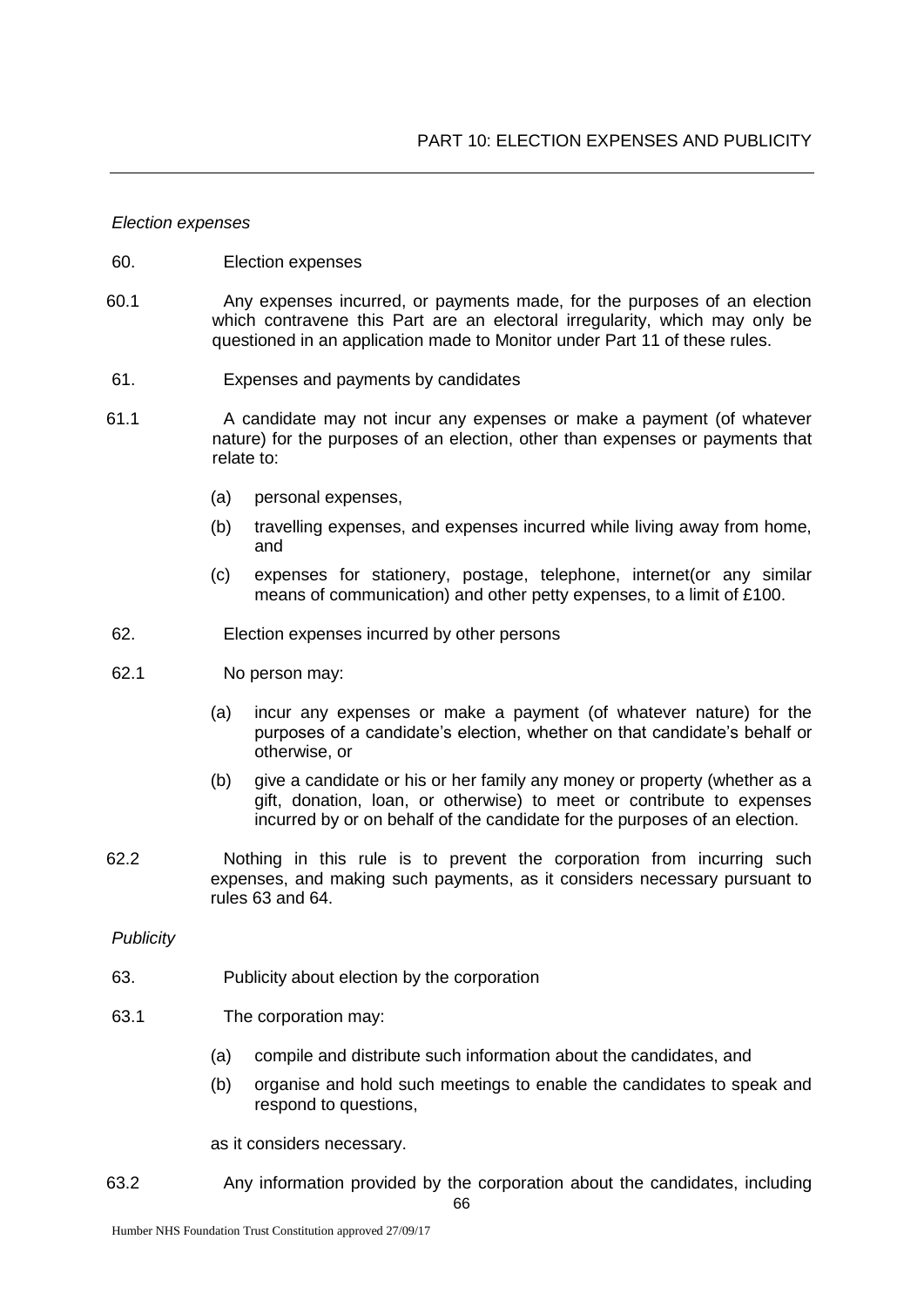information compiled by the corporation under rule 64, must be:

- (a) objective, balanced and fair,
- (b) equivalent in size and content for all candidates,
- (c) compiled and distributed in consultation with all of the candidates standing for election, and
- (d) must not seek to promote or procure the election of a specific candidate or candidates, at the expense of the electoral prospects of one or more other candidates.
- 63.3 Where the corporation proposes to hold a meeting to enable the candidates to speak, the corporation must ensure that all of the candidates are invited to attend, and in organising and holding such a meeting, the corporation must not seek to promote or procure the election of a specific candidate or candidates at the expense of the electoral prospects of one or more other candidates.
- 64. Information about candidates for inclusion with voting information
- 64.1 The corporation must compile information about the candidates standing for election, to be distributed by the returning officer pursuant to rule 24 of these rules.
- 64.2 The information must consist of:
	- (a) a statement submitted by the candidate of no more than 250 words,
	- (b) if voting by telephone or text message is a method of polling for the election, the numerical voting code allocated by the returning officer to each candidate, for the purpose of recording votes using the telephone voting facility or the text message voting facility ("numerical voting code"), and
	- (c) a photograph of the candidate.
- 65. Meaning of "for the purposes of an election"
- 65.1 In this Part, the phrase "for the purposes of an election" means with a view to, or otherwise in connection with, promoting or procuring a candidate's election, including the prejudicing of another candidate's electoral prospects; and the phrase "for the purposes of a candidate's election" is to be construed accordingly.
- 65.2 The provision by any individual of his or her own services voluntarily, on his or her own time, and free of charge is not to be considered an expense for the purposes of this Part.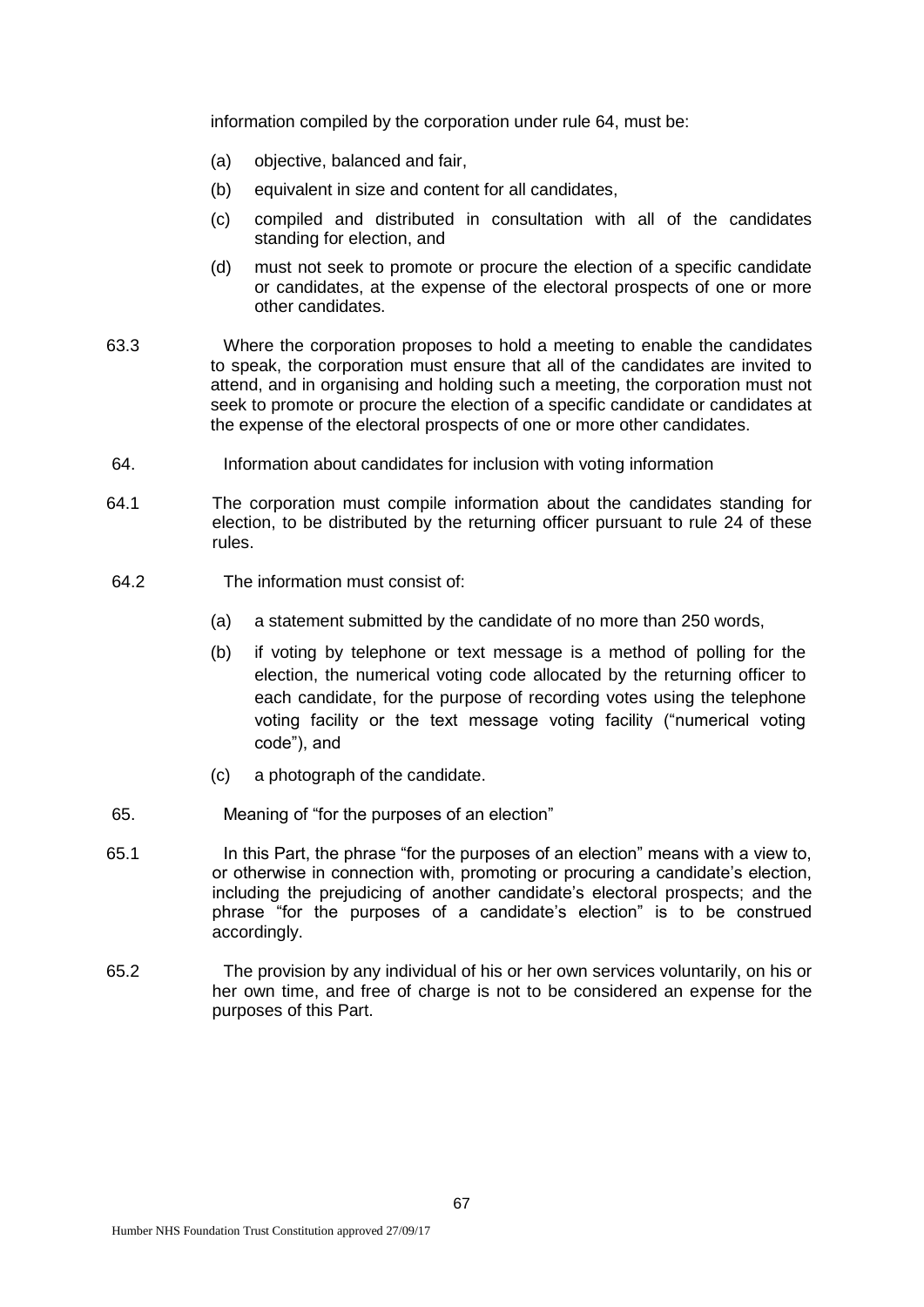## PART 11: QUESTIONING ELECTIONS AND THE CONSEQUENCE OF IRREGULARITIES

### 66. Application to question an election

- 66.1 An application alleging a breach of these rules, including an electoral irregularity under Part 10, may be made to Monitor for the purpose of seeking a referral to the independent election arbitration panel ( IEAP).
- 66.2 An application may only be made once the outcome of the election has been declared by the returning officer.
- 66.3 An application may only be made to Monitor by:
	- (a) a person who voted at the election or who claimed to have had the right to vote, or
	- (b) a candidate, or a person claiming to have had a right to be elected at the election.
- 66.4 The application must:
	- (a) describe the alleged breach of the rules or electoral irregularity, and
	- (b) be in such a form as the independent panel may require.
- 66.5 The application must be presented in writing within 21 days of the declaration of the result of the election. Monitor will refer the application to the independent election arbitration panel appointed by Monitor.
- 66.6 If the independent election arbitration panel requests further information from the applicant, then that person must provide it as soon as is reasonably practicable.
- 66.7 Monitor shall delegate the determination of an application to a person or panel of persons to be nominated for the purpose.
- 66.8 The determination by the IEAP shall be binding on and shall be given effect by the corporation, the applicant and the members of the constituency (or class within a constituency) including all the candidates for the election to which the application relates.
- 66.9 The IEAP may prescribe rules of procedure for the determination of an application including costs.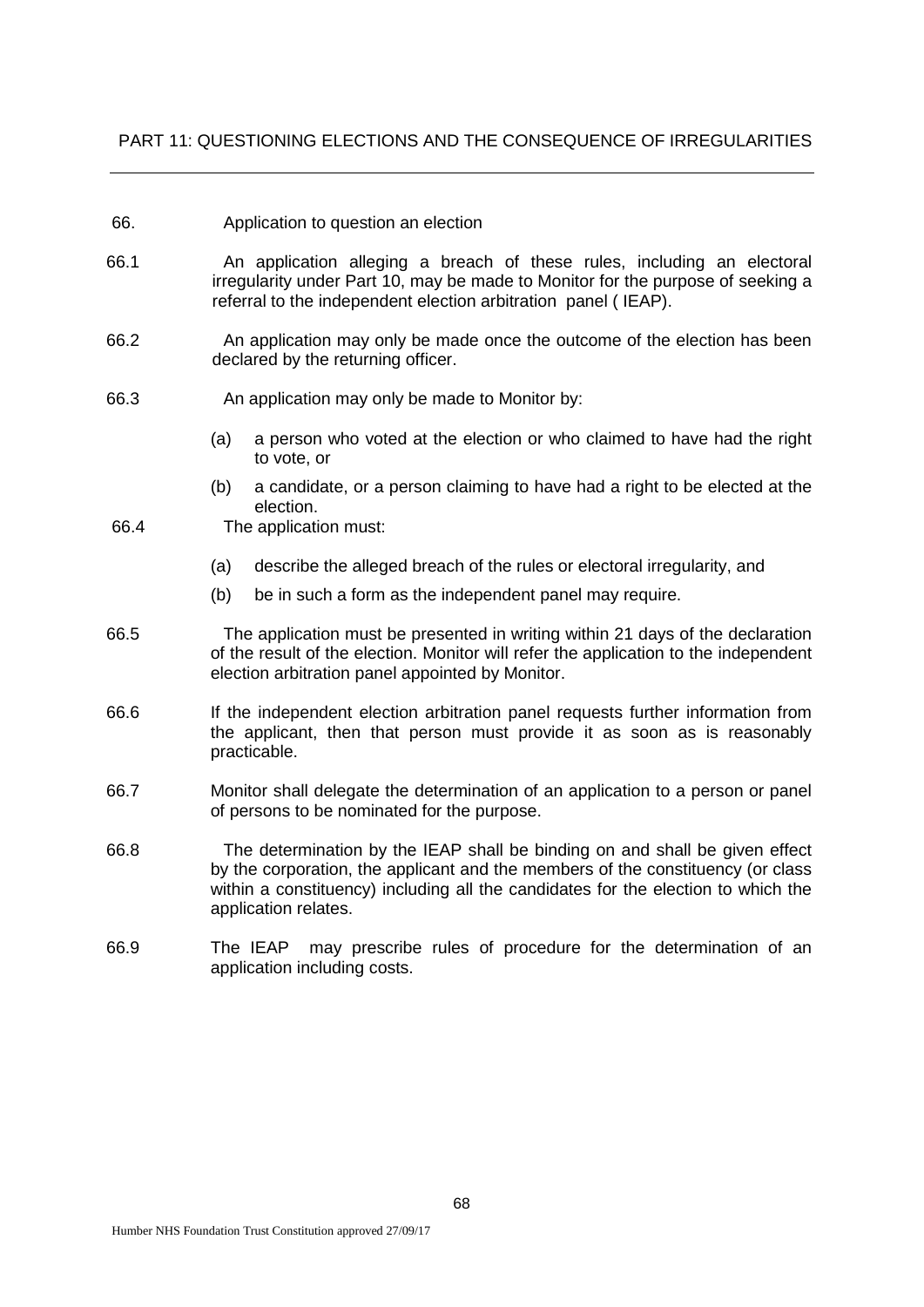- 67. Secrecy
- 67.1 The following persons:
	- (a) the returning officer,
	- (b) the returning officer's staff,

must maintain and aid in maintaining the secrecy of the voting and the counting of the votes, and must not, except for some purpose authorised by law, communicate to any person any information as to:

- (i) the name of any member of the corporation who has or has not been given voting information or who has or has not voted,
- (ii) the unique identifier on any ballot paper,
- (iii) the voter ID number allocated to any voter,
- (iv) the candidate(s) for whom any member has voted.
- 67.2 No person may obtain or attempt to obtain information as to the candidate(s) for whom a voter is about to vote or has voted, or communicate such information to any person at any time, including the unique identifier on a ballot paper given to a voter or the voter ID number allocated to a voter.
- 67.3 The returning officer is to make such arrangements as he or she thinks fit to ensure that the individuals who are affected by this provision are aware of the duties it imposes.
- 68. Prohibition of disclosure of vote
- 68.1 No person who has voted at an election shall, in any legal or other proceedings to question the election, be required to state for whom he or she has voted.
- 69. Disqualification
- 69.1 A person may not be appointed as a returning officer, or as staff of the returning officer pursuant to these rules, if that person is:
	- (a) a member of the corporation,
	- (b) an employee of the corporation,
	- (c) a director of the corporation, or
	- (d) employed by or on behalf of a person who has been nominated for election.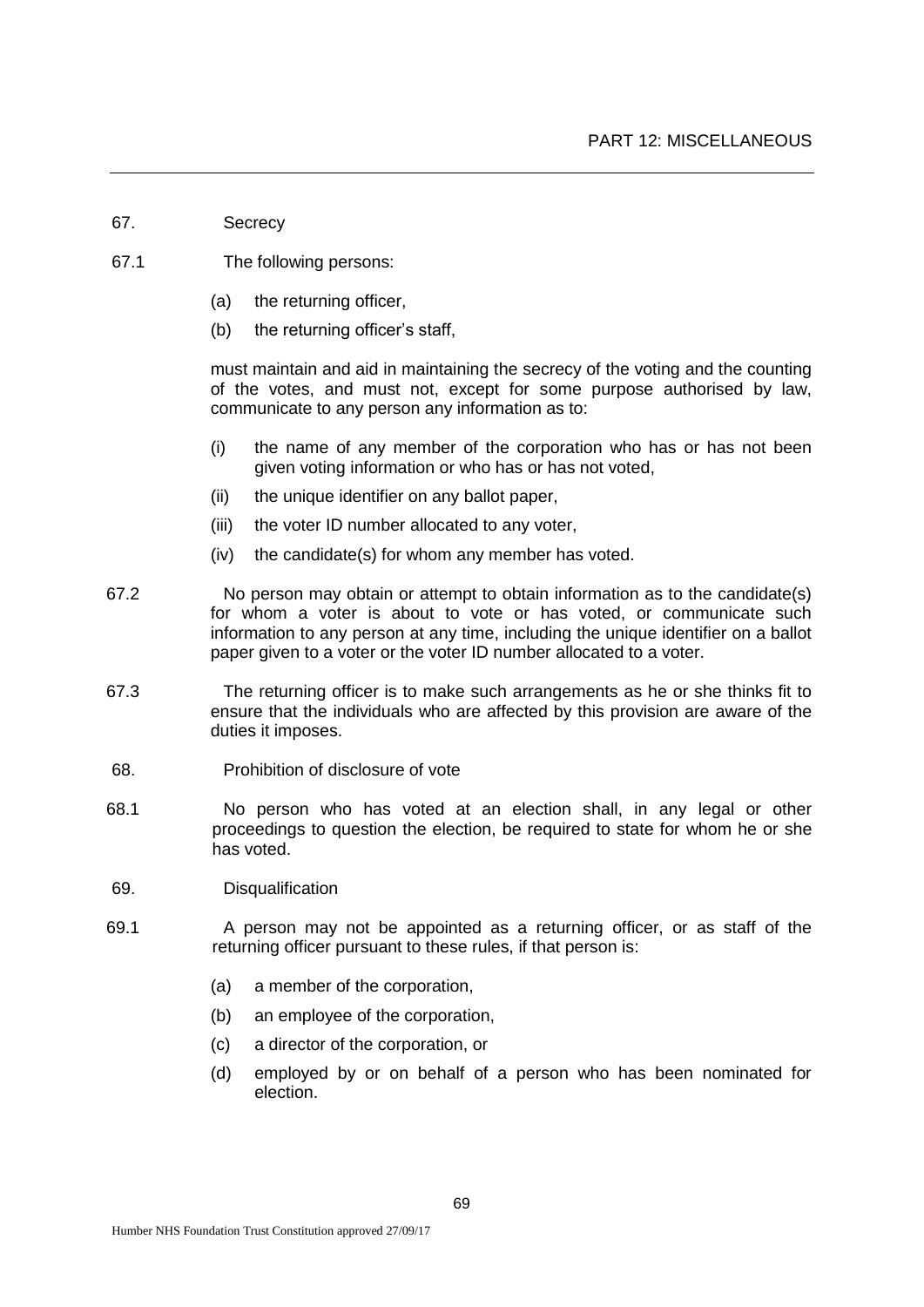- 70. Delay in postal service through industrial action or unforeseen event
- 70.1 If industrial action, or some other unforeseen event, results in a delay in:
	- (a) the delivery of the documents in rule 24, or
	- (b) the return of the ballot papers,

the returning officer may extend the time between the publication of the notice of the poll and the close of the poll by such period as he or she considers appropriate.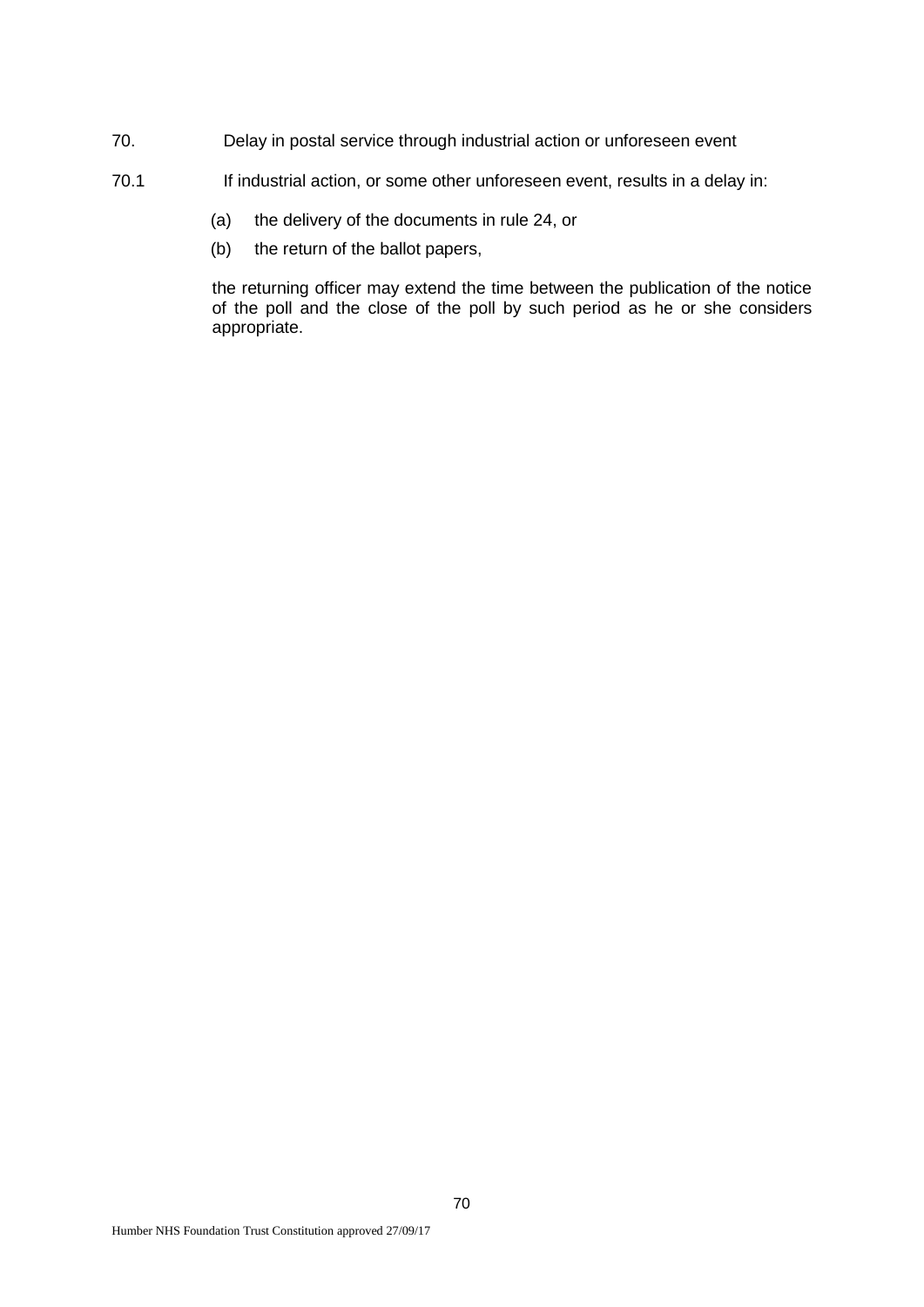# **ANNEX 6 – ADDITIONAL PROVISIONS – COUNCIL OF GOVERNORS**

## **Eligibility to be a Member of the Council of Governors**

## **1. Council of Governors – Further Provisions on disqualification and removal:**

Further to the provisions set out in paragraph 15.1 the following may not become or continue as a Governor of the Council of Governors if they are;

- 1.1 a person who has been dismissed in previous 5 years from any NHS body (except for redundancy or sickness);
- 1.2 a person whose tenure of office as a Chairman, Non- Executive Director or Governor of an NHS body has previously been terminated on the grounds that his appointment is not in the interests of the NHS for non attendance at meetings or for non disclosure of a pecuniary interest;
- 1.3 a person who has previously been or is currently subject to a sex offender order and/or required to register under the Sex Offences Act 2003 or committed a sexual offence prior to the requirement to register under current legislation;
- 1.4 a person who is a vexatious complainant of the Trust;
- 1.5 a person who has had his name removed, from any list prepared under Part ll of the Health Service Act 1977 in accordance with section 49 of that Act or has otherwise been suspended or disqualified from any healthcare profession, and has not subsequently had his name included in such a list or had their suspension lifted or qualification re-instated;
- 1.6 a person who is currently a member of an independent scrutiny body whose role includes or will include independent scrutiny of Humber NHS Foundation Trust;
- 1.7 a person who is a spouse, partner, parent or child of a Director or the Chairman of the Trust;
- 1.8 a person who is under 16 years of age;
- 1.9 a person who on the basis of disclosures obtained through an application to the Disclosure and Barring Scheme is not considered suitable by the Trust;
- 1.10 a person who has physically or verbally abused any NHS staff member and has been taken to Court, found guilty and convicted;
- 1.11 he/she is incapable of managing and administering his property and affairs because of mental disorder, illness or injury and will be suspended from their duties to undertake treatment. Duties will not resume until all the issues are resolved;
- 11.12 making false declaration for any purpose of this Constitution or the 2006 Act; and
- 11.13 conduct that has caused, or is likely to cause, material prejudice to the best interests of the Trust or the proper conduct of the Board of Governors or otherwise in a manner inconsistent with continued membership of the Board of Governors. If the conduct or behaviour of a Governor is called into question, discussion with the Governor will take place and relevant support will be provided for the Governor to resume normal duties but under close supervision of the Chairman. If, however the behaviour and conduct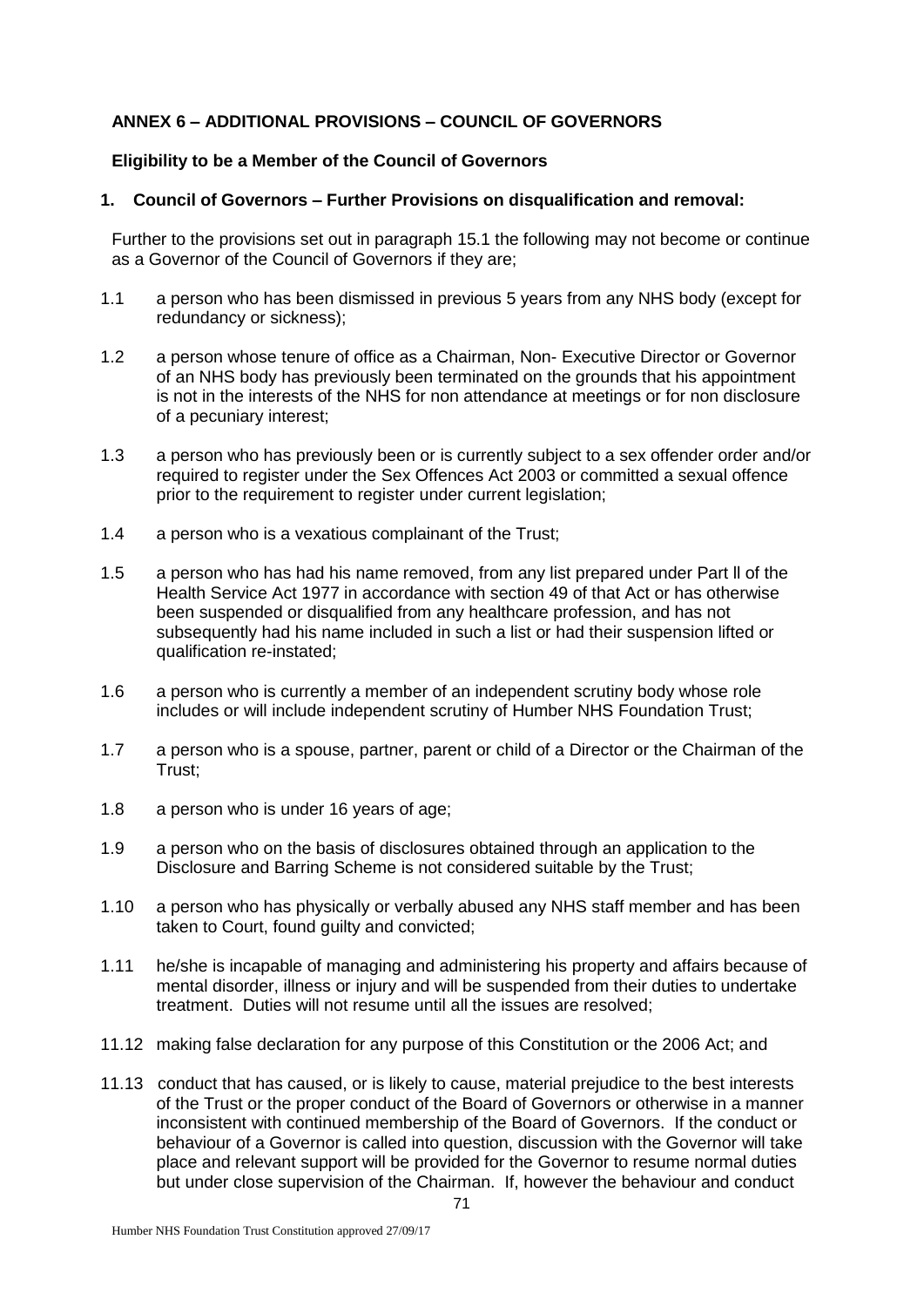does not improve and is unacceptable a decision may be made in conjunction with the Lead Governor and Senior Independent Director to suspend the Governor from duties and ultimately could lead to a recommendation to the full Council of Governors to withdraw the Governor from the Council.

- 11.14 This action will only be taken if previous attempts to resolve the situation informally have failed;
- 11.15 Removal shall be on the recommendation of the Trust Chairman and should require the approval of at least two-thirds of the voting Governors present, the Governor concerned not being eligible to participate in such a vote and being absent from the room whilst it takes place. If a Governor's tenure of office is terminated, then he/she should be ineligible to stand for re-election as a Governor for a period of three years. A decision for termination should be effective notwithstanding any reference to dispute resolution.

## **2 Termination of Tenure**

In addition to 14.2 and 15.1 and 15.3 the following apply;

- 2.1 A Governor may resign from that office at any time during the term of office by giving notice in writing to the Trust Secretary;
- 2.2 If a Governor fails to attend 3 consecutive meetings of the Council of Governors his/her tenure of office is to be terminated immediately unless the other Governors are satisfied that;
	- the absence was due to reasonable cause; and
	- he/she will be able to start attending meetings of the Trust again within such a period as they consider reasonable.
- 2.3 The Council of Governors may terminate the tenure of a Governor by a three quarter majority of those voting if it is satisfied that he/she;
	- fails to adhere to the Trust's 'Governors Code of Conduct'; and/or
	- persists in acting in a manner prejudicial to the best interests of the Trust.
- 2.4 An appointed Governor will cease to hold office if the appointing authority terminate their sponsorship of the individual.

## **3 Vacancies on Council of Governors**

Where a vacancy occurs on the Council of Governors:

- 3.1 Elected Governors will be replaced for the remainder of the current term of office by the candidate in the same class or constituency (in the case of a staff governor) with the next highest vote at the last election, providing they are willing. If the vacancy cannot be filled by this method and there is at least one year left to run in that term then a by-election will be held to elect a new Governor. Their term of office will be the maximum period until a main election consistent with not exceeding the three year limit on tenure
- 3.2 Appointed Governors will be replaced by the sponsoring authority/organisation and a new term of office shall begin.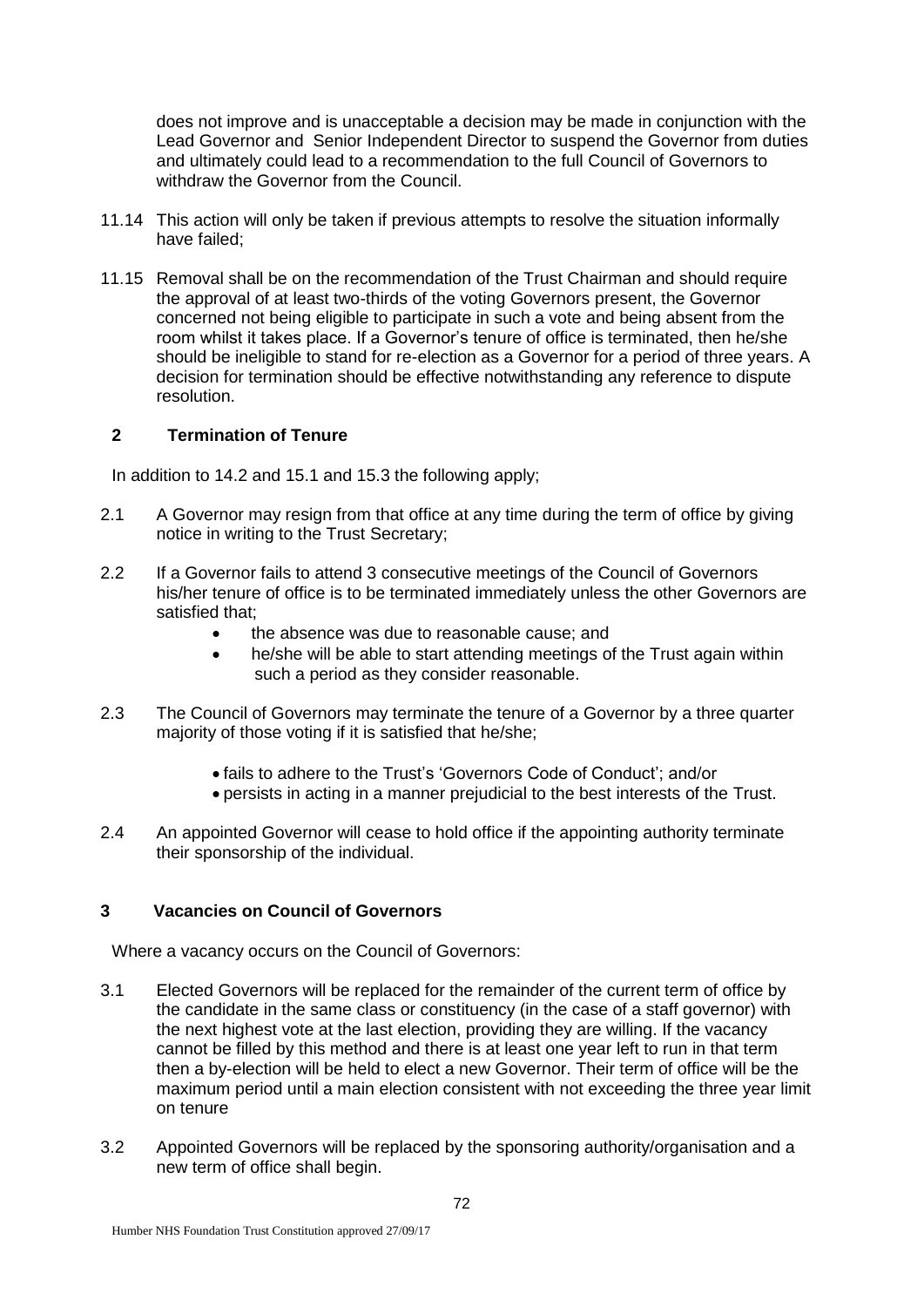## **ANNEX 7 – STANDING ORDERS FOR THE PRACTICE AND PROCEDURE OF THE COUNCIL OF GOVERNORS**

## **Standing Orders for Council of Governors Meetings**

## **1 Calling Meetings**

- 1.1 The Council of Governors is to meet at least five times in each financial year.
- 1.2 One of these meetings will be an Annual Members' Meeting (AMM) which will be held prior to 31 October each year.
- 1.3 Ordinary meetings of the Council of Governors may be called at any time by the Chairman.
- 1.4 One third or more of the Council of Governors may requisition a meeting in writing to the Chairman specifying the business to be carried out. If the Chairman refuses to organise a meeting, or within 14 days of the requisition being presented fails to organise a meeting, the Governors signing the requisition may forthwith call a meeting.

#### **2. Notice of Meetings and Business to be Transacted**

- 2.1 The Trust Secretary shall give at least 30 days notice of the date and place of every meeting of the Council of Governors to each Governor. This notice should also specify the business proposed to be transacted.
- 2.2 Extraordinary meetings may be called by the Chairman if the subject matter does not allow for 30 days notice to be given.
- 2.3 In the case of a meeting called by Governors in default of the Chairman calling the meeting the notice should be signed by those Governors.

## **3. Agenda and Supporting Papers**

- 3.1 The Agenda will be sent out to Governors not less than 5 working days before the meeting and supporting papers, whenever possible, shall accompany the agenda, but will certainly be dispatched no later than 3 clear days before the meeting.
- 3.2 Before each meeting of the Council of Governors a public notice of the time and place of the meeting, and the public part of the agenda, shall be displayed on the Trust's website at least 3 days before the meeting.

## **4. Setting the Agenda**

4.1 A Governor or Director desiring a matter to be included on the agenda will make his/her request in writing to the Chairman at least 20 days before the meeting. The request should state whether the item of business is proposed to be transacted in the presence of the public and should include appropriate supporting information.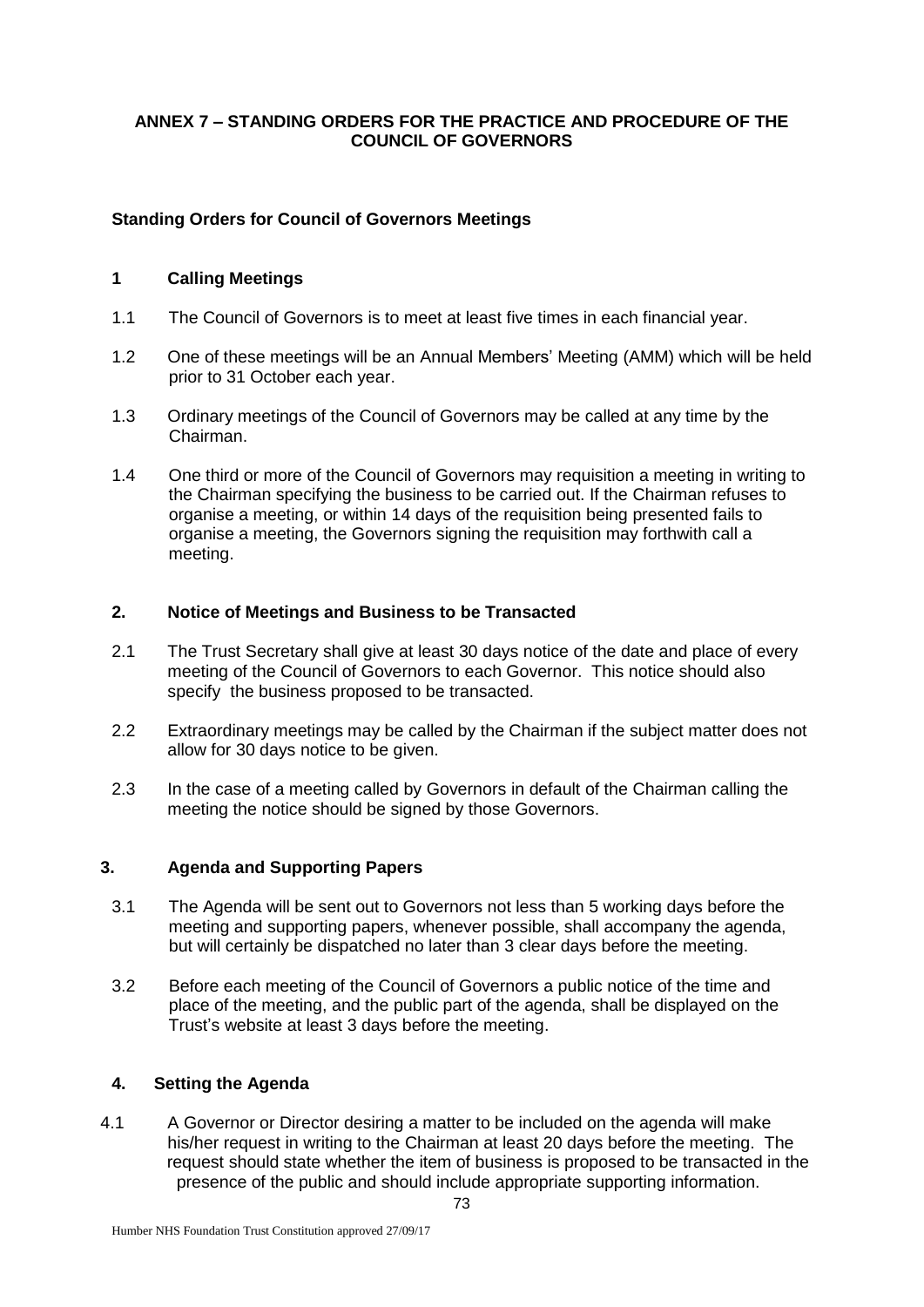Requests made less than 10 days may be included at the discretion of the Chairman.

4.2 The Annual Members' Meeting of the Council of Governors will consider the annual accounts; any report of the auditor on these accounts and the annual report.

## **5 Moving, Amending, Withdrawing and Rescinding Motions**

- 5.1 A Governor desiring to move or amend a motion should send a written notice thereof at least 14 working days before the meeting to the Chairman, who will include it in the agenda (where permissible under the appropriate regulations). This includes motions on the possible termination of tenure of Governors as described in Annex 6. This does not prevent a motion being moved during a meeting without notice on any business mentioned on the agenda.
- 5.2 A motion or amendment once moved and seconded can be withdrawn by the proposer with the concurrence of the seconder and the consent of the Chairman.
- 5.3 Notice of a motion to amend or rescind any resolution which has been passed within the preceding 6 calendar months shall bear the signature of the Governor who gives it and also the signature of 10 other Governors. When such a motion has been disposed of by the Council of Governors it cannot be proposed again to the same effect within the next 6 calendar months unless the Chairman considers it appropriate.
- 5.4 The proposer of a motion shall have the right of reply at the close of any discussion on the motion or any proposed amendment.
- 5.5 When a motion is under discussion it shall be open to a governor to move
	- An amendment to the motion
	- The adjournment of the discussion or the meeting
	- That the meeting proceed to the next business(\*)
	- The appointment of an ad hoc committee to deal with the specific item of business
	- That the motion now be put(\*)
	- That the public now be excluded
		- (\*) denotes these motions may only be put by a Governor who has not previously taken part in the debate.
- 5.6 No amendment to a motion will be admitted if the Chairman is of the opinion it negates the substance of the motion.

## **7 Declarations**

7.1 An elected Governor cannot vote at a meeting of the Council of Governors, unless immediately prior to the commencement of each meeting, he has made a declaration in the form specified by the Trust Secretary, of the particulars of their qualification to vote as a member of the Foundation Trust, and that they are not prevented from being a member of the Council of Governors by the conditions set out in paragraph 14 in this Constitution.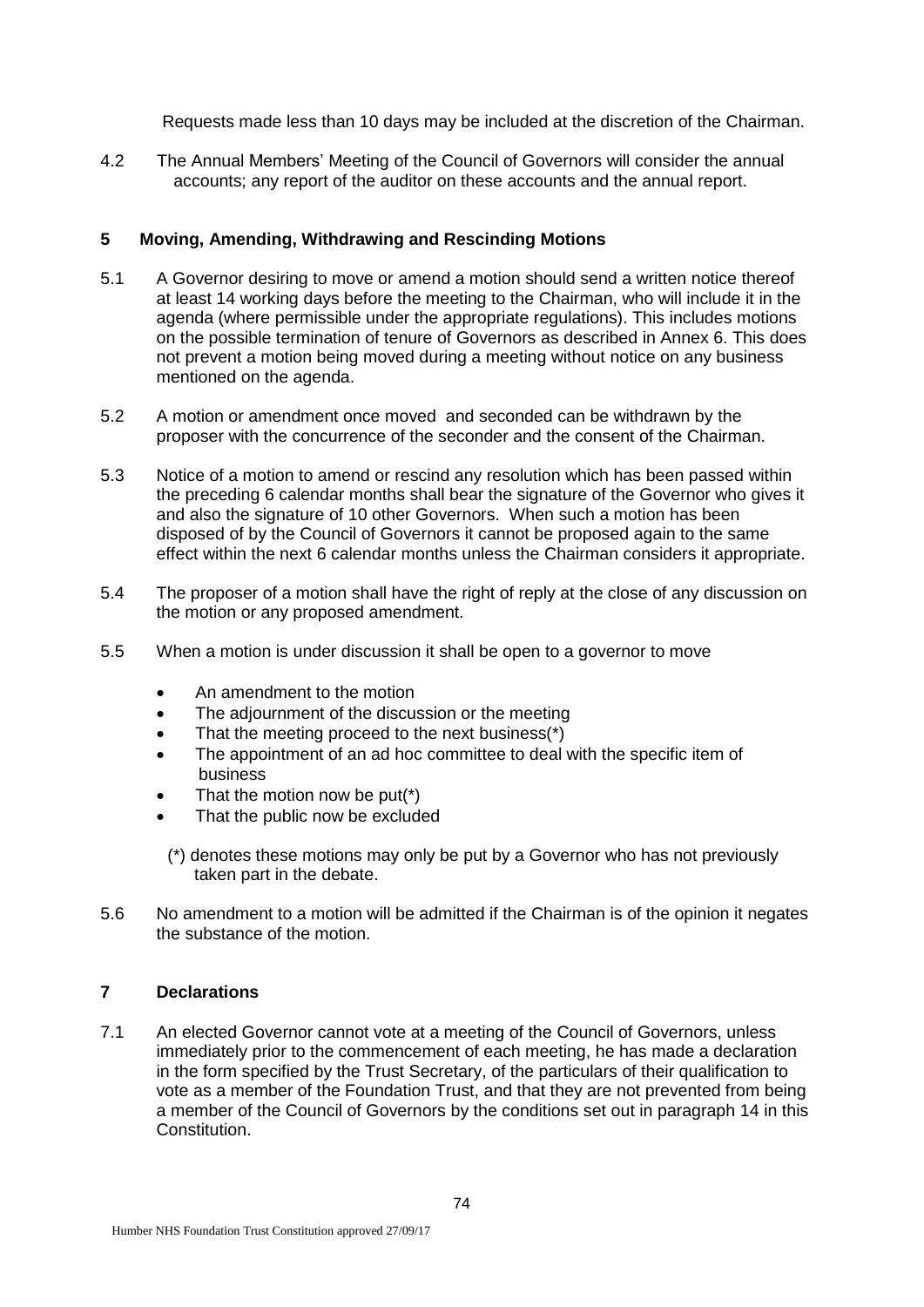An elected Governor shall be deemed to have confirmed the declaration upon attending subsequent meetings of the Council of Governors, and every agenda for meetings of the Council of Governors will draw this to the attention of the elected Governors.

- 7.2 Each Governor is required to declare their interests in accordance with the paragraph 19 of this Constitution and the Trust policy. In the event of a material interest which has been previously declared being pertinent to a discussion or decision of a meeting of the Council of Governors the Governor in question should
	- Withdraw from the meeting and play no part in the relevant discussion or decision
	- Not vote on the issue
- 7.3 Any Governor who fails to disclose any interest required to be disclosed in accordance with paragraph 19 of this Constitution or the Trust policy will have his/her tenure automatically terminated if required to do so by two thirds of the Governors in accordance with paragraph 2.3 of Annex 6 of this Constitution.

#### **8 Voting**

- 8.1 Every question at the meeting shall be determined by a majority of the votes of the Governors present except those issues referred to in the Constitution where other than a simple majority is required.
- 8.2 In the case of an equality of votes the Chairman of the meeting will have the casting vote.
- 8.3 All questions put to the vote shall be determined by a show of hands. A paper ballot may also be used if a majority of Governors present request it.

#### **9 Minutes**

- 9.1 Minutes of the meeting will be drawn up and submitted for approval at the next meeting where they will be signed by the Chairman of that meeting. These will be circulated according to the Governors' wishes.
- 9.2 The names of the Chairman of the meeting and the names of those present shall be recorded in the minutes.
- 9.3 Minutes of the meeting shall be available to the public except for minutes relating to business conducted when members of the public are excluded under the terms of paragraph 16.2

#### **10 Quorum**

- 10.1 No business shall be transacted at a meeting unless at least one third of the voting Governors are present and that of those governors present, public governors must be in the majority at least 6 must be public Governors, at least 1 must be a Staff Governor and at least 1 must be appointed Governors
- 10.2 If such a quorum is not present the meeting can stand adjourned to such time and place as the Trust Secretary may determine.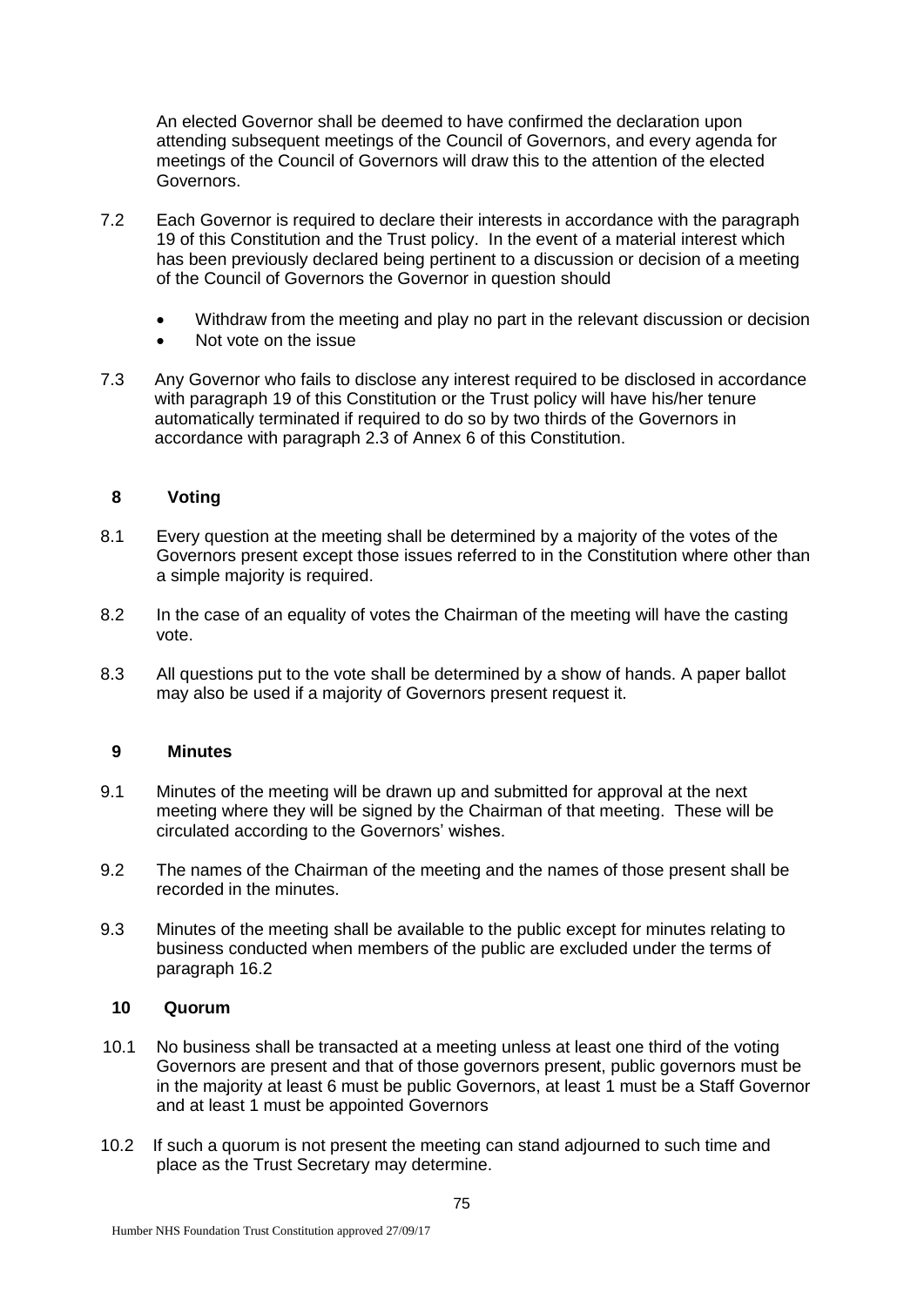10.3 The Council of Governors can make decisions despite any vacancy in its membership or any defect in the appointment or election of any Governor.

#### **10 Miscellaneous**

- 10.1 The Council of Governors may invite the Chief Executive, or any other member of the Board of Directors, or a representative of the financial auditor or other advisors to attend a meeting of the Council of Governors.
- 10.2 The Council of Governors may not delegate any of its powers to a committee or subcommittee, but it may appoint Committees to assist the Council of Governors in carrying out its functions. The Council of Governors may, appoint Governors, and invite Directors and other persons, to serve on such committees. The Council of Governors may, through the Trust Secretary, request that external assessors assist them or any Committee they appoint in carrying out its duties.
- 10.3 If a meeting is called by Governors in default of the Chairman calling a meeting, and the Chairman or nominated deputy do not attend, a Governor can, with the agreement of the other Governors present, take on the role of Chairman.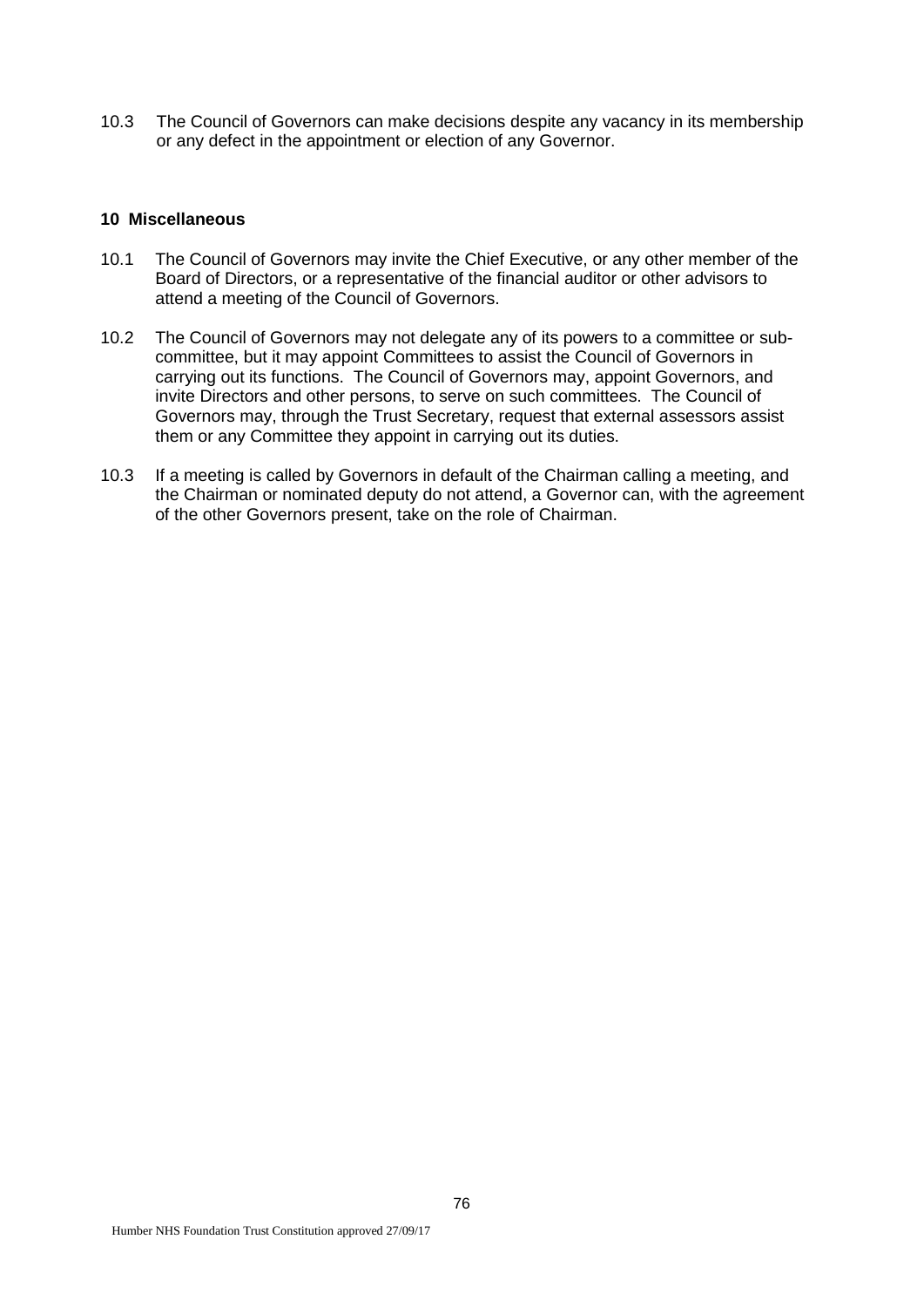## **ANNEX 8 – STANDING ORDERS FOR THE PRACTICE AND PROCEDURE OF THE BOARD OF DIRECTORS**

Meetings of the Board

# **1. Calling Meetings**

- 1.1 Ordinary meetings of the Board of Directors shall be held at regular intervals at such times and places as the Board of Directors may determine.
- 1.2 The Chairman of the Trust may call a meeting of the Board of Directors at any time.
- 1.3 One third or more members of the Board of Directors may requisition a meeting in writing. If the Chairman refuses, or fails, to call a meeting within 7 days of a requisition being presented, the Directors signing the requisition may forthwith call a meeting.

# **2 Notice of Meetings and the Business to be Transacted**

- 2.1 Before each meeting of the Board of Directors a written notice specifying the business proposed to be transacted shall be delivered to every Director, or sent by post to the usual place of residence of each Director, so as to be available at least 5 clear days before the meeting. The notice shall be signed by the Chairman or by an officer authorised by the Chairman to sign on their behalf. Want of service of such a notice on any Director shall not affect the validity of a meeting. Details of meetings and the public agenda will be published on the Trust's website.
- 2.2 In the case of a meeting called by Directors in default of the Chairman calling the meeting, the notice shall be signed by those Directors.
- 2.3 No business shall be transacted at the meeting other than that specified on the agenda, or emergency motions allowed under Standing Order 7.
- 2.4 A Director desiring a matter to be included on an agenda shall make his/her request in writing to the Chairman at least 10 clear days before the meeting. The request should state whether the item of business is proposed to be transacted in the presence of the public and should include appropriate supporting information. Requests made less than 10 days before a meeting may be included on the agenda at the discretion of the Chairman.

# **3 Agenda and Supporting Papers**

The agenda will be sent to Board members 5 working days before the meeting and supporting papers, whenever possible, shall accompany the agenda, but will certainly be dispatched no later than three clear days before the meeting, save in emergency, with the agreement of the Chairman. Agendas will be sent to members at least five clear days before the meeting. Supporting papers shall accompany the agenda, save in an emergency. An agenda shall be presumed to have been served two days after posting.

# **4. Petitions**

Where a petition has been received the Chairman shall include the petition as an item for the agenda of the next meeting.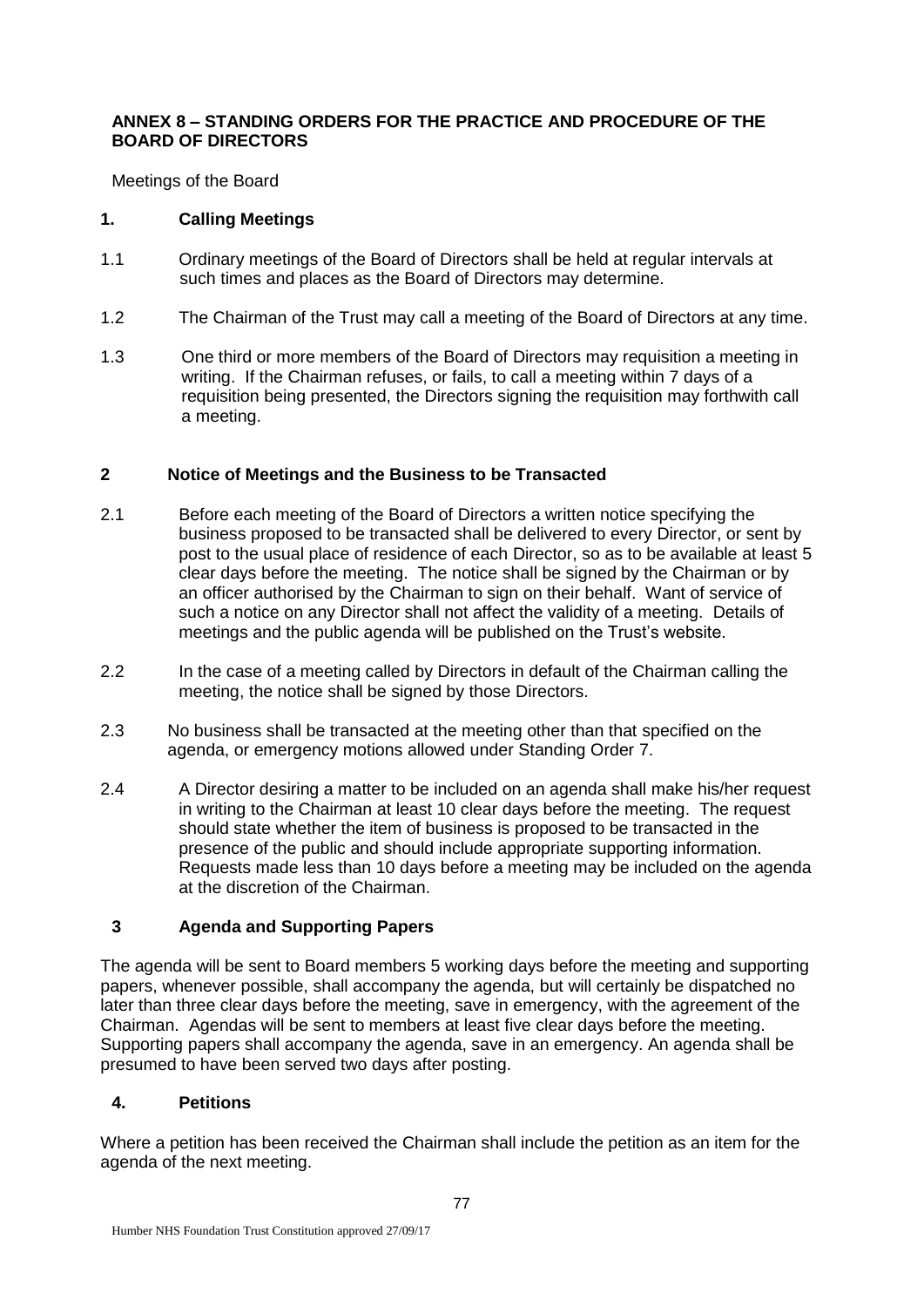## **5 Chairman of Meeting**

- 5.1 At any meeting of the Board of Directors the Chairman, if there is one present, shall preside. If the Chairman is absent from the meeting, the Deputy Chairman if present, shall preside.
- 5.2 If the Chairman and Deputy Chairman are absent, another Non-Executive Director as the Directors present shall choose shall preside.

## **6 Notice of Motion**

- 6.1 Subject to the provision of Standing Orders 8 'Motions: Procedure at and during a meeting' and 9 'Motions to rescind a resolution', a member of the Board of Directors wishing to move a motion shall send a written notice to the Chief Executive who will ensure that it is brought to the immediate attention of the Chairman.
- 6.2 The notice shall be delivered at least 14 clear days before the meeting. The Chief Executive shall include in the agenda for the meeting all notices so received that are in order and permissible under governing regulations. This Standing Order shall not prevent any motion being withdrawn or moved without notice on any business mentioned on the agenda for the meeting.

# **7 Emergency Motions**

7.1 Subject to the agreement of the Chairman, and subject also to the provision of Standing Order 8 'Motions: Procedure at and during a meeting', a member of the Board of Directors may give written notice of an emergency motion after the issue of the notice of meeting and agenda, up to one hour before the time fixed for the meeting. The notice shall state the grounds of urgency. If in order, it shall be declared to the Board of Directors at the commencement of the business of the meeting as an additional item included in the agenda. The Chairman's decision on whether to include the item shall be final.

# **8 Motions: Procedure at and During a Meeting**

8.1 Who May Propose

A motion may be proposed by the Chairman of the meeting or any Director present. It must also be seconded by another Director.

## 8.2 Contents of Motions

The Chairman may exclude from the debate at their discretion any such motion of which notice was not given on the notice summoning the meeting other than a motion relating to:

- the receipt of a report;
- consideration of any item of business before the Board of Directors;
- the accuracy of minutes;
- that the Board of Directors proceed to next business;
- that the Board of Directors adjourn;
- that the question be now put.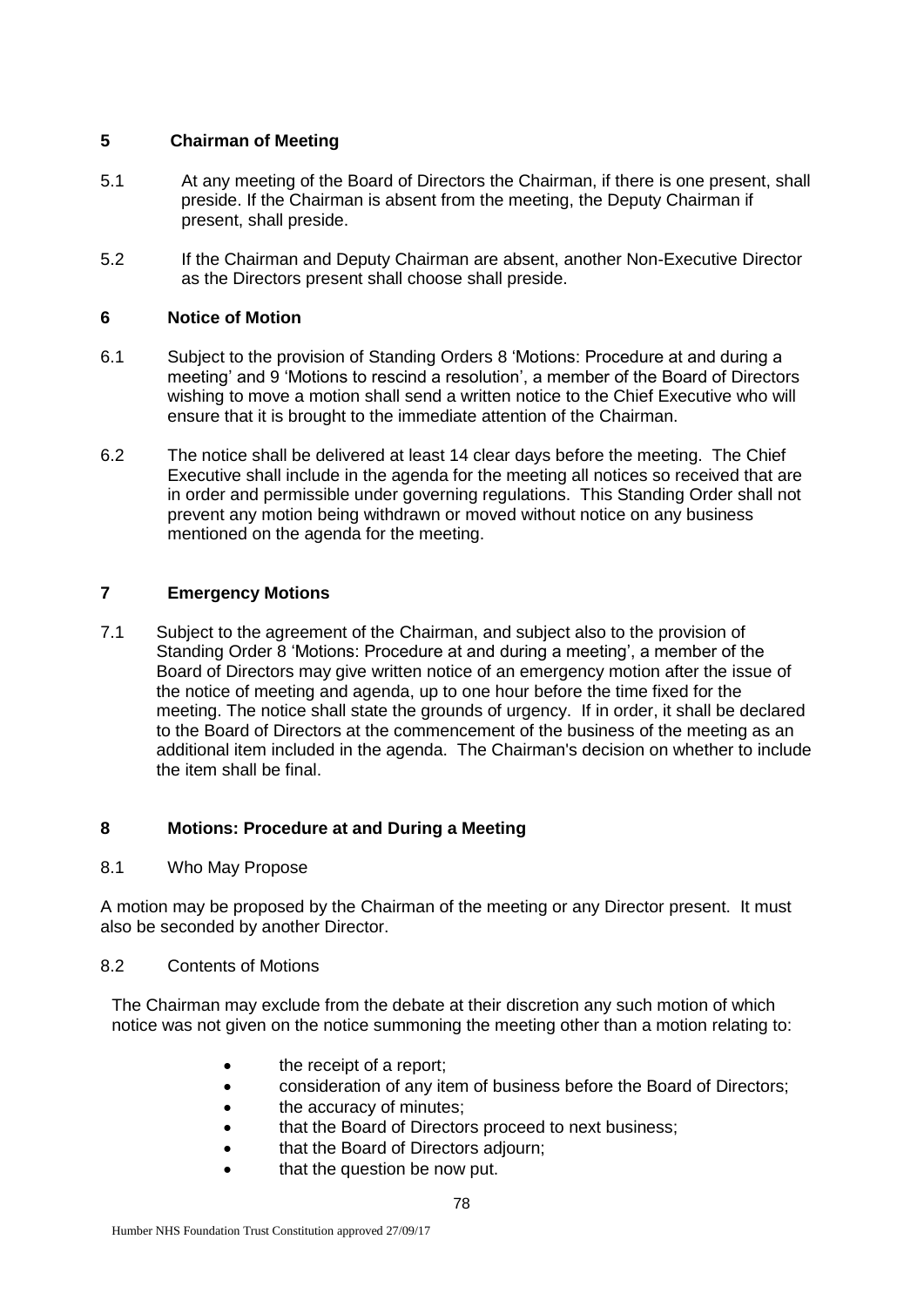#### 8.3 Amendments to Motions

A motion for amendment shall not be discussed unless it has been proposed and seconded.

Amendments to motions shall be moved relevant to the motion, and shall not have the effect of negating the motion before the Board of Directors.

If there are a number of amendments, they shall be considered one at a time. When a motion has been amended, the amended motion shall become the substantive motion before the meeting, upon which any further amendment may be moved.

#### 8.4 Rights of Reply to Motions

Amendments

The mover of an amendment may reply to the debate on their amendment immediately prior to the mover of the original motion, who shall have the right of reply at the close of debate on the amendment, but may not otherwise speak on it.

Substantive/original motion

The Director who proposed the substantive motion shall have a right of reply at the close of any debate on the motion.

8.5 Withdrawing a Motion

A motion, or an amendment to a motion, may be withdrawn.

8.6 Motions once under debate

When a motion is under debate, no motion may be moved other than:

- an amendment to the motion:
- the adjournment of the discussion, or the meeting;
- that the meeting proceed to the next business;
- that the question should be now put; the appointment of an 'ad hoc' committee to deal with a specific item of business;
- that a Director be not further heard;

In those cases where the motion is either that the meeting proceeds to the 'next business' or 'that the question be now put' in the interests of objectivity these should only be put forward by a member of the Board of Directors who has not taken part in the debate and who is eligible to vote.

If a motion to proceed to the next business or that the question be now put, is carried, the Chairman should give the mover of the substantive motion under debate a right of reply, if not already exercised. The matter should then be put to the vote.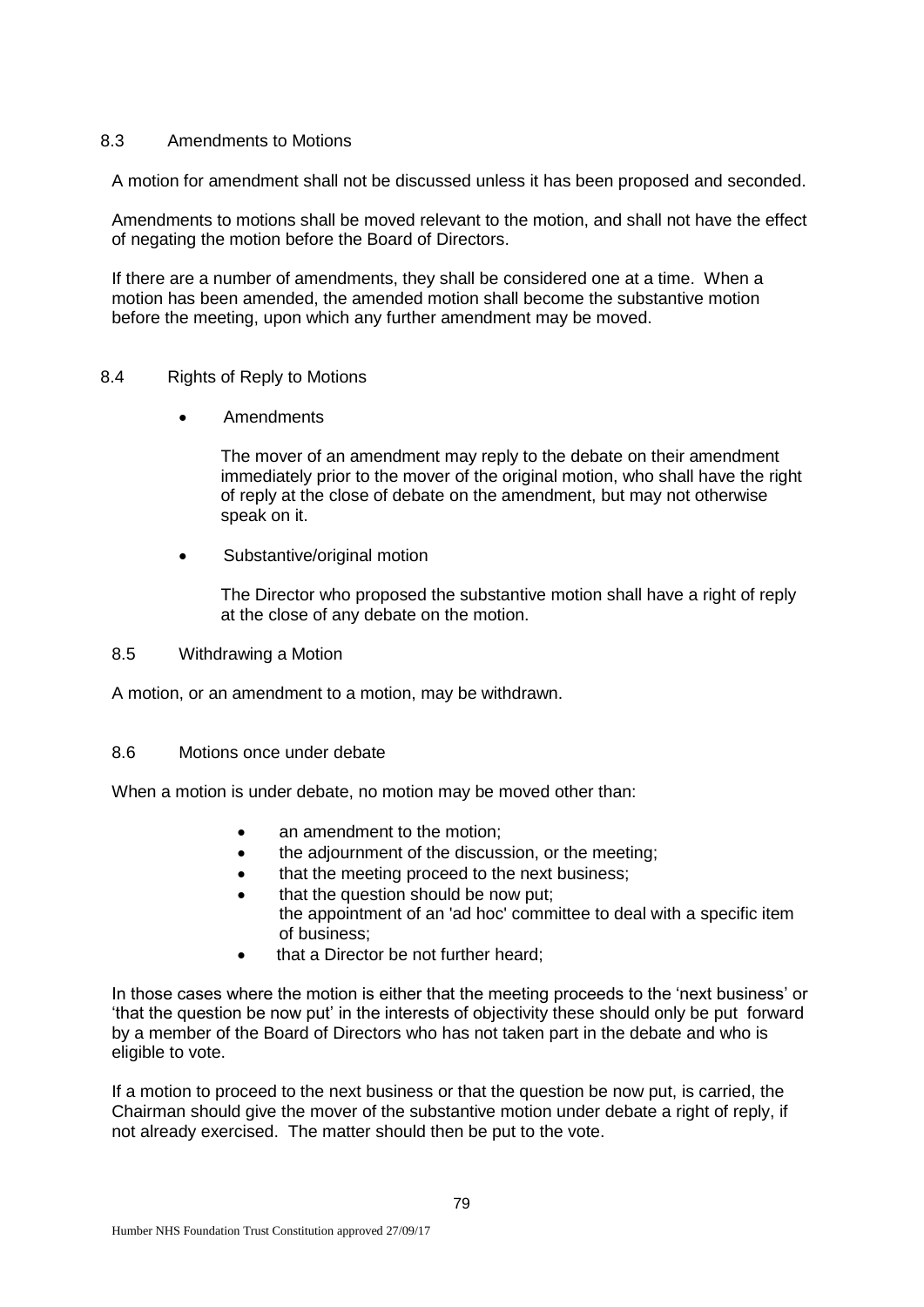## **9 Motion to Rescind a Resolution**

- 9.1 Notice of motion to rescind any resolution (or the general substance of any resolution which has been passed within the preceding six calendar months shall bear the signature of the Director who gives it and also the signature of 3 other Directors, and before considering any such motion of which notice shall have been given, the Board of Directors may refer the matter to any appropriate Committee or the Chief Executive for recommendation.
- 9.2 When any such motion has been dealt with by the Board of Directors it shall not be competent for any Director other than the Chairman to propose a motion to the same effect within six months. This Standing Order shall not apply to motions moved in pursuance of a report or recommendations of a Committee or the Chief Executive.

## **10 Chairman's Ruling**

The decision of the Chairman of the meeting on questions of order, relevancy and regularity (including procedure on handling motions) and their interpretation of the Standing Orders and Standing Financial Instructions, at the meeting, shall be final.

## **11 Voting**

11.1 Save as provided in Standing Orders 13 - Suspension of Standing Orders and 14 - Variation and Amendment of Standing Orders, every question put to a vote at a meeting shall be determined by a majority of the votes of Directors present and voting on the question. In the case of an equal vote, the person presiding (ie: the Chairman of the meeting) shall have a second, and casting vote.

11.1.1 Where more than one person is appointed joint to a post in the Trust this shall count as one vote as provided in Standing Order 2.6 Joint Directors.

- 11.2 At the discretion of the Chairman all questions put to the vote shall be determined by oral expression or by a show of hands, unless the Chairman directs otherwise, or it is proposed, seconded and carried that a vote be taken by paper ballot.
- 11.3 If at least one third of the Directors present so request, the voting on any question may be recorded so as to show how each Director present voted or did not vote (except when conducted by paper ballot).
- 11.4 If a Director so requests, their vote shall be recorded by name.
- 11.5 In no circumstances may an absent director vote by proxy. Absence is defined as being absent at the time of the vote.
- 11.6 A manager who has been formally appointed to act up for an Executive Director during a period of incapacity or temporarily to fill an Executive Director vacancy shall be entitled to exercise all rights including the voting rights of the Executive Director.
- 11.7 A manager attending the Board of Directors meeting to represent an Executive Director during a period of incapacity or temporary absence without formal acting up status may not exercise the voting rights of the Executive Director. A manager's status when attending a meeting shall be recorded in the minutes.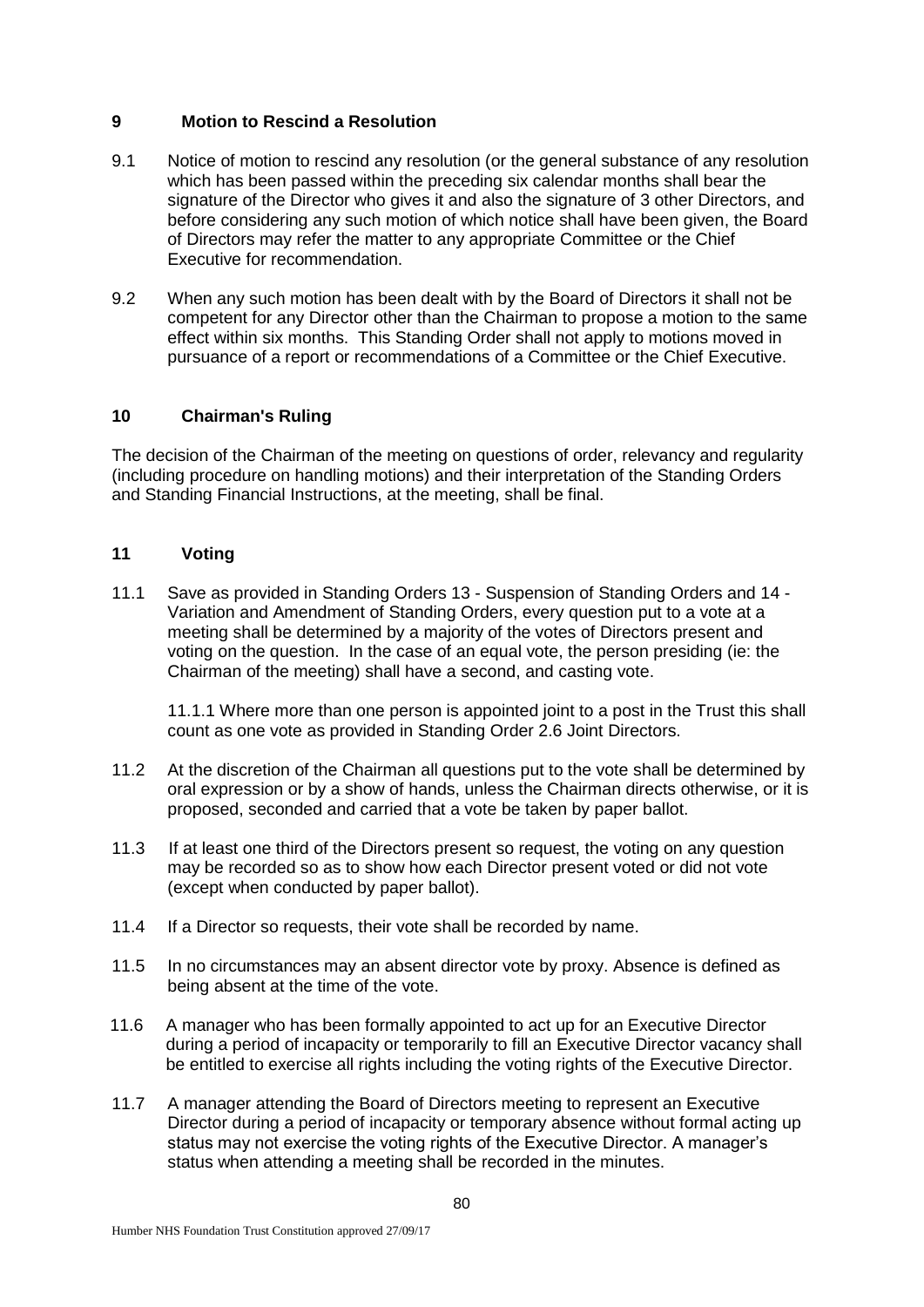## **12 Minutes**

The minutes of the proceedings of a meeting shall be drawn up and submitted for agreement at the next ensuing meeting where they shall be signed by the person presiding at it.

No discussion shall take place upon the minutes except upon their accuracy or where the Chairman considers discussion appropriate.

## **13 Suspension of Standing Orders**

- 13.1 Except where this would contravene any statutory provision or the rules relating to the Quorum (Standing Order 16), any one or more of the Standing Orders may be suspended at any meeting, provided that at least two-thirds of the whole number of the members of the Board of Directors are present (including at least one member who is an Executive Director and one member who is a Non-Executive Director) and that at least two-thirds of those Directors present signify their agreement to such suspension. The reason for the suspension shall be recorded in the Board of Directors' minutes.
- 13.2 A separate record of matters discussed during the suspension of Standing Orders shall be made and shall be available to the Chairman and Directors of the Trust.
- 13.3 No formal business may be transacted while Standing Orders are suspended.
- 13.4 The Audit Committee shall review every decision to suspend Standing Orders.

## 14 **Variation and Amendment of Standing Orders**

These Standing Orders can only be amended in accordance with paragraph 3 of Annex 9.

## **15 Record of Attendance**

The names of the Chairman and Directors/managers present at the meeting shall be recorded.

## **16 Quorum**

- 16.1 No business shall be transacted at a meeting unless at least one-third of the whole number of the Chairman and Board Members (including at least one Executive Director and one Non-Executive Director) is present.
- 16.2 An Officer in attendance for an Executive Director (Officer Member) but without formal acting up status may not count towards the quorum.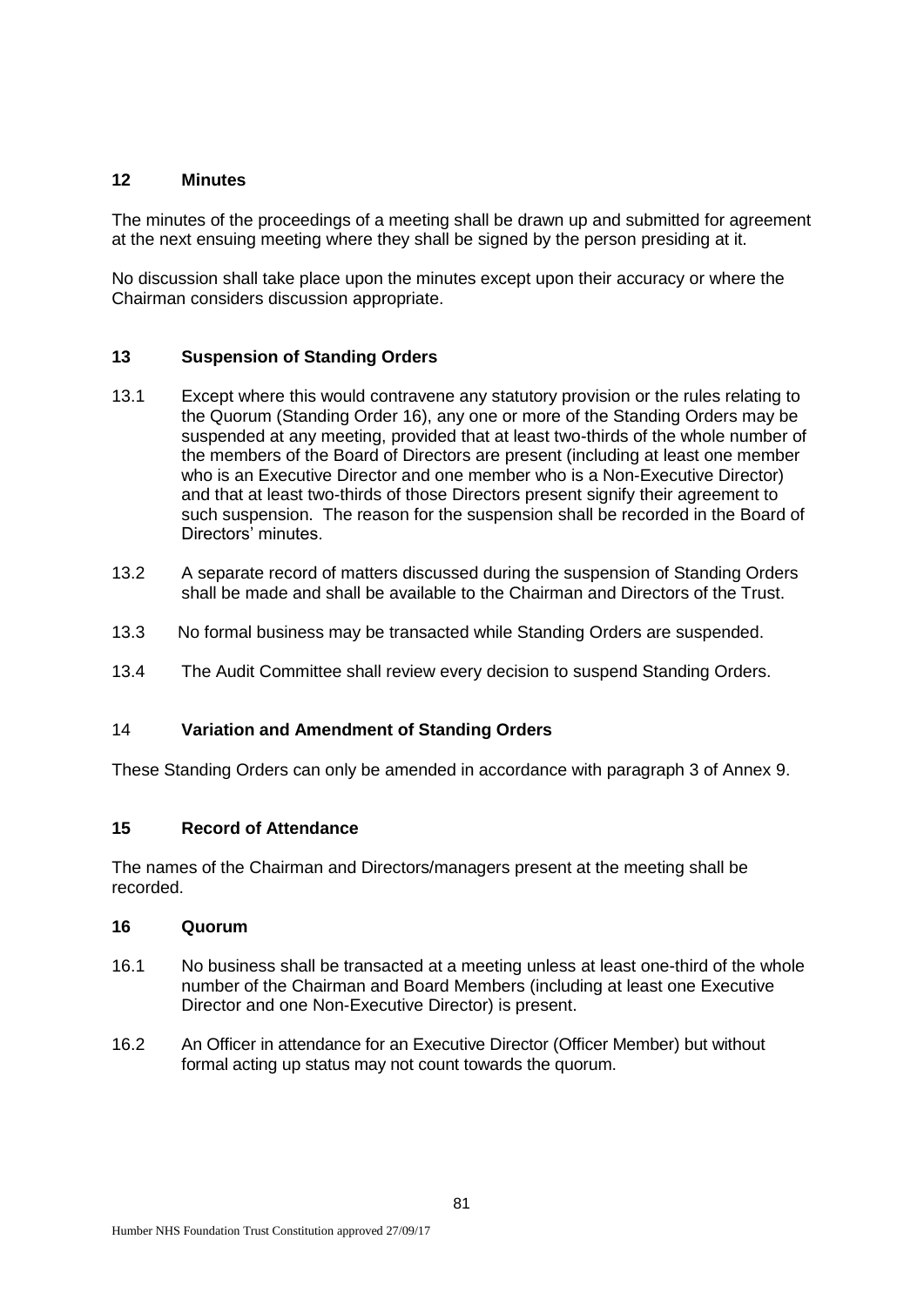16.3 If the Chairman or another Director has been disqualified from participating in the discussion on any matter and/or from voting on any resolution by reason of a declaration of a conflict of interest (see Standing Order 17) that person shall no longer count towards the quorum. If a quorum is then not available for the discussion and/or the passing of a resolution on any matter, that matter may not be discussed further or voted upon at that meeting. Such a position shall be recorded in the minutes of the meeting. The meeting must then proceed to the next business.

#### **17 Declarations**

- 17.1 Each Director is required to declare their interests in accordance with paragraph 32 of this Constitution and Trust policy. In the event of a material interest which has been previously declared being pertinent to a discussion or a decision of a meeting of the Board of Directors the director in question should
	- Withdraw from the meeting and play no part in the relevant discussion or decision, and:
	- Not vote on the issue.
- 17.2 A report on any Non-Executive Director who fails to disclose any interest to be disclosed in accordance with paragraph 32 of this Constitution or the Trust policy will be considered by the Council of Governors in accordance with the process to remove a Non-Executive Director.
- 17.3 A report on any Executive Director who fails to disclose any interest to be disclosed in accordance with paragraph 32 of this Constitution or the Trust policy will be considered by a Committee consisting of the Chairman, the Chief Executive and the Non-Executive Directors in accordance with the process to remove an Executive Director.

#### **18 Admission of Public and the Press**

The Board of Directors meetings shall be held in public, at which members of the public and representatives of the press shall be permitted to attend. Members of the public are not permitted to ask questions during the meeting as it is a meeting held in public, not a public meeting. However questions can be submitted to the Chairman at the end of a meeting. Responses to the questions may be given at that time or in writing within 5 days of the meeting. Members of the public may be excluded from a meeting for special reasons and having regard to the confidential nature of the business to be transacted, publicity of which would be prejudicial to the public interest.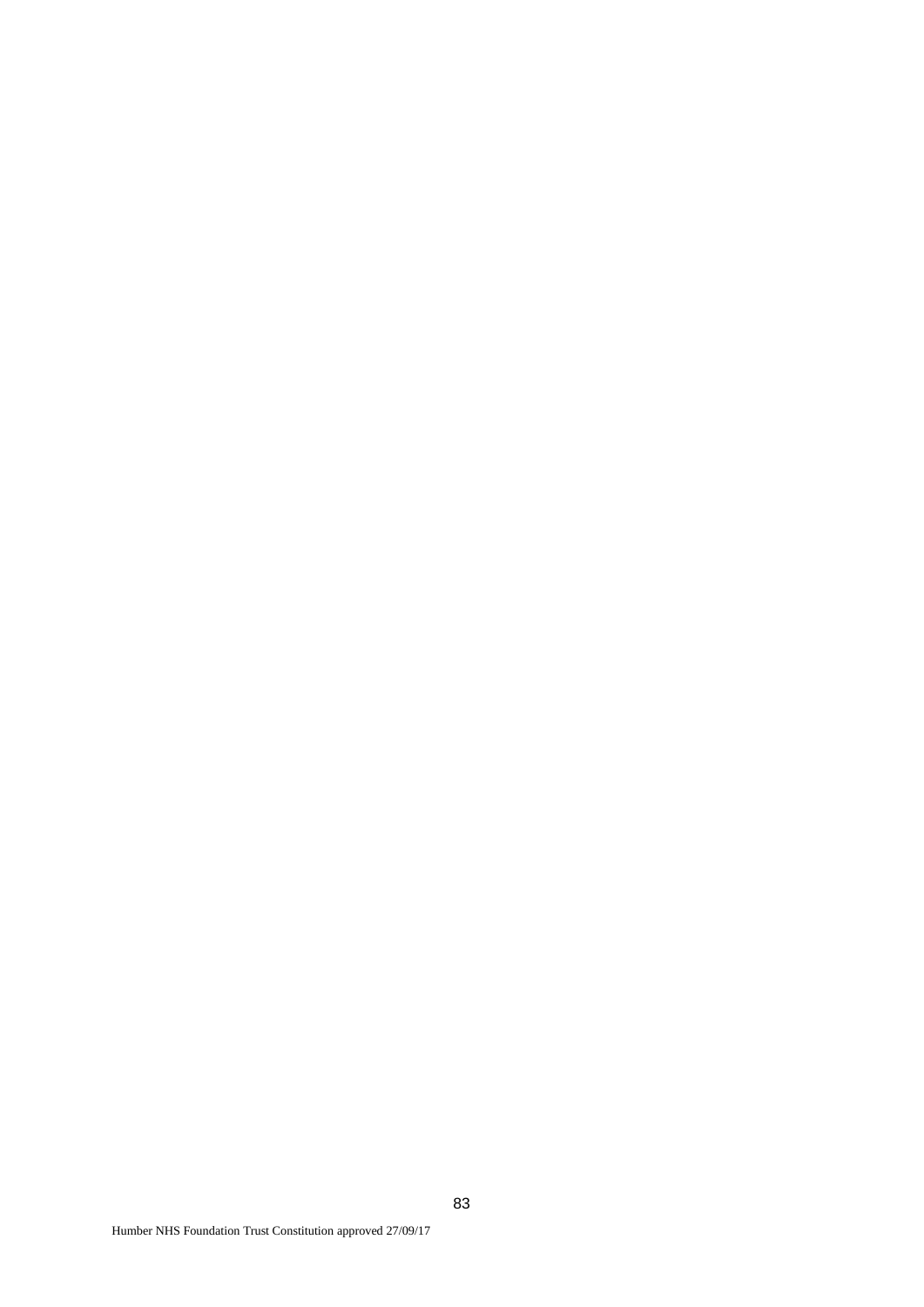# **ANNEX 9 – FURTHER PROVISIONS**

#### **1 Restrictions on Membership**

There are no restrictions on membership other than that members of any public constituency must be aged 14 years or above when an application is made. However:-

- 1.1 no member should act in a manner which could associate the Trust with any personal opinions expressed by the member;
- 1.2 other than staff members, no member may designate the Trust as his/her personal or professional postal address.

#### **2. Dispute Resolution**

- 2.1 Any dispute or complaint arising from the procedures set out in the Constitution as they relate to the functioning of the Board of Directors, the Council of Governors or any aspect of the membership or election arrangements will be referred in the first instance for resolution by the Trust Secretary, in consultation with the Chairman, Chief Executive or the Council of Governors as appropriate.
- 2.2 If the dispute is between the Council of Governors and the Board of Directors the Chairman or Deputy Chairman (if the dispute involves the Chairman) will endeavour to resolve the issue through discussion with the Governors and Directors to the satisfaction of both parties.
- 2.3 Failing resolution, under 2.2 the Board or the Council, as appropriate, will at its next formal meeting, approve the precise wording of a disputes statement setting out clearly the issues in dispute.
- 2.4 The Chairman will ensure that the disputes statement is an agenda item and paper at the next formal meeting of the Council of Governors or Board as appropriate. That meeting will agree a response to the disputes statement.
- 2.5 The Chairman (or Deputy Chairman) will immediately as soon as practicable communicate the outcome to the other party and deliver the written response.
- 2.6 If the matter remains unresolved and following further discussions and/or use of the above process there appears to the Chairman to be no prospect of resolution then he will advise the Council of Governors and the Board accordingly.
- 2.7 Where the dispute remains unresolved or only partially resolved the view of the Board of Directors will prevail.
- 2.8 Nothing in the above procedure will prevent the Council of Governors if it wishes, from informing NHS Improvement the organisation that incorporates Monitor, the statutory entity that remains the regulator of NHS foundation trusts that, in the Council's opinion, the Board of Directors has not responded constructively to concerns of the Council that the Trust is not meeting the conditions of its Licence.

## **3 Amendment of the Constitution**

The Trust may make amendments to this Constitution (including the Annexes) only if more than half of the voting members of the Council of Governors of the Trust voting approve the amendments and more than half of the members of the Board of Directors of the Trust voting approve the amendments and in accordance with paragraph 44 of this Constitution.